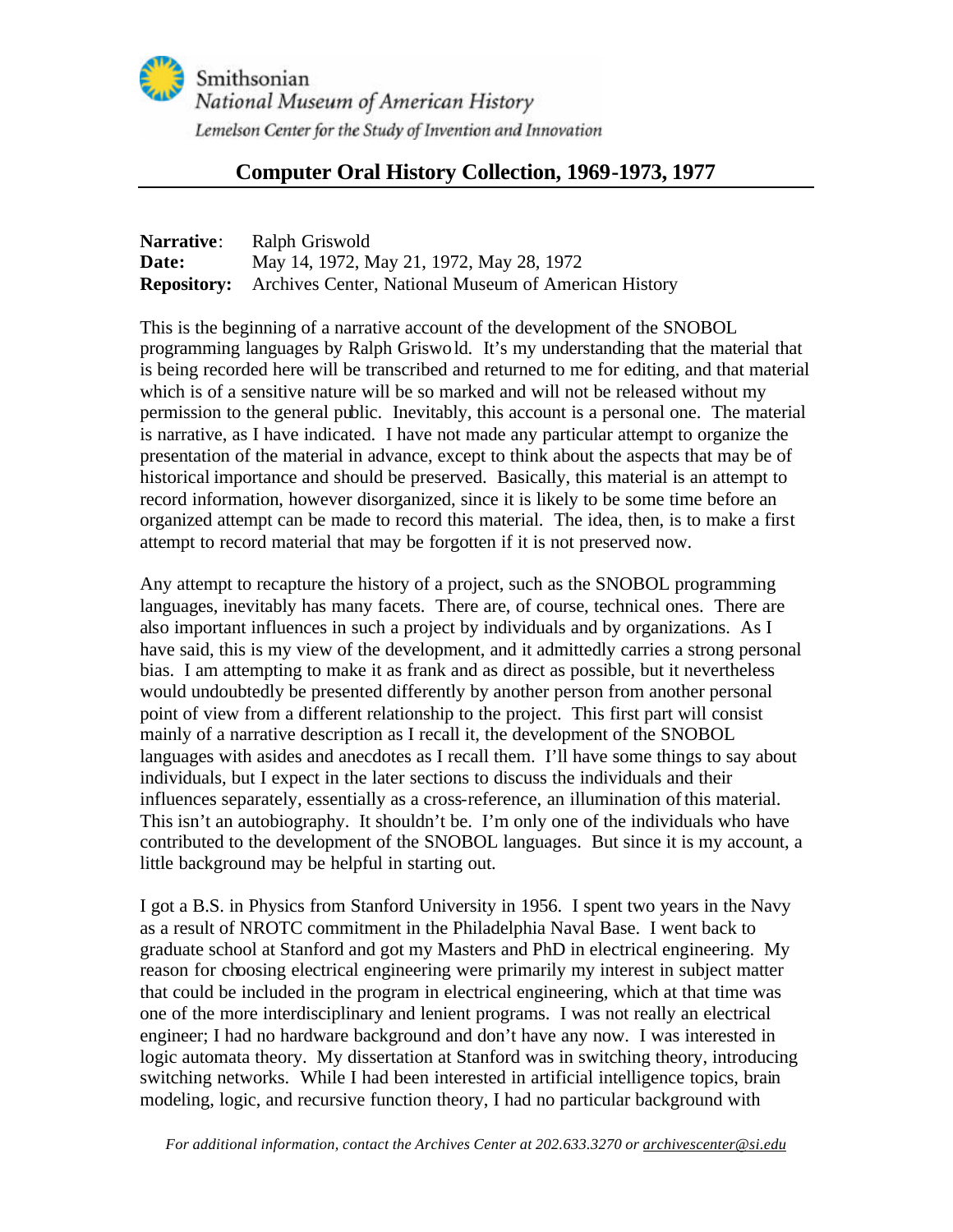computers. I used at one time a 650 that was then at Stanford. I took and simultaneously served as grader for the first programming course at Stanford on the 650 given by Professor Harriet. That so badly turned me off that when I finished my doctoral work at Stanford and interviewed for a job I avoided as much as possible jobs that appeared to be related to computer programming.

At that time, there was a considerable demand for people in computer programming, and a number of people interviewed me with that interest in mind. Again, during interviewing, I was negatively reacting to programming jobs. But I was nominally at least interested in switching theory, although I had become somewhat tired of the subject from doing doctoral work. One of the organizations that I interviewed was Bell Telephone Laboratories and, in particular, by a programming research department (I believe that was the title) headed by C.Y. "Chester" Lee. This was in late 1961 that I was interviewing, around Thanksgiving. How I got connected to Chester Lee's department is somewhat obscure. Other departments which had specific responsibilities for various kinds of engineering development interviewed me, but they for some reason felt that Chester's department might be more attractive to me being a research department. Chester was called in from a closing on his house to interview me and made an impression of some kind on me that eventually caused me to indicate an interest in his area over the others that I interviewed in. He had not talked to me about programming. He talked to me about automata theory; the firing squad problem; switching theory, which was also one of his interests. And as I said, I indicated to the personnel department at Bell Laboratories and other groups that I had interviewed that Chester Lee's was the one that I found most attractive. I think this was somewhat embarrassing to Bell Laboratories, who had probably planned to recruit me into another area, and I didn't understand enough about the structure of Bell Laboratories at that point to appreciate what was going on internally. I do now.

But an offer was forthcoming from Bell Laboratories. I was interested in accepting it, but it wasn't clear to me which area it was in. In fact, I didn't understand the organizational structure of Bell Laboratories to recognize that the offer was, in fact, from a parallel department. And I asked the recruiter if there wasn't a job with Che ster Lee. He came back with the answer, "Yes," which I began imagining caused some internal difficulty with Bell Laboratories in the center in which these two departments existed. But in any event, I accepted the offer to come to Chester Lee's department and arrived in February 1962, the first day of work, naturally, being a snowstorm. I went to work in Whippany, commuting from Elizabeth, which is neither here nor there.

I think the first day that I was there I was introduced to Dave Farber, who subsequently played an important part in the development of SNOBOL Languages, who immediately started in his own inimitable fashion instructing me in 7094 Assembly Language BFAB, which I didn't really understand, but nevertheless made a sufficiently memorable impression on me that I had visual recollections of it. It was not at all clear, incidentally, what this department was doing. I was given no specific assignment. I suppose I was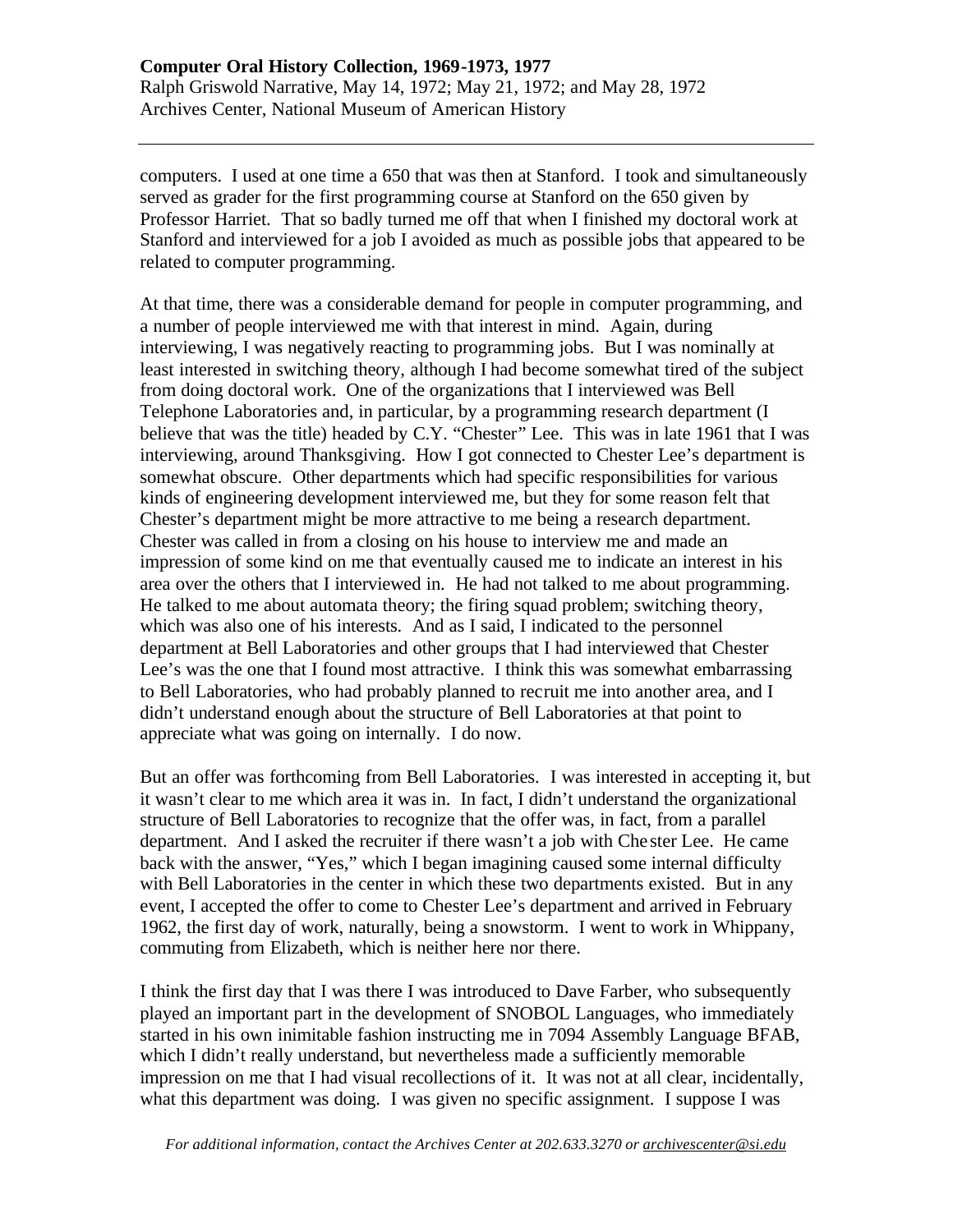supposed to do research. I'm not sure that Chester really cared, whether he thought I was a switching theory type or whether it was just he was simply going to provide an environment in which research could be done. He never provided any kind of noticeable supervision of a technical or personal nature, and I rather suspected his attitude was to higher good people and see what happened.

I did discover, however, that there was work going on in Chester Lee's department on symbolic mathematics, Chester Lee's apparent opinion being that theorem proving could be approached using a computer as a tool, but by way of providing the mathematician a device for symbolic manipulation of mathematical expressions in the context in which he's used to dealing with them, rather than, for example, theorem proving through some heuristic method from a statement of the theorem or through some method of predicate or prepositional calculus. It wasn't at all clear to me what was going on, but Ivan Polansky and Laura Knoll [?], both of whom will be mentioned later, were working on a programming language called SCL, an acronym for Symbolic Communication Language. It was some time before I discovered the history of this programming language, and a lot of it is still not very clear to me. But apparently Chester Lee had designed this language in an attempt to provide a tool whereby the computer could perform manipulations on symbolic mathematical expressions, such as formulas, equations, and had had this implemented. Again, by hearsay, the implementation was done by Dolores Legas [?] in a rather quick, not very sophisticated fashion on the 7094, programmed in BFAB.

Some time earlier, Chester Lee had given Polansky and Knoll the job of using this language, but he had apparently not given them a description of the language. In fact, they complained that they didn't know what all the commands in the language were. And when they found they couldn't do something, they would go back to Chester, and he would say, "Oh, well, there is this command." And then armed with that, they would go back and try again. Over a period of time, they had managed to extract a reasonable understanding of this language, SCL, but they weren't sure that they knew all of it, and there was no documentation, so far as they knew of, that was comprehensive in any way.

At the time I arrived in this group, Polansky and Knoll had been working on SCL VII, I believe was the current edition of it. Possibly, it was SCL V. That's in the literature on Bell Laboratories Memorandum. I believe it was SCL V. They had been using this, discovering how it worked, been attempting to use it for some simple symbolic manipulations. Incidentally, my reason for going into SCL in this depth is it is a precursor of the SNOBOL Languages and was an important part of the context in which SNOBOL was developed. The SCL language deserves, incidentally, a little description. It was implemented on the 7094. It dealt entirely with character strings. There were three data buffers, two of which one could talk about at any particular time by switching focus of attention, I believe. Each of these buffers could accommodate up to 1,024 characters of data as a string. There were pattern-matching statements, the extracting of substrings. There were replacement statements of some kind that permitted reconstituting the strings. Arithmetic was actually performed by constructing a polish prefixed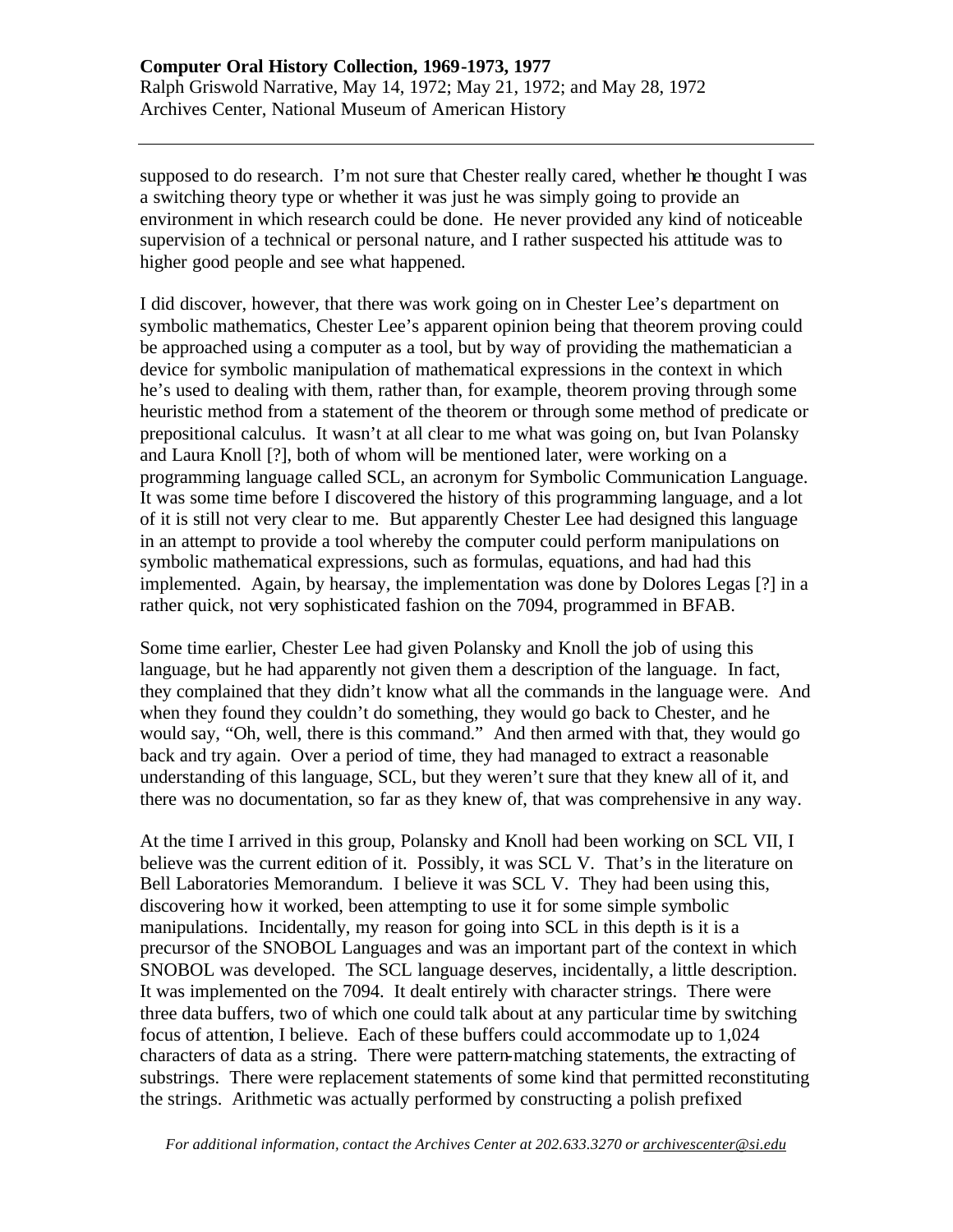representation of the arithmetic expression. For example,  $+(3, 5)$ , and then a command was applied to that which evaluated and produced the character string 8, or something like that. It was extremely cumbersome to use, very limited in the amount of data available, and exceptionally slow. Its syntax was rather grotesque, probably bearing strong influences from Chester Lee himself, who as I indicated had an interest in automata theory and switching theory, and is probably closest to being the classical inscrutable Chinese that one could imagine. He could serve as a prototype, in fact, for that. Chester will be discussed in more length later.

But in any event, there was this language and two people trying to use it. It was very limited, but it did provide the ability for symbolic manipulation. It was the only thing available and used by the group at that time. Dave Farber was part of that group also, but not involved in SCL. As a matter of fact, he wouldn't have anything to do with it, as I recall. He felt it was aesthetically disgusting and ridiculous in its concept and implementation. I would comment, going back a little bit, that SCL did have an interesting feature in that recompilation was often invoked during execution to create more programs. In fact, this was necessary to do almost anything and was at least an academically interesting aspect of a language.

I became involved in it rather hesitantly. As I said, I had a negative attitude towards computer programming. I finally managed to get drawn into it. Ivan showed me how to type a job card, which I hadn't done because, I suppose, I was afraid of the computer. I wrote a little SCL program to do heaven knows what. It ran the first time, and it was extremely complicated in its logic since it was recursive in nature. I recall Ivan being amazed at the contorted approach that I had taken, and he found it difficult to understand. I suppose it was partly because it was my first attempt at it and partly because of my background in fields like recursive function theory that caused me without any other knowledge of any other programming language except a little bit of assembly language to approach a programming job in an evolutional way.

Eventually I became more involved in the project and began to work with Ivan at some point on a problem of attempting to factor symbolic polynomials in several variables. That was a rather ludicrous project. It was extremely expensive to run. The runs took so long that they had to be run overnight in the priority scheme of Bell Laboratories. I remember runs that ran two-tenths of an hour that produced half a box of paper because of the recompilation of the program. There was a feature called WOEXP Tag that wrote out the expanded program with tags every time you recompiled. It just produced volumes of paper. These runs were attempting to factor fairly simple polynomials. Now, the SCL language was simply very awkward for doing this kind of thing. Its awkwardness was apparent to us, even though we had no other particular experience. But again, there was nothing else available.

Ivan and I undertook another project, which was the analysis of mark-off [?] chains, which as I recall was an algorithm that we developed that was sort of obviously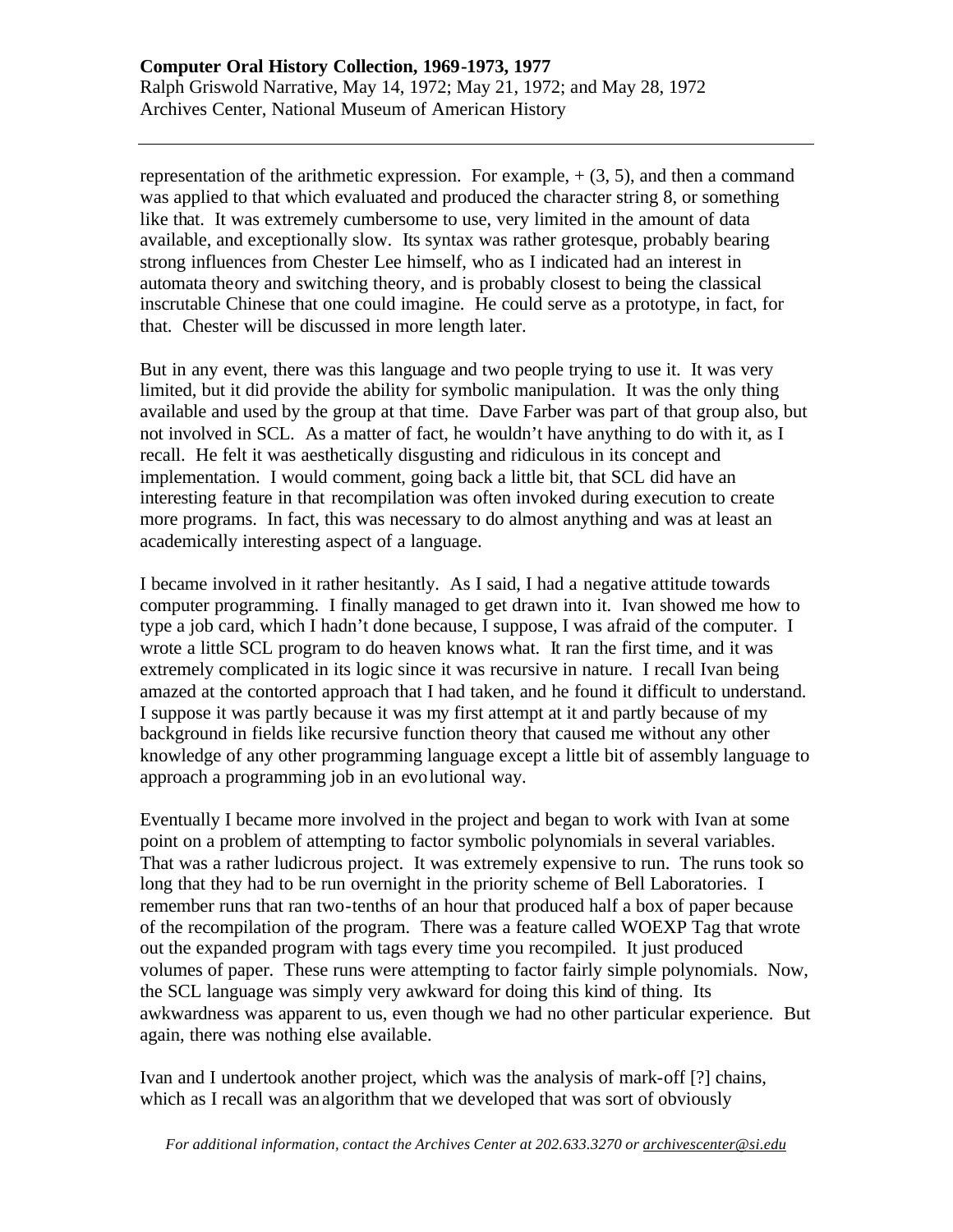straightforward, I suppose, for determining the ergodic classes and what not of mark-off chains and for determining the period. This was written in SCL. We got it to work. It printed out results with English language-type text saying the following mark-off chain has the following classes and so forth. Chester Lee was particularly excited at this because of the format of the output. That is, it really said things in English sentences. Well, that of course was trivial when you simply had to put the print statements in the program. But for some reason it excited Chester Lee and made us simultaneously wonder about his own sophistication and what his real goals were.

Somewhere along in this period (I forget where), Dave Farber managed to get COMET installed and working at Bell Laboratories. It was rather a kloogy system. And we, especially I, began to use COMET for some of these problems, and found that it had a lot more capacity than SCL, but still was very awkward and difficult to work with. The point of mentioning this is that COMET is also, in some sense, a precursor of SNOBOL and influenced the development of the first SNOBOL languages. Several people were using COMET. As I recall, Polansky did not keep using COMET or other people from the laboratories, some at Murray Hill, whom I could probably dredge up out of my memory. That's not important. In any event, I used COMET considerably for problems manipulating graphs, some for symbolic mathematics. I also remember doing crystal growth problems in growing, instead of crystals, kidney shaped swimming pools and other things. Certainly, my experience with COMET influenced subsequent development of the SNOBOL language.

At some point in the process, SCL was documented. I believe the documentation was going on when I came to the laboratories. The document that describes it, the Internal Memorandum of Bell Laboratories, was never published externally. As far as I know, nothing was ever said externally about it, except verbally. My name is on that document, although my contributions were primarily editorial. And somewhat typical in the thinking of Chester Lee, the authors are ranked in order of their contribution to the project, not to its documentation. The document, as I recall, is hideously obscure and difficult. It does exist. But at least some of our energies were spent in documenting SCL, and I remember a number of very difficult sessions with Chester Lee who was a difficult person at best trying to get the documentation up to our standards, which were much different than Chester's. Anyway, it was in fact documented at some point. And I have a copy of that memorandum.

Also at some point, it became clear, probably because of my outspoken remarks, that SCL V (or whatever it was) was really inadequate for doing the kinds of things that we wanted to do. It couldn't even do trivial problems efficiently because of the time it took and, in fact, couldn't do them at all because there was not enough space available. It seems strange in a 7094 with some 32,000 octal words of memory that one could not have had more than 3K of decimal of data storage. But that was the way the implementation was. Furthermore, the language was cumbersome. It took a very large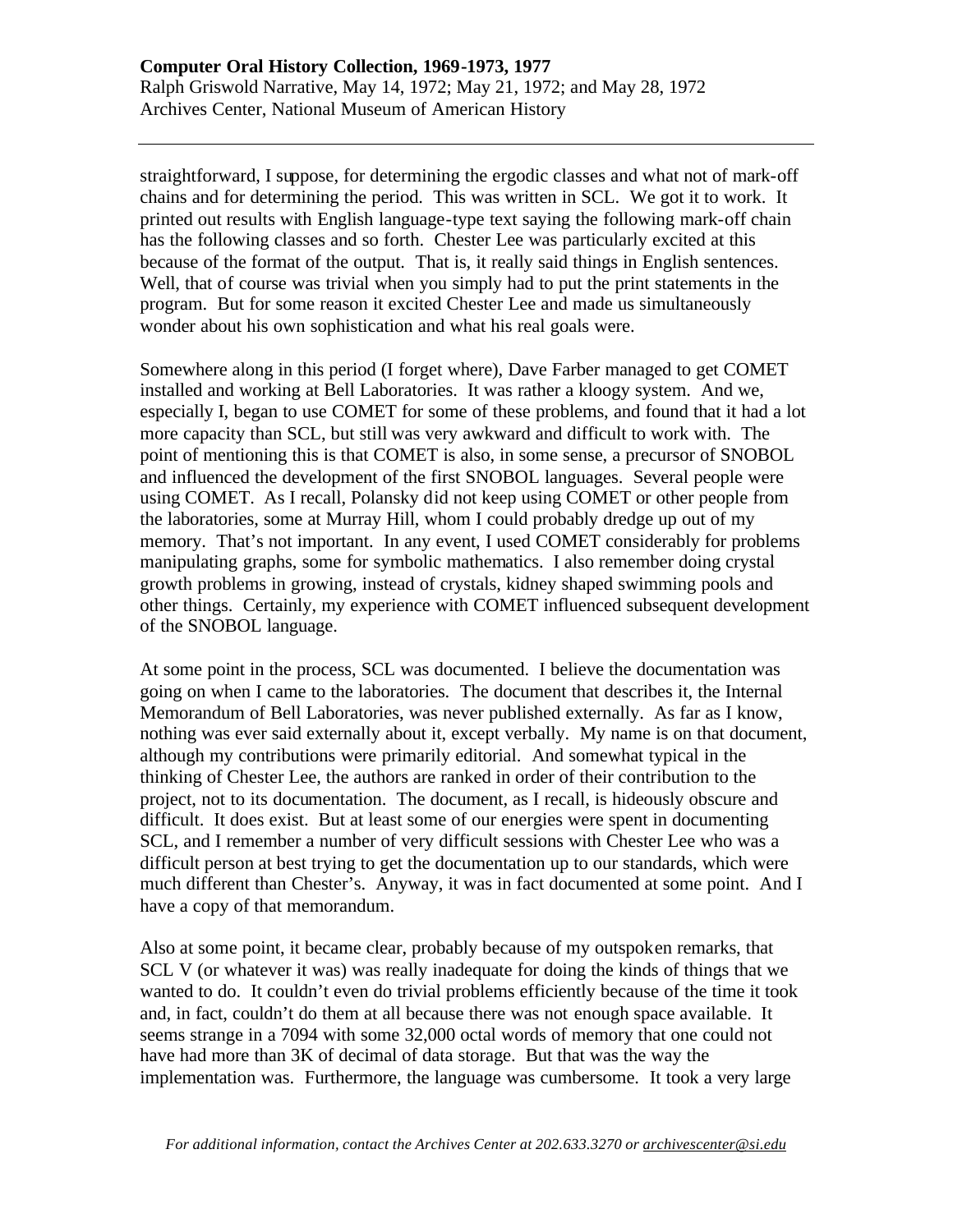number of statements to do anything. The arithmetic, which I described earlier, is by present standards ludicrous, almost unbelievable.

So there became a move to design a better language. At this point, Dave Farber entered into the project with more interest. He's always been a creative, inventive person, and this kind of turned him on. And I remember many sessions with Dave Farber and Ivan Polansky and myself working towards the development of the first SNOBOL language. Certainly, we based many of our languages and ideas on our experience with other languages. Dave Farber had quite a bit of experience in programming; I had very little; Ivan somewhat more, but not a great deal. So we sat down to design a language which would provide a better tool for the kinds of symbolic mathematics and graph theory problems that we were working on.

I think one of the early breakthroughs was in developing the idea of a symbolic name to which could be associated with a string. We now think of that as a variable which has a value which has data type string. But in that period, we did not and made a jump from SCL, which had variables, albeit numbered from 0 to 63 (which should be suggestive), COMET, which had a workspace in which attention was focused in a number of shelves on which things could be stored, and we made the jump—it was not very novel, really, considering what was going on with other languages at the time—to the idea of attaching names to strings. And we call these things string variable s. Since that time, we've adopted a more conventional description of them.

The concept of indirect referencing, as I recall, was due to Dave Farber carrying over an assembly language concept but something that made SNOBOL a unique language and still this feature stands as an outstanding characteristic of SNOBOL that's different from other languages. The implication was essentially that every data objective in a language was a string. A string could be used as a variable and have another string as a value, and the indirect referencing operator would go one level and use the value as a variable. Hence, it could have its own value and so forth—a kind of an associative memory.

Now, we developed some ideas. I don't remember all of the things that we went through. The input and output was done in a peculiarly idiosyncratic fashion with special string variables Sys-POT and Sys-PIT [?], which have raised eyebrows elsewhere, which were really taken from, I suppose, the current monitor system standing from Systems Peripheral Output Tape and Systems Peripheral Input Tape. And Sys-PPT for System Peripheral Punch Tape. Those were string variables in SNOBOL that had a special meaning.

Somewhere along the line, we developed the concept of success and failure out of pattern matching, I suppose, in which we took a rather unconventional syntactic structure again with a subject in which attention was focused on a pattern, which would be used to match the value of that subject. In this pattern could be string variables specifying something that would match in arbitrary length string of any characters whatsoever, something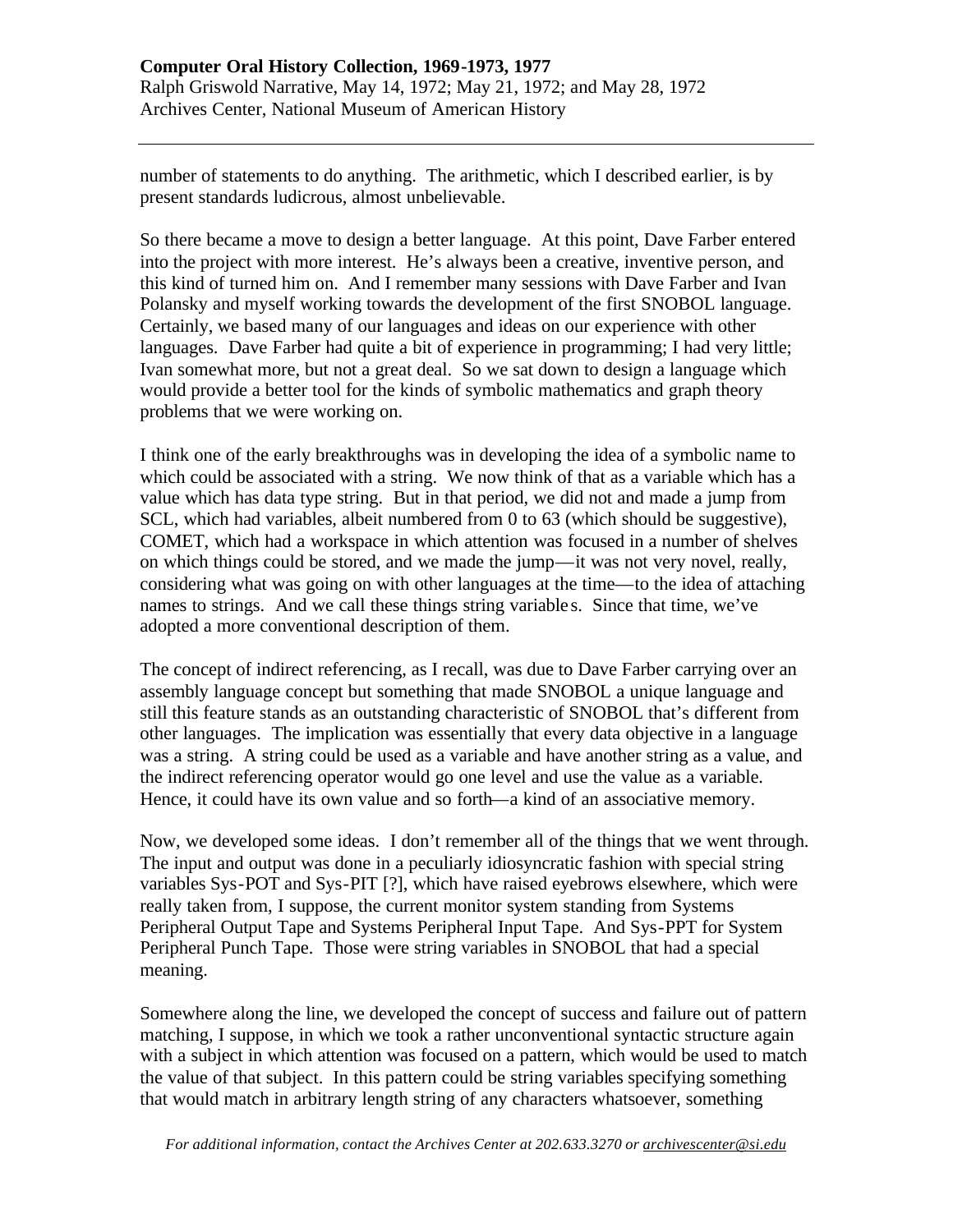would match a fixed-length string of a certain number of characters, construction that would specify matching a literal string and a construction that specified the matching of a string of fixed length. As I recall, my contribution to this was to associate with each of these components a name so that if they matched, the matched value would be assigned to that name as a sort of side effect of pattern matching.

This developed gradually. As I recall, the first real language development and excitement came about in our little group of Griswold, Farber, and Polansky in the fall of '62. We went through many syntactic notations and a number of semantic ideas. As I said, the concept of a string-valued variable, the concept of indirect referencing, the concept of pattern matching, and the by-product of assignment to sub-strings, and consequently the concept of success or failure, because pattern matching might not succeed that embedded in the control mechanism were the essentials of the language.

Simultaneously but secretively, Chester Lee was developing his own proposal for a new SCL language. I don't remember the numbers too well. I think that his proposal was SCL VII, and I think we also thought we were working on SCL VII. He proposed to us one day an extension of his SCL language, in which there were many more fields—tags and flags and… It seemed like dozens of fields that you'd specify complicated things in each line. But it was still similar to SCL in its structure—complicated, intricate, difficult to use, requiring many steps to do anything simple. Our immediate reaction was to turn off very badly at his proposal, and I remember we probably showed it. I have, I believe, pictures taken at the blackboard in which he was demonstrating the structure of this language, which should be preserved at some point. But in any event, we rejected his proposal out of hand. Chester was not a person that you could argue a reason with; particularly it was impossible to criticize him without causing him to react violently or to completely shut you out. And we proposed our language to him. This developed into a personality struggle. More of that later.

We were quite convinced that what we were doing was worthwhile, and we continued. At some point towards the end of 1962 or early in 1963, we were convinced that we had enough of a language that we could use, and we decided to implement it. I'm sure that this was influenced by Dave Farber who was an "old pro" in the field who strongly felt that theoretical work in language design had no value unless the results were reduced to practice. The early implementation, in retrospect, is a great curiosity. Dave was an experienced programmer and had done a fair amount of programming work for the operating system, though I'm not sure how much. Ivan had some assembly language experience. He had coated an octal at the Bureau of Standards—literally octal. I think he knew the 7094 assembly language, although I don't think he'd ever programmed anything on it. He at least understood the nature of it. I had had experience in SCL and COMET, and Ivan in SCL. And we sat down to write an implementation.

Now, the structure of this implementation is very heavily influenced by Dave Farber. He was the only knowledgeable one there. Ivan and I wouldn't know how to have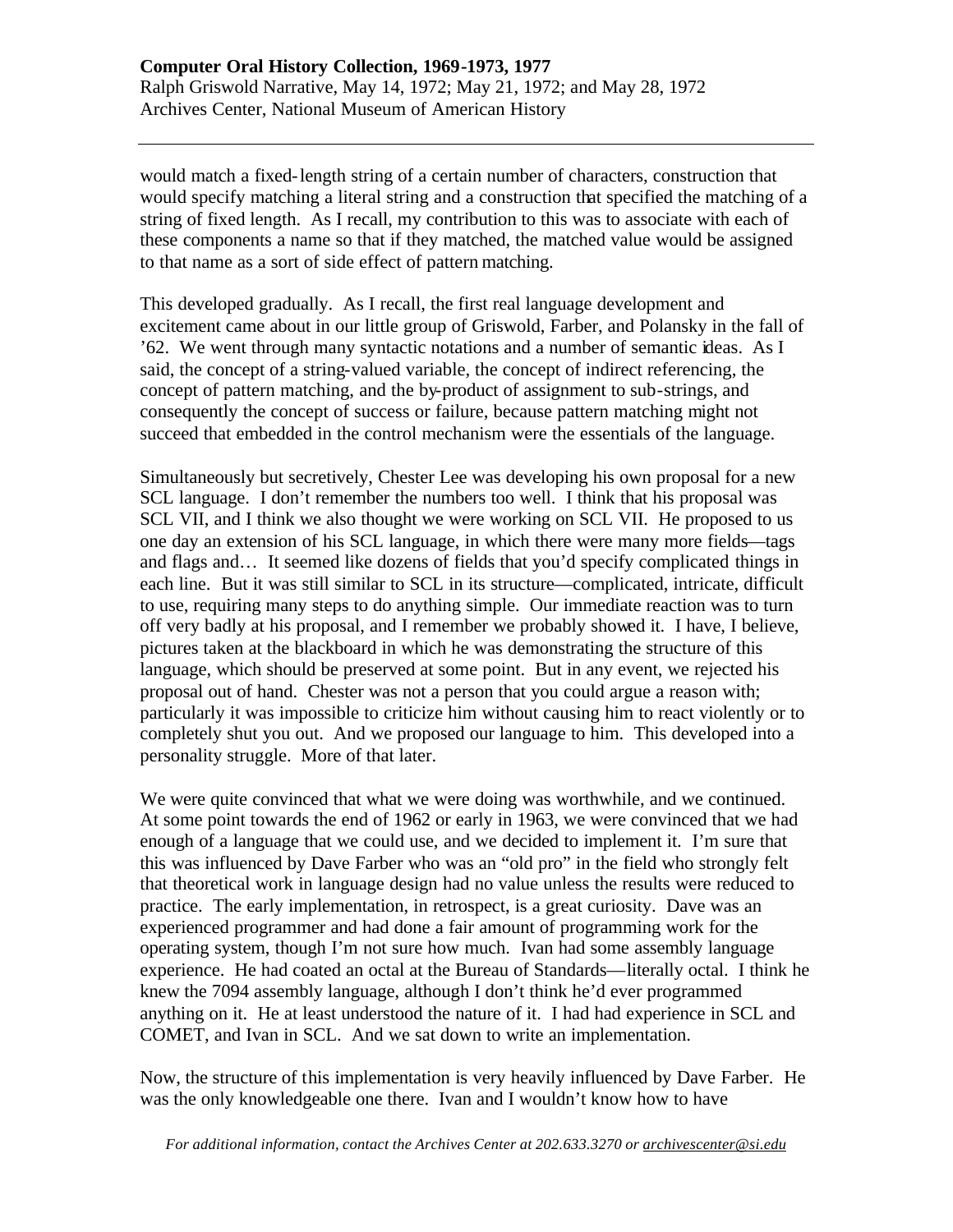implemented a programming language. Dave had a number of ideas: first that it should be an interpreter—would in fact have to be an interpreter—because it was a very highlevel language dealing with difficult concepts; that the source language program would be translated into a table of pointers and flags internally, which would be interpreted; there would be a pattern matching algorithm separately; the dynamic storage allocation would be required because of the creation of strings and their use as variables to the indirect referencing operator. Basically, he came up with a scheme of implementation consisting of a compiler, an interpreter that he offered to write), a pattern matching program that Ivan and I were to undertake, and Laura Knoll was assigned the job of doing storage allocation along designs developed by Dave.

Now, Dave was in contact with Doug McElroy, officially known as Malcolm Douglas McElroy (but he doesn't like Malcolm) at Murray Hill. And at the time, Ivan and I were under the impression that Dave was developing most of the implementation design, which we of course contributed our ideas to but did not have much experience. Later, it became more apparent to me that Dave was in fact going to Doug for suggestions. At this point, I do not know to what extent the original implementation of SNOBOL was designed by Doug McElroy or possibly Bob Morris, who was there at the time, or by Dave Farber. As far as we were concerned, Dave was doing it, but I do know that he got a considerable amount of input from McElroy.

The implementation was done quite quickly. We had something running in about three weeks, which was, I think, rather remarkable considering that I had never written an assembly language before and I didn't know the order structure of the 7090. Ivan had to explain those to me, and Ivan was not then and is not now a good coder. Dave wrote the compiler; he sketched it out one evening and came in with it written on the back of an envelope. You know, I have often referred to this in anecdotes and talks that I have given about the compiler written on the back of the envelope. There was literally an envelope that Dave came in with. It was a legal sized envelope, not a personal sized envelope. And it did have a sketch of code written on the back. That envelope has not been preserved, I'm sure. It has been somewhat over-embellished because it's an amusing anecdote. But it was essentially one morning he came in and said that he had the compiler written and waved an envelope full of pencil scratches in front of us. Dave wrote the compiler and the basic part of the interpreter. Ivan and I wrote the pattern matching mechanism, which was essentially another interpretive device that operated on the compile program. And Laura, under Dave's direction, wrote a storage allocation, which used hashing techniques to put the strings in storage. I'm sure that this was strongly influenced by Morris and McElroy, who had worked in this area earlier, and that a large part of it was, in fact, algorithms taken over from them—algorithms and ideas, conceptions. I don't really recall very much about the implementation of this original version of SNOBOL at this point. If there still isn't a listing in existence, I don't at the present time have it, the present time being May 1972. But it may be more likely there is somewhere a binary deck with a system.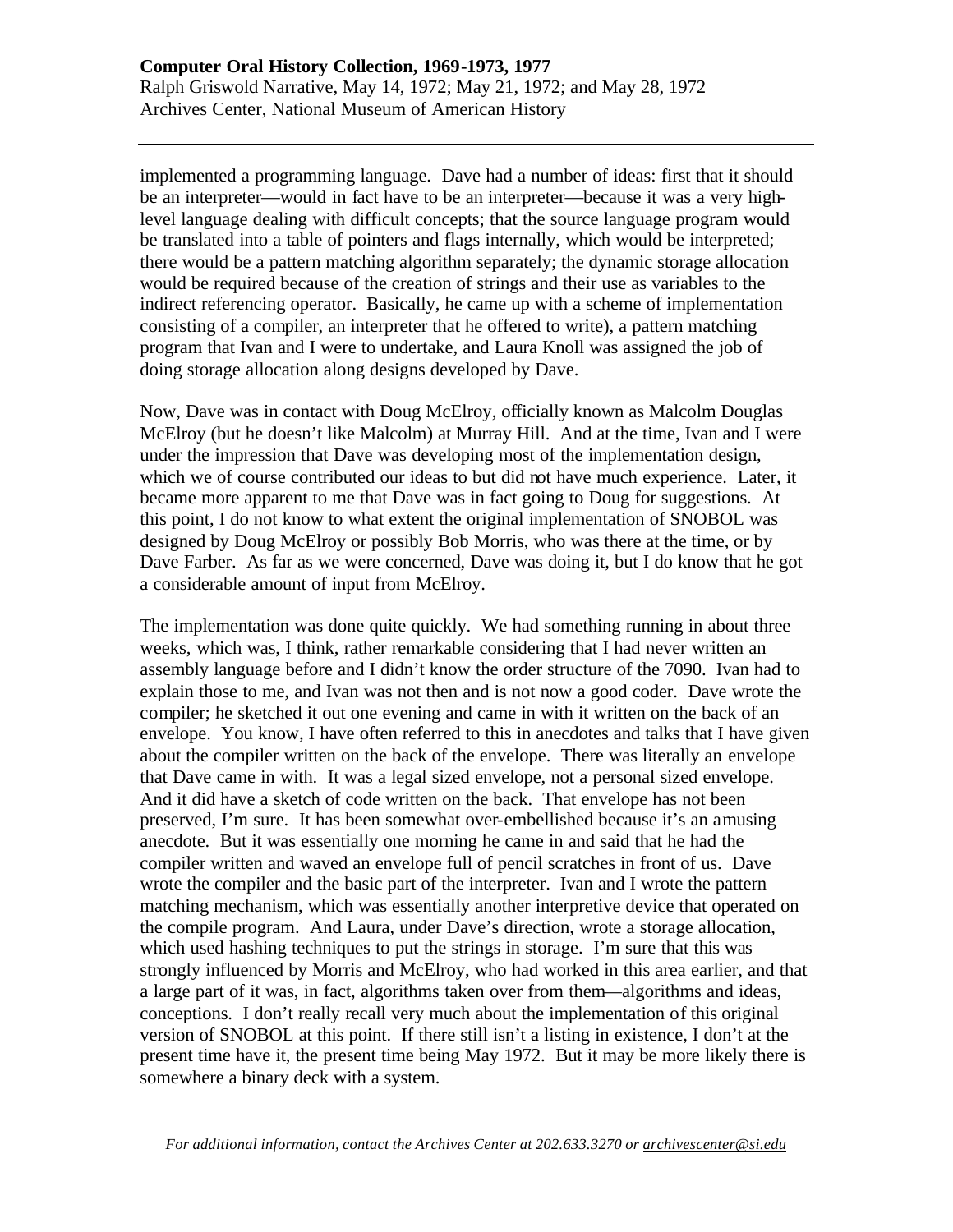Well, anyway, we got it running, and we got some of the bugs out in late winter/spring of 1963. We rather liked what we had I suppose by comparison with SCL and COMET. It was much faster; it was much easier to write in; statements permitted consistent assignments. Statements and pattern matching and possibly replacement statements, and side effects of assigning values to strings. We wrote programs in this language, which had no particular name I might add at this point, that we could not have managed in SCL. Now, all of this was going on, certainly, it wasn't a secret in any sense, but I don't recall that Chester Lee was very much connected in with it; it was just simply done. He was not the kind of a person that would control such an operation, and therefore effectively he withdrew and we did our thing, Dave Farber being probably the most vocal, obvious leader in the project. Ivan and I contributed to the aesthetics of the language from the user's point of view—Ivan contributing algorithms in some cases and I suppose my main contribution was language features, ideas.

Now, the name for this language is interesting. We have since said that we spent more time trying to find a name for it than we did in implementing the language. And in some sense, that's true, although I don't really recall the actual manpower figures. Although Laura was helping, she was essentially doing specific, assigned program jobs and was not part of the main SNOBOL effort. It was Dave, Ivan, and I. At one point, the language was called SEXI [?], an acronym for String Expression Interpreter, which we thought was very cute. Dave Farber tells the anecdote that when he submitted a job in the computer center, he was in the habit of in the comments field writing the name of the processor that he was using and then his name. He submitted a deck across the counter, which had the comment SEXI Farber. And the girl at the counter said, "That's what you think." Well, we had attached the name SEXI for a while. We recall that we're not really designing a language for general use. We hadn't really thought about it. We were developing a language for our own internal use, although I think Dave Farber saw great possibilities because he was connected to the outside world. Ivan and I were not.

There is an interesting critique of SNOBOL at this point (what was to be SNOBOL) by Chester Lee, which I have a negative copy of. It cannot be Xeroxed. And if reconstructed, in type form as best as possible since the original chemical reproduction process has caused some of the pages to deteriorate. It contains on the front of it a letter by Chester Lee criticizing the language to some extent—we had given it to him for criticism. But the interesting thing to us was that he criticized the name SEXI on the grounds that it showed a lack of confidence in our work. Well, I recall at the time thinking that that was hilarious, and that Chester simply had not managed to be very straightforward in his feeling that such a name was inappropriate. And I think we all agreed that it probably would never be released by the laboratories under that name. But this document exists, and I recall it as being one of the funnier moments in the development of the language. As I said, we'll come back to Chester at some point when I talk about people in more detail.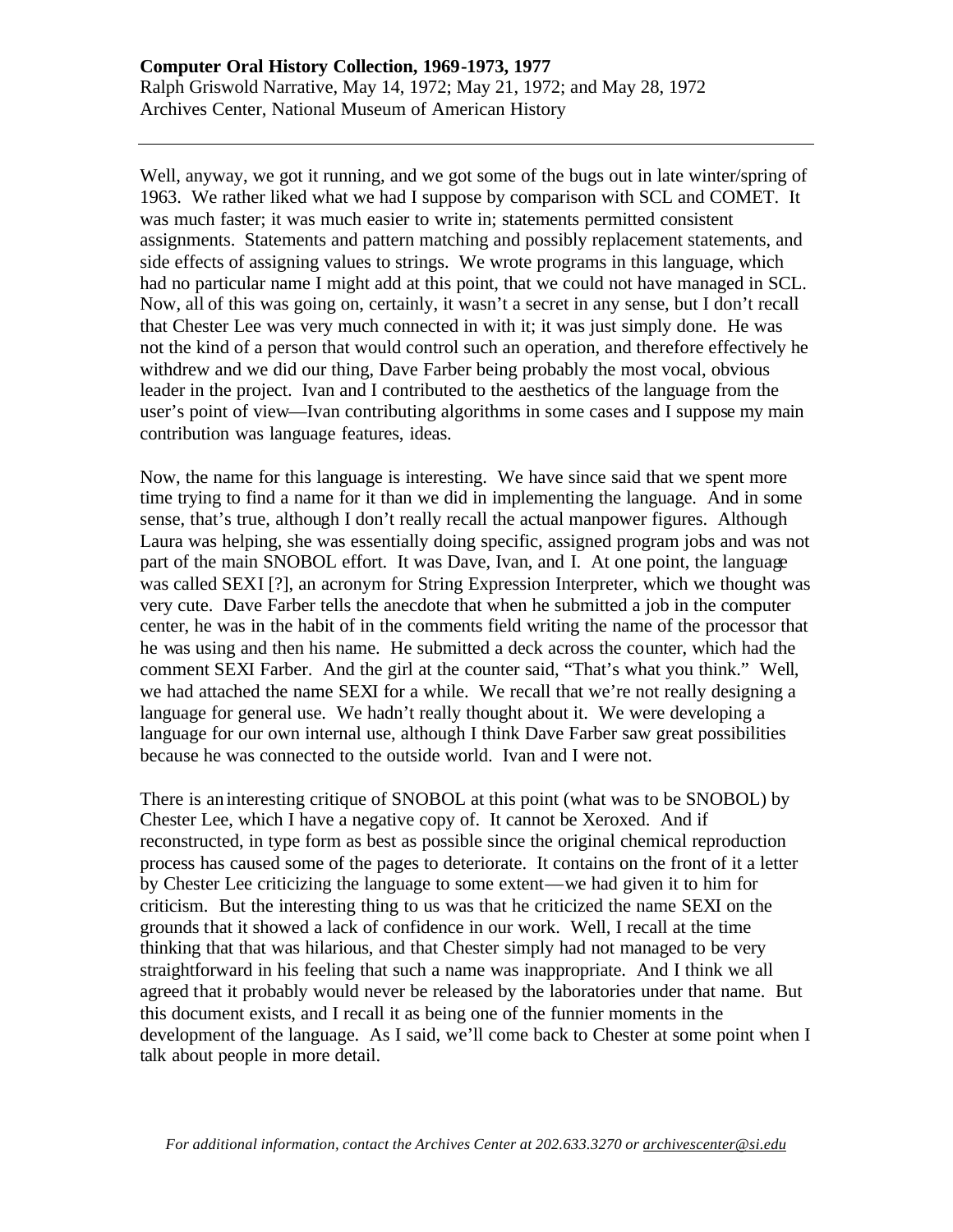At one point, the language was called Penelope, for no particular reason, but the fact that we happened to like the name Penelope. There was a very interesting meeting in which we presented our results to Chester in a seminar format in which he said that he was willing to co-author the language with us provided we call it SCL VII (which I guess would have been the next SCL or skipping a number for the big increment), but that if we weren't going to SCL, he didn't want to have anything to do with it. Which is, I suppose, kind of a curious position since he hadn't had anything to do with its development. In fact, he inhibited us whenever he could by at least lack of support, not by forbidding us to work on it. We thought that was just fine with us.

Now, the name SNOBOL resulted after a summer, as I recall, in '63 in which a large amount of time was spent in conference rooms with Dave, Ivan, and me, which again, anecdotally we refer to as throwing paper airplanes and shooting paperclips and rubber bands at each other. But in fact we did a fair amount of math searching for a name for this language that we had developed. And we thought of XL-something-or-other standing for Experimental Language something or other. We went through many possible acronyms working with the basic words that related to what the language was all about—strings, language, symbolic, manipulation, et cetera. We did everything but write a program that took all possible words and all possible orders and generate acronyms. Many proposals came up and were rejected.

I assume the responsibility—somewhat regretfully—that I did in fact come up with the name SNOBOL. That struck Doug Farber immediately as a good name. He was given to being enamored with cuteness. It was taken from the phrase String Oriented Symbolic Language, in which the letters can be found in the right order, although it's not an acronym in the conventional sense and some of the letters are taken out of the middle. In fact, it was designed to poke fun at the process of selecting names for languages—cute names and acronyms. We had no idea at that time (at least I certainly did not) that it would become so popular and that I would have to stand up in front of groups of people who had never heard of the language before and talk about something called SNOBOL, which was sort of obviously cute. Nevertheless, Dave was very excited by the idea. Ivan seemed to like it, also. I made some mild protestations, but we were so badly in need of a name that we accepted it. I don't remember when that name was finally chosen, but presumably some time in middle '63.

By this time, a number of people throughout Bell Laboratories were using it, and Dave had sent off binary decks to a couple of places outside Bell Laboratories, and SNOBOL began to become known and was very favorably accepted by programmers who had symbolic kinds of computation—non-numerical kinds of computation—to perform. This was the beginning, really then, of the public development of SNOBOL, the SNOBOL languages, their attributes being that they dealt with non-numeric data objectives entirely with strings. Again, arithmetic could be performed, but it had to be performed on strings, although not in the prefix format, internally, that Chester had developed. It was a very simple language, very easy to learn, very easy to use.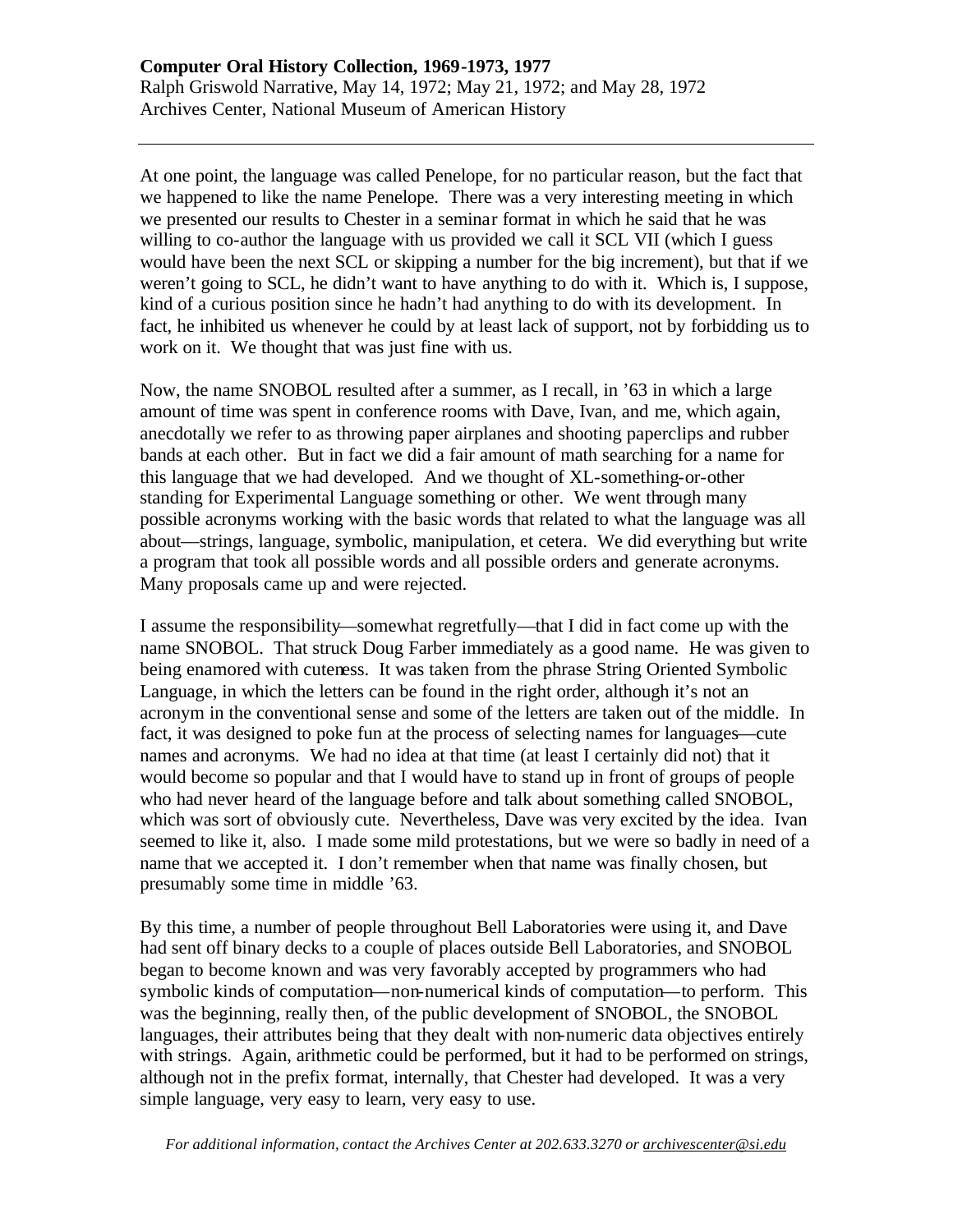Some time in the fall of '63, I think Dave Farber gave a talk somewhere and talked about SNOBOL for the first time. A binary deck was sent in to share for distribution. Now, there became a problem of distribution, release outside the Laboratories, of this work. Fortunately for the development of SNOBOL languages, the laboratory was relatively unaware of software and had not developed a policy or attempt to protect this kind of thing. Dave took the position that if you got the release for a talk on something to present it outside of Bell Laboratories—and Bell Laboratories has all kinds of official release procedures, did then… Anyway, Dave took the position that if a talk on a software subject was approved through ordinary release channels by the Laboratories, then that implied the approval of the release of the program about which the talk was made. And it was on this rational that the first version of SNOBOL was released outside the Laboratories.

The documentation for public purposes of SNOBOL first occurred about this time in the fall of '63. We wrote a short paper. As I recall, I wrote the majority of it; Ivan helped some. Dave never did write. As a matter of fact, there is still a memorandum number taken out of Bell Laboratories on implementation of the first version of SNOBOL was never completed, taken out under his name. In any event, we wrote this short paper. Dave, again with his personal contacts, arranged its publication. He went to Dick Hamming, who was then editor of *The Journal of the ACM*. Hamming looked it over, was quoted as saying that this kind of thing needs publication. And he had it published in *The Journal of the ACM* within three or four months without any other reviewing procedure. It appeared in the January *JACM* 1964.

There was no question at this time that the first SNOBOL language was a success in the sense that it was used throughout the laboratories. Users were very happy with it. It attracted a considerable amount of attention. And there were many people who became interested in it. The relatively simple, straightforward description of the language in the *JACM* was also applauded by many people, especially people who had a great deal of background in programming or computer science, because it was very easy to understand. We began to get requests for more information about the language and for copies of the system, which was available in the form of a binary deck on the IBM 7090 series.

The implementation, incidentally, had not improved much in the year since the time that it was started and that it began to be known publicly. The implementation had a number of curious properties that are a byproduct of the way it was done. The compiler would compile absolutely any program into something. This was the compiler written on the back of the envelope, so-called. The only requirement was that the input program had an end card. If it did not, then an error message would be generated when the end of the file is reached. Otherwise, absolutely anything would be compiled into something. This was partly the compiler, but mainly the fact that the way the syntax, the language was designed—any string of characters meant something. Now, meaning something should have some qualification. Any string of characters was a legal SNOBOL IV program.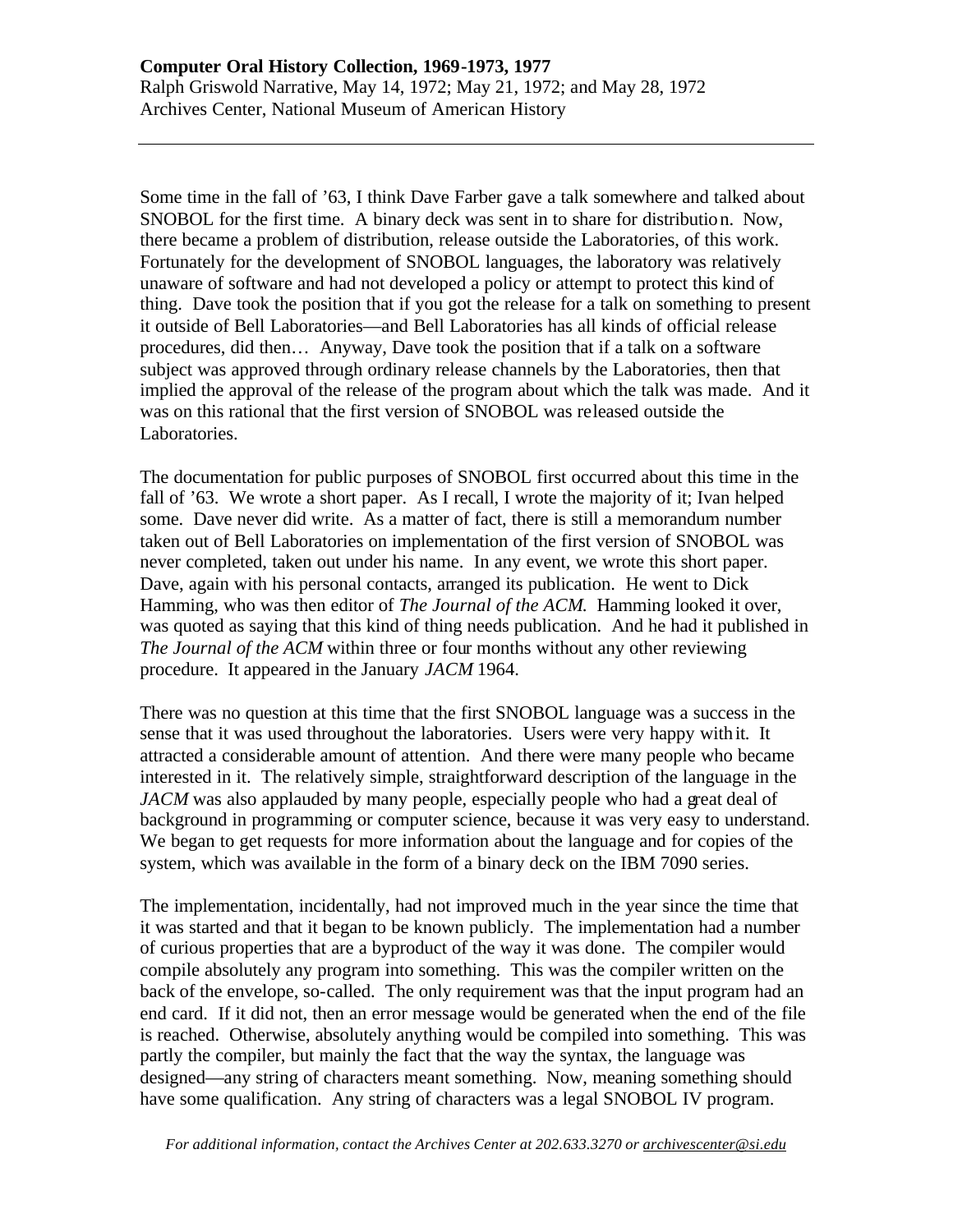That is, it had a syntactic meaning and could be parsed, analyzed, and a corresponding, internal table to be interpreted, constructed. However, many operations could not be performed when a program was actually executed, which lead to a diagnostic message at runtime. For example, the SNOBOL compiler would happily accept a COMET program; compile it without comment, provided it had an end card. It would not get very far in executing it because all of the dollar signs, and COMET would produce illegal, indirect references in SNOBOL.

The error diagnostics were provided Dave Farber and had the unfortunate property of being cute. For example, the compiler had an error message, something of the form, "Program too large. Scream for help." Another one was again something being exceeded, "A whisper for help," was a terminal comment. Even if that appeared to be amusing the first time you got it as a programmer, it certainly wasn't after you got it several times. And in that sense, the implementation was somewhat embarrassing, at least to Ivan and me if not to Dave.

There was a classic comment that many people remember from the early days of SNOBOL called "Recompile not enabled." This was the byproduct of a curious design feature in SNOBOL based most probably on the recompilation feature of SCL in which we associated at least in the language design a label on a statement with the rest of the statement in the sense that the rest of the statement would be the value of that label and when compiled would correspond to the statement. Well, this theoretically meant that if you assigned a value to a string during execution and then branched to the label, which was the same as the name of that string that the string assigned should be considered as program and executed. This feature was not implemented in SNOBOL. It was one of those esoteric things that we thought would be nice. It had the rather unfortunate byproduct of making a program data-dependent in the following sense. Any time you assigned a value to a string, if that string appeared as a label in the program, it changed the program. Had recompile "been enabled" (that probably deserves to be in quotes), then the string would have been interpreted as a statement and compiled.

Recompile was not enabled, so if you subsequently branched to that label, you got an error message saying that the language implementation wasn't completed effectively. But the more serious problem was that a programmer inadvertently might have used the same name for a variable in his program as for a label and consequently destroy his program. Furthermore, since any nominal string could be used as a variable in a program by use of an indirect reference, and specifically since that indirectly referenced string could be read in from data, it was possible to assign values to variables that could not be determined by examining the program, and hence to inadvertently modify the program itself depending on the nature of the data that the program processed. This so-called recompile feature turned out to be a very bad idea in a sense. It was one of those things you discovered after the language was done. And a number of people have made a similar misjudgment in designing versions of SNOBOL for themselves, thinking that this would be a good idea when, in fact, from a practical situation we knew it was not. The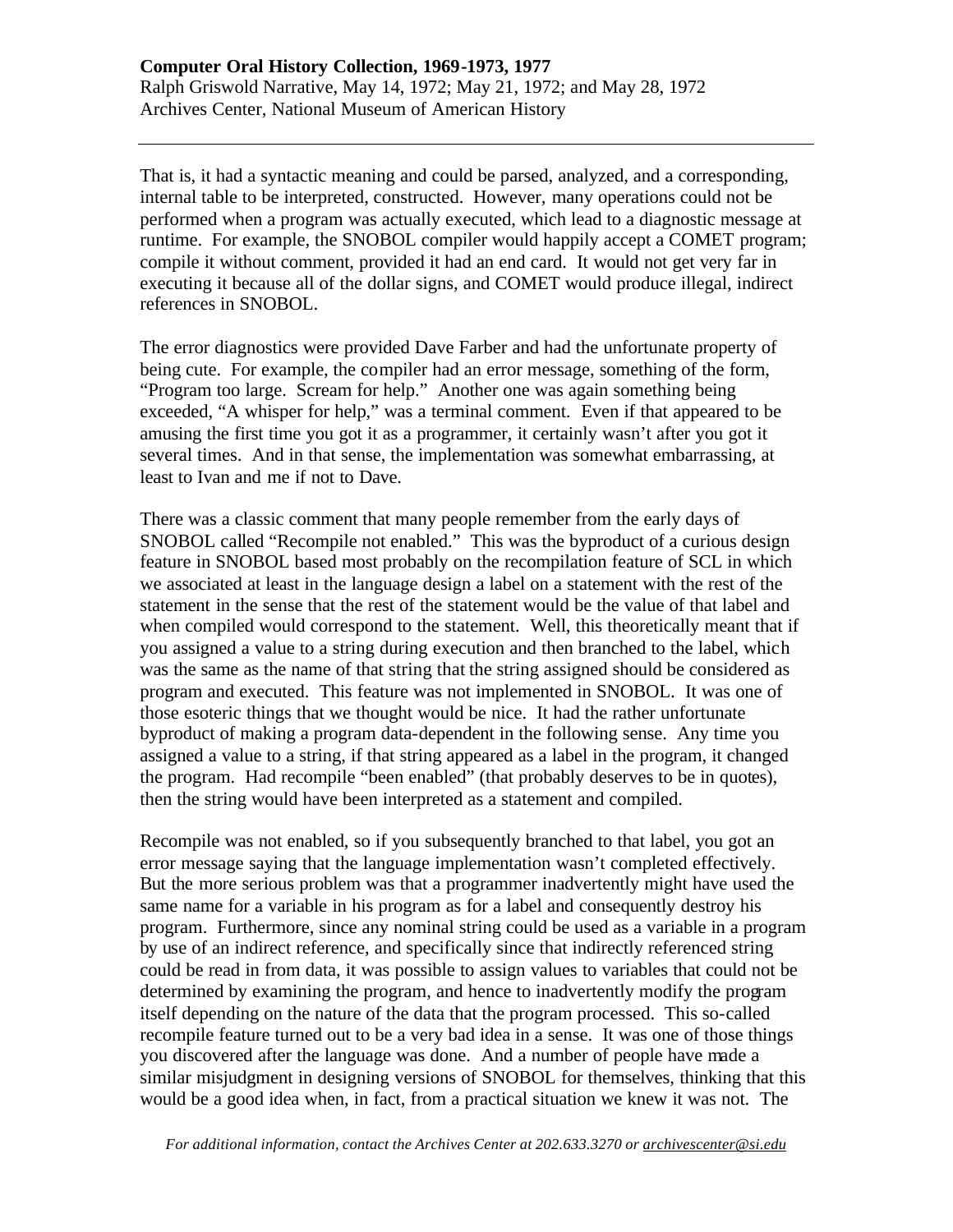enabling of recompile, as it were, was not implemented until the final SNOBOL IV language was complete.

I don't recall a great deal of the period following the so-called release and public documentation of SNOBOL. I remember that we still continued to work on SNOBOL, and at this point we had pretty much forgotten the original motivation for designing SNOBOL—that is as a tool for doing certain kinds of non-numerical programming. But we were then interested in SNOBOL for itself, I think, and for the first time (at least so far as I was concerned) began to become connected with the professional community outside Bell Laboratories and had the first taste of success, as it were, professionally. I don't recall either what the attitude of our supervision was. Chester was piqued, to say the least, that we had not felt that his ideas for a new language were good, that we had gone off and done our own thing, and that that thing had been successful. As I recall, he pretty much ignored us, although I have sort of vague memories that he may have once or twice come with suggestions for modifications to SNOBOL, more along the lines of the language he proposed. But the working relationship with Chester was never very good. None of us understood him very well, and he probably felt misunderstood in turn.

The thing that was obvious, I think, to all of us except perhaps Dave Farber, who already was knowledgeable in programming and programming languages-- I think it was obvious to all of us that SNOBOL had some serious shortcomings. And in spite of the advantage it offered in simplicity and ease of use and ease of learning, that it lacked some things that would make it much more useful as a language. As people began to use it, that became more apparent and became more apparent to us. I don't know exactly at what point we gave serious consideration to the design of the next language in the series, but I suppose it was a gradual change and movement rather than a specific decision initially that we would be doing this.

The most obvious fault in SNOBOL, as I recall, was the fact that it had no built-in functions. It had only arithmetic. For example, it had no way of testing something as obvious as the length of a string. In order to find out how long a string was, you had to remove characters from it by pattern matching and deletion and count as the characters were removed until eventually no more characters remained and the pattern match failed. Now, that is downright grotesque. It's a very poor semantic match between the basic facilities of the language and the way of doing something quite natural. The length of string was, of course, known, but in the system there was just no way of getting at it directly. Hence, perhaps two orders of magnitude of inefficiency was involved in the determining of the length, to say nothing of the awkwardness of the program, which was probably also an order of magnitude or so more than it need be.

These considerations led us to the design of the next version of the language, which was to eventually become SNOBOL III. Initially, it was to be SNOBOL II, which was SNOBOL with built-in functions for doing things that were needed or natural and some improvements to things such as the way that input/output were performed. The details of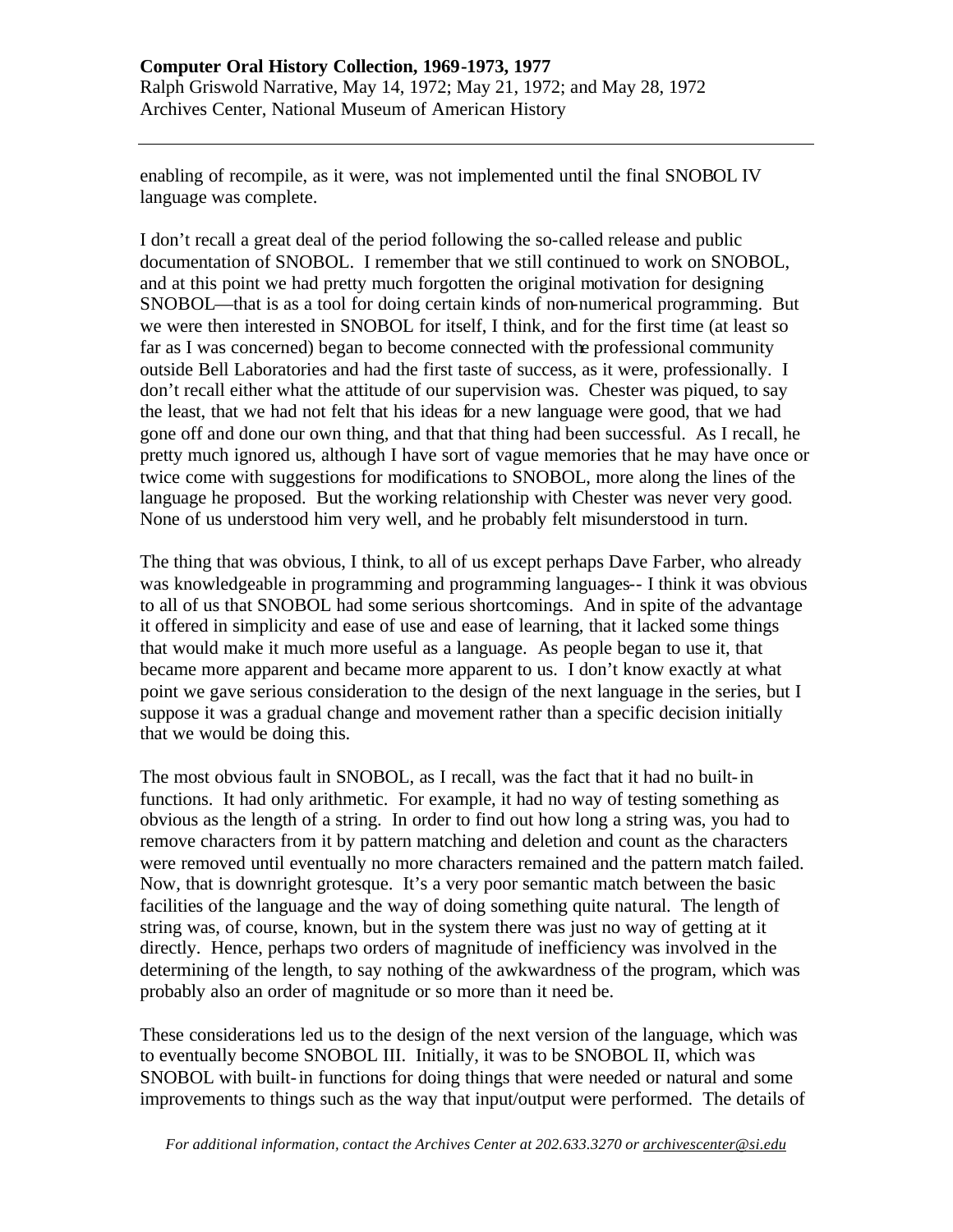the development of SNOBOL III, again, escape me to a large degree. But again, it was the three of us—Dave Farber, Ivan Polansky, and myself—who did both the language design and the implementation.

## **May 21, 1972**

This is the second in a series of segments of narration on the SNOBOL IV language by Ralph Griswold.

As I indicated at the end of the last segment, I have relatively little detailed recollection of the development of SNOBOL III compared to the development of SNOBOL. I always felt that I should have more, and I think it's because I, in my own mind, have a feeling that SNOBOL III was such a considerable advance over SNOBOL that there should have been more to its development, when in fact the implementation of SNOBOL III and its public release followed SNOBOL by perhaps a year and a half, and the advances made and language design were not, per se, major ones. All in all, it went a long way towards making a useful programming language, and SNOBOL III was the first really public general acceptance and knowledge of SNOBOL what SNOBOL III was successful language, still is used to a certain extent today in 1972.

But basically, SNOBOL III differed from SNOBOL by adding a function mechanism that provided the ability for the programmer to do certain kinds of things in a more natural, simple way—you could not do it in a natural, simple way in the original version of SNOBOL. The implementation was done over, but again, a considerable amount was taken from the implementation of SNOBOL. And that, again in itself, was not a major thing.

From a language design point of view, SNOBOL III was essentially the same as SNOBOL. The original idea for the implementation of the SNOBOL III had been to remedy the lack of built-in or primitive functions in SNOBOL by adding a number of functions, which would be part of the SNOBOL II system. That was what we originally aimed for—SNOBOL II—the usual incrementing of the generation number to indicate a new language, a generation in a language of similar background. The functions that were to be added included things like size for getting the size or length of the string, predicates for comparing numerical quantities that returned to the null string and introduced that particular aspect of SNOBOL IV, working into the successor failure mechanism to control program flow, and changing of the names of the I/O associate variables to make them more pneumonic to the user and less pneumonic to systems people.

The implementation of SNOBOL III must have pretty well followed directly on the heels of SNOBOL. I don't really have records on that, and I'm relying pretty much on memory. The storage management was essentially the same, although it was elaborated to include something called hyper garbage collection, which was effectively a relocation and compaction of fragmented storage using a secondary random access facility-- Or, no.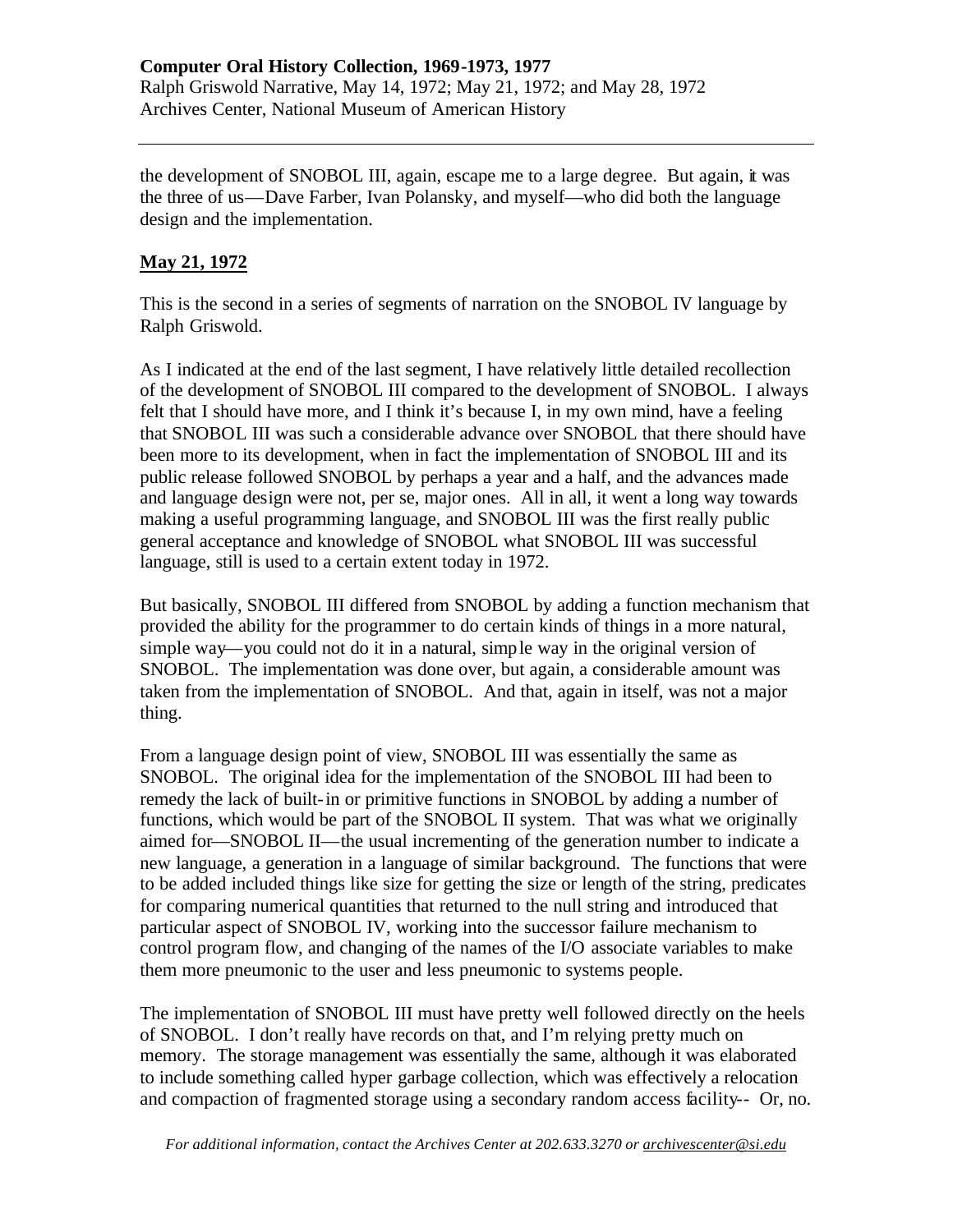Then it'd be random access secondary storage on the machine. But basically, the language was to be pretty much the same. The only data type was a string. Arithmetic had to be performed on so-called numeral strings (that is, strings which are representations of integers) and so forth.

This time, as I recall, I wrote more of the system. I don't really recollect who did the major part of the writing. Under Dave Farber's guidance, we went more towards a macro-implementation using a string macro packaged by McElroy, adding some of our own, mixing it with 7094 code, the idea being to extend the operation set of the 7094 using macro definitions to provide operations that were needed in the implementation of SNOBOL, which would be fairly understandable with people implementing it. Again, it consisted of a compiler, a translator, which created a table of flags and pointers, a la SNOBOL I, and an interpreter that passed over it. This was my second real effort in writing assembly language code. Of course, I had learned something. I know I was working with Ivan Polansky. Although, again, he never created much code. He was a good person to work with. I remember, I guess, the fact that I wrote the good part of the interpreter because of a compliment from Dave Farber that I found tremendously satisfying. He came over to my house one evening, having seen the first programming of the SNOBOL IV interpreter, and said it was the most beautiful code he had ever seen. Well, that is an exaggeration, of course, but it was a compliment well appreciated and at least reminds me that I wrote a part of the code for the interpreter. The storage manager and routines were again written by Laura White (I guess at that time, before she was married).

Now so far I've commented that it was going to be the SNOBOL II, which consisted of SNOBOL I plus some minor modifications plus a new implementation plus built-in functions. We considered programmer-defined functions at this time and decided how they would be done with the conventions for passing arguments and entry points and returns. We decided again, I'm sure on Dave Farber's initiative, that it should be recursive. But we didn't really have any hope of implementing such a facility. In fact, we implemented SNOBOL without recursive functions first. It was called SNOBOL II. It existed briefly aside from our own internal implementation, which is available to a limited number of people. It existed briefly at Project Mac on CTSS.

The fortunate occurrence that happened that really got us SNOBOL III instead of SNOBOL II was the availability of Lee Varian over the summer of '65, who implemented the recursive function mechanism. Now, Lee Varian is another person that's been important to the SNOBOL project over a period of time, and I'll come back and talk about him later as an individual. But it was his programming ability and his energy and hard work that added the recursive function mechanism to SNOBOL III—that is, to make it SNOBOL III rather than SNOBOL II. SNOBOL III was released internally at Bell Laboratories and then later on outside in the fall of 1964.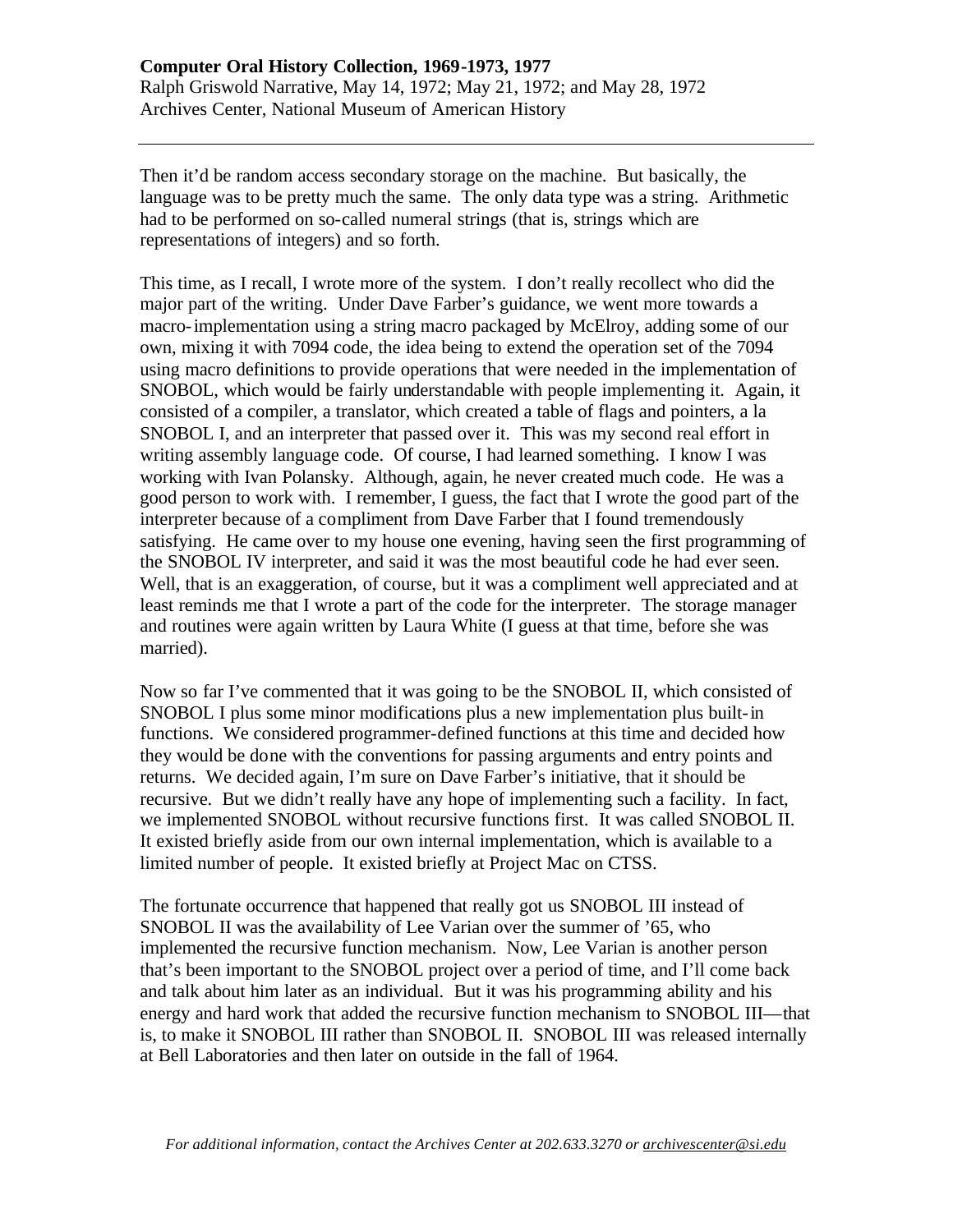There's a period of time that I'm not well able to account for at the moment that could be probably determined by going through notes that do exist (and there is a fair amount of documentation from the development of SNOBOL III). But there is nearly a year between the publication of the internal memorandum on SNOBOL III and the records that indicate its external distribution outside of Bell Laboratories. I suspect (and this should be verified) that that year was spent in changing, improving, and debugging the implementation. During that period, SNOBOL III was available internally within Bell Laboratories in some form or another. I know that a great deal more effort was put into the implementation of SNOBOL III than was put into the implementation of SNOBOL I, and that it was implemented and distributed in at least four forms—for the 7090 under FMS and under IBJOB and for the 7094 under FMS and under IBJOB—the difference there being additional index registers and possibly additional operation codes. I have one existing listing of the SNOBOL III system, which is dated in April 1966, probably the last major assembly of SNOBOL III. So from a period of early 1964 and early 1966, the implementation of SNOBOL III was a major concern.

Other recollections that I have of this period are of a tremendous tussle with Dave Farber over getting him to do a part of the program that he said that he was going to do. Dave was rather notorious for undertaking things that he never completed. And I remember a real set-to [?] with him in an attempt to simply force him to complete it by really putting on the line to him that his assistance was necessary and it would never be done without him. I think that the effort that I put into trying to get him to complete the part of the program he said he would write was less than if I had done it myself. As I said, Dave Farber was notorious for this kind of thing. In spite of the tussles we had, there was never really any acrimonious feelings. And Dave did not, so far as I know, resent the pressure that I put on him to finish it. But I do remember that very well.

The public documentation of SNOBOL III came in the form of an article in *The Bell System Technical Journal*, July-August of '66, which was submitted in March '66. So again, there is this time lag of a year, a year and a half, between the first running version of the language and its public documentation. In fact, to users of the language, it's probably like two years. Internally in Bell Laboratories, of course, there was documentation. The choice of the *BSTJ* was made primarily on the fact that they would publish a long article describing a language almost as a user's manual whereas other journals would not be willing to publish such a long article. And SNOBOL III had gotten to be a fairly elaborate language compared at least to SNOBOL in a fair number of builtin functions and the recursive function facility. Furthermore, its documentation was more extensive—perhaps not as easy to read, but to a growingly sophisticated audience, at least to a large part of that audience, much more satisfactory.

I remained a minority of the audience who much preferred the first description of SNOBOL because of its simplicity and naivety, who resented the technical documentation that is typical of programming areas. This is a controversy that I really take to be associated with the fact that as the use of computers has developed; people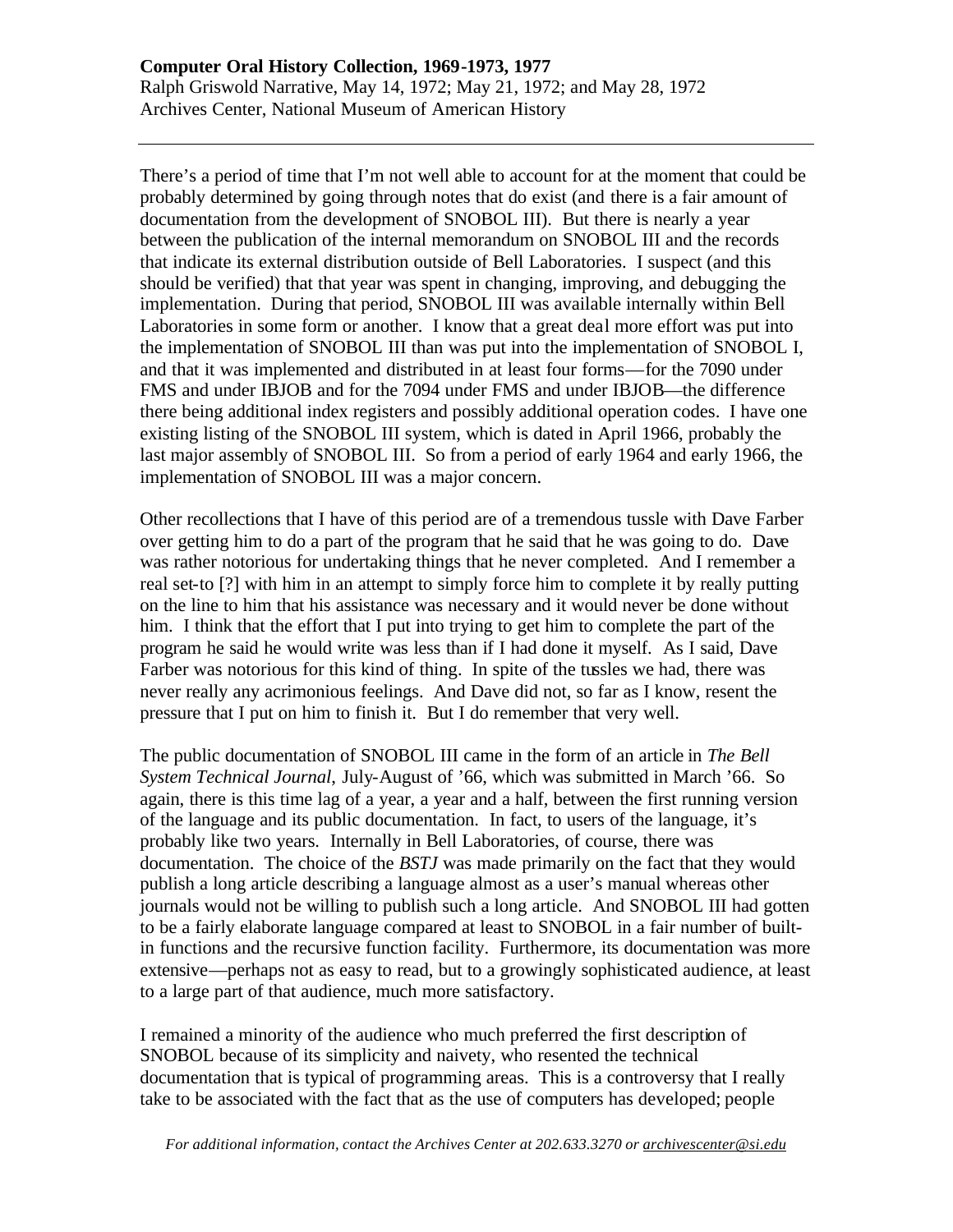have come in from areas outside computer science itself without the technical background or experience and have been rather put down by the technical literature. Of course, a lot of the literature is unnecessarily obscure, but computer science has evolved to the point that most people who use computers are exposed to them in some form or another fairly early in their education, although it still remains a problem, especially in a language like SNOBOL, which tends to be used by people in non-technical areas, such as certain areas in the humanities. Nevertheless, the general acceptance of the computer in our society and its involvement in our education and the way that it permeates our culture has made many people more aware of some of the underlying facts. Consequently, the attitude has changed and still is changing somewhat. I rather suspect that the people now who thought so highly of the original SNOBOL document, some of them still maintain that opinion. It is a nostalgic one at this point and, at the risk of coloring the comment somewhat, I think perhaps a reactionary one.

Following the completion, as it were, of SNOBOL III—that is, the completion of its design, the development of a running implementation which, of course, became something of a maintenance and distribution problem—the technical work that followed was done largely by me and Ivan Polansky in the areas of adding functions to SNOBOL III or manipulating data structures. Now, SNOBOL III had in it the concept of external functions—that is, machine language functions would be written separately and added to the SNOBOL III system when it was loaded. The mechanism for actually adding them was something of a kluge. As I recall, the core was scanned looking for a certain configuration indicating that it did exist, a loaded external function. Nevertheless, it worked very well and provided the possibility for extending the SNOBOL III language. Now, this method of extension was not really very helpful except to people with a fair amount of sophistication and motivation. The main advantage of this facility, in my opinion, was the ability that it offered the people who were working on SNOBOL III to experiment with a language without modifying the implementation of the language itself.

Ivan and I worked on tree functions for SNOBOL III, a set of functions (which, again, as I recall, I wrote most of the code for) Ivan and I designed, which created nodes and then performed operations on them to construct, modify trees. This is documented in the literature. The documentation of it is listed in February of 1965. So this work presumably went on in the fall of '64 immediately after the working implementation of SNOBOL III was available. I think it was probably our major effort during that period of time. And a package of functions was added to essentially augment or extend the SNOBOL III language for manipulating with structures—in this case, trees. This seemed to be very promising conceptually. Certainly, it had important influence on the subsequent development of the language. Dave Farber at this point was doing other things, and oh, I'm sure he was aware of what was going on, but did not contribute actively to the design.

Well, obviously, trees aren't the only structure that one can manipulate. The motivation for them was the fact that here was a language for manipulating non-numeric objects. As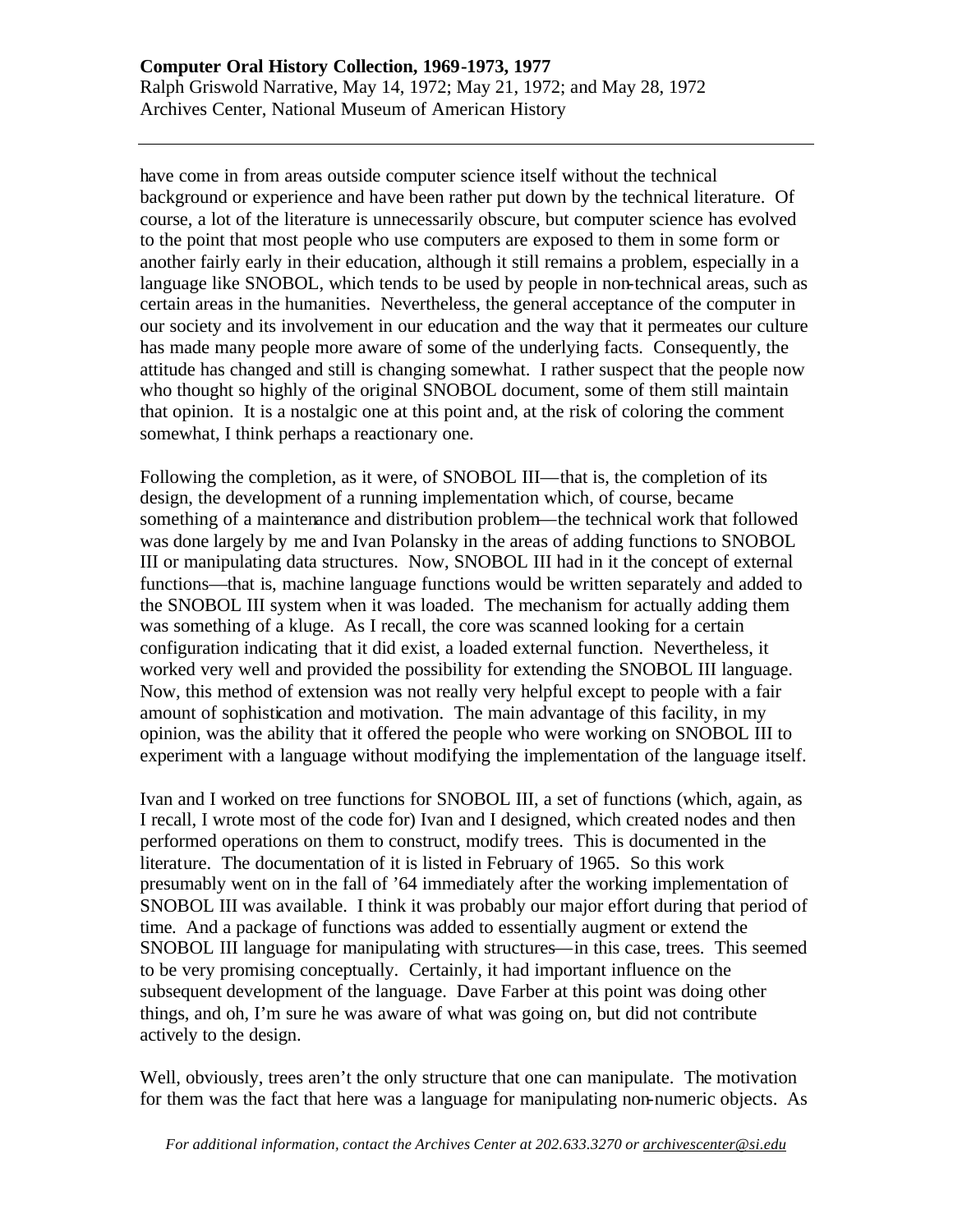I said, I believe in my earlier description of the origins of SNOBOL that we were working with graphs and other structured objects representing them as strings. Well, representing such things as strings is awkward and limited, has many difficulties that can be discussed. This was an attempt to add to a string manipulation language, essentially list manipulation facilities for a specific case to see how it would work out. Now, of course, SNOBOL III had the function mechanism in it, so sub-jobs could be created by functions and manipulated by functions without any extension of the syntax of the language.

Following that, I became interested in adding other kinds of structures to the language. Now, we recognized that this was experimental, that it was never really intended that these should be incorporated into SNOBOL III as part of the language. But this was a vehicle for language experimentation. I wanted to go on beyond trees and wrote a serious of link list functions for SNOBOL III. Here, I think, that the main contribution was not a conceptual one. It was a practical one. And I had nothing novel in the design of these link list functions. They were, I suppose, influenced by what little I knew of IPL. The work on these link list functions is documented in June of '65. So immediately following the completion of SNOBOL III significant effort was devoted to augmenting string manipulation of SNOBOL III with list manipulation facilities as an experiment. There were a number of other functions added. The literature references Glen Manicker's [?] work on adding some character manipulation functions, a random number generator, and so forth. The work that Lee Varian and I did in adding certain special purpose functions. Again, available as libraries of externals.

Again, my memory fails me or tricks me, and I don't have an accurate recollection of when the idea of SNOBOL IV developed. I know that as SNOBOL III became more popular and as we distributed implementations, that we got many suggestions back for improvements, modifications, changes, additions to the language. I was not convinced this was worth doing. We had a number of ideas, some of them resulting from experimental work on data structures and others from the obvious inadequacies of pattern matching. But I recall personally resisting the development of another version of the language because all of this just seemed like warts to me to be added to SNOBOL III and we didn't have anything really significant to offer.

This was a period in which there was internal turmoil in the Laboratories and computer science areas. The third-generation machines were promised. The Laboratories was in the process of making that ghastly mistake to become involved in Multix [?]. And somewhere along in here (again, we'd have to go to other sources to get the exact date), it became clear that there was a significant revolution in computer facilities coming, probably less significant in retrospect than we thought it was at the time. But nevertheless, it was something was going to have a significant impact.

Now, I think the time at which I became convinced that SNOBOL IV should be done was when I got the idea that patterns should be data objects, not a syntactic notation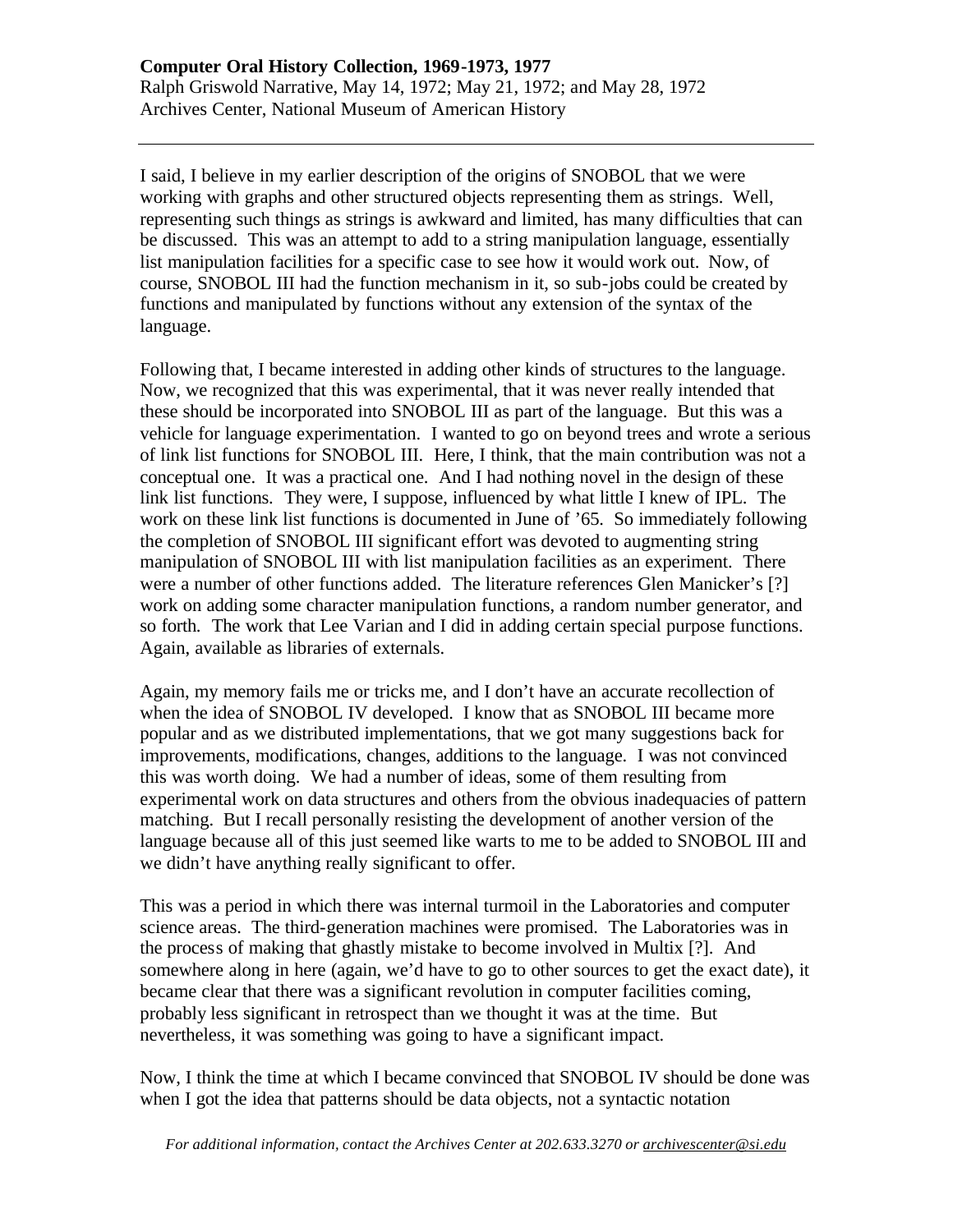embedded in a language. That deserves a little explanation. SNOBOL III had specific notation for each kind of pattern structure. It was a syntactic notation written in the pattern field. It permitted matching arbitrary strings, strings bound with respect to parenthesis, strings of a specific length, and any particular string. Furthermore, it permitted the concatenation of any combination of these, one after another. It had no method for describing alternation—that is, to match one pattern or another if that failed. There were many suggestions for augmenting the pattern matching facilities. It was a very obvious area, which people had a number of suggestions very often related to their own particular needs rather than to any general language design. But I resisted this personally because I didn't think that it represented any particular breakthrough, just an elaboration, and I didn't feel comfortable with it in the sense that I didn't really feel it was worth doing.

At some point, because I remember driving in to work one morning down West Front Street, I suddenly got the idea that a pattern could be a data object, that there could be operations on patterns to construct other patterns. This would free the patterns from the syntactic constraint that they had in SNOBOL and SNOBOL III, make it possible for the programmer in fact to build his own patterns and then specify them in the pattern field with a pattern matching statement. Now, this resolved in my mind many problems that had remained obscure. I felt that it was a valuable enough concept to justify the consideration of developing another implementation of the language or another version of the language. This was probably late '65. Well, certainly it was after summer of '65.

At that time, Jim Pogue was, as I recall, our supervisor and had been interested in SNOBOL and wanted to become involved in the SNOBOL project. This idea of a new idea for SNOBOL IV with the assumption that we would be able to develop something by way of list manipulation facilities that provides a part of the motivation for the implementation. A second part of the motivation was the imminent arrival of a new hardware for which there was no implementation of SNOBOL. You can look at this in several ways. Either SNOBOL III was going to be implemented for the new hardware or it wasn't. We obviously wanted SNOBOL and I suppose would have implemented SNOBOL III ourselves on the new hardware if we had done nothing else, but we chose to take the rather imaginary position that there would have to be a version of SNOBOL for the new machine and that just implementing the same thing over again was not the best use of our time and abilities and that we would be willing to implement a version of SNOBOL on the new machines provided that our management would permit us to implement a new version of the language, about which we had some ideas that we thought were very worthwhile. Well, this is more of a state of mind than anything. I will come back and talk about Bell Laboratories in another segment on how it fits into the development of SNOBOL IV. Nevertheless, our position, at least superficially, was accepted by our management to the extent that they in fact cared at all, and we set out to design and implement SNOBOL IV.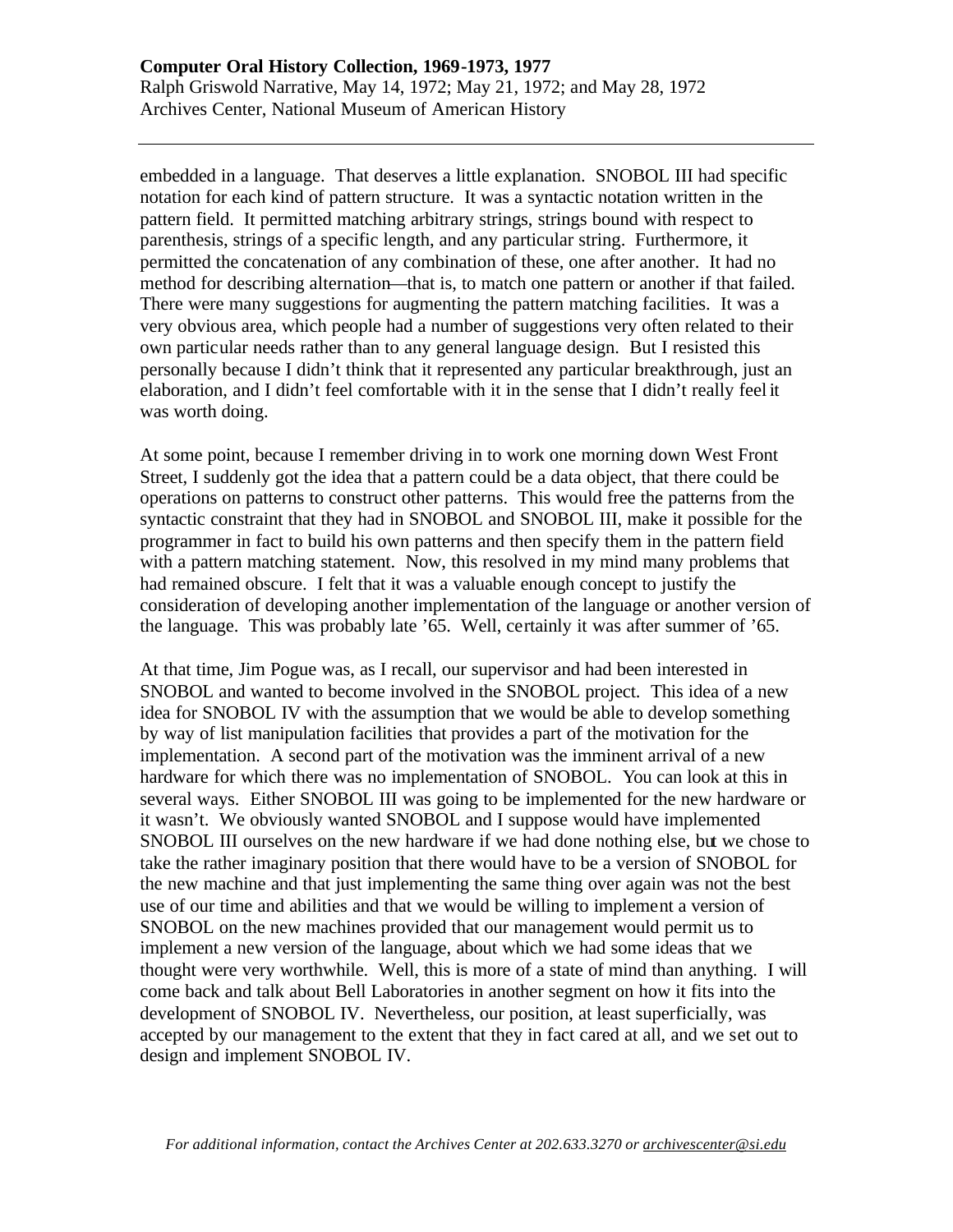By this time, with our experience in implementing SNOBOL and SNOBOL III, working an area programming language development that had been largely neglected by other people and working with groups of users that were fairly far from the mainstream of programming—that is, numerical work or commercial work—we had developed some attitudes about the way in which a programming language should be implemented and designed. SNOBOL and SNOBOL III were designed and implemented by the same people and in both cases by a small group at one time or another.

### [Track 2]

…was that one could not really development a good programming language by designing it in advance and then implementing the language according to the specifications of the design, that the only way one could determine whether certain language features were suitable or desirable, properly designed in their details or not was to have a running implementation in which to test new language features. Well, maybe this is more true of a novel language, like the SNOBOL languages, than it is of a numerically oriented language. One could certainly argue that PL1 suffered from the approach to design that was used there. But another point is that language design, in my opinion, can be much more creative if there is a working vehicle in which ideas can be tested with comparative ease, and simply because the testing of the facilities will point out specific defects, deficiencies, or details of design that are unfortunate or inappropriate. That's part of it. The other part of it is that being actually able to use it may stimulate ideas about related language design features that you would never get simply from a design point of view because given the fact that you can run something, even a prototype implementation, there were things that would come up which are a product simply of the fact that you can run something on the computer and hence can process more data that will be suggestive. If this weren't true, the computer would not have been such a useful tool in opening new areas for investigation for problem solving, because very often the computer technique itself suggests something that would not be suggested purely on the basis of pencil or paperwork or cerebral contemplation. Well, that was one very definite goal of the language design implementation project. Stated another way, the design and implementation should be an integrated process in which a prototype system was available to test the language design ideas as they went along.

There were other goals, also. Another one was a flexible system, which could adapt itself to new language facilities. Another was a general philosophical point of view that language facilities should not be rejected simply because they are difficult to implement. There are many, many cases which can be sited in existing languages in which concessions have been made to the implementation that has significantly affected the language itself. Now, this is a state of mind. Part of it, of course, is the question of how really hard it would be to do it or whether in fact anybody knows how to implement a certain facility well or in a practical way. Another question is the question of efficiency. For example, SNOBOL languages handling strings of symbols have very definite problems with efficiencies because the machines are generally ill-suited for these kinds of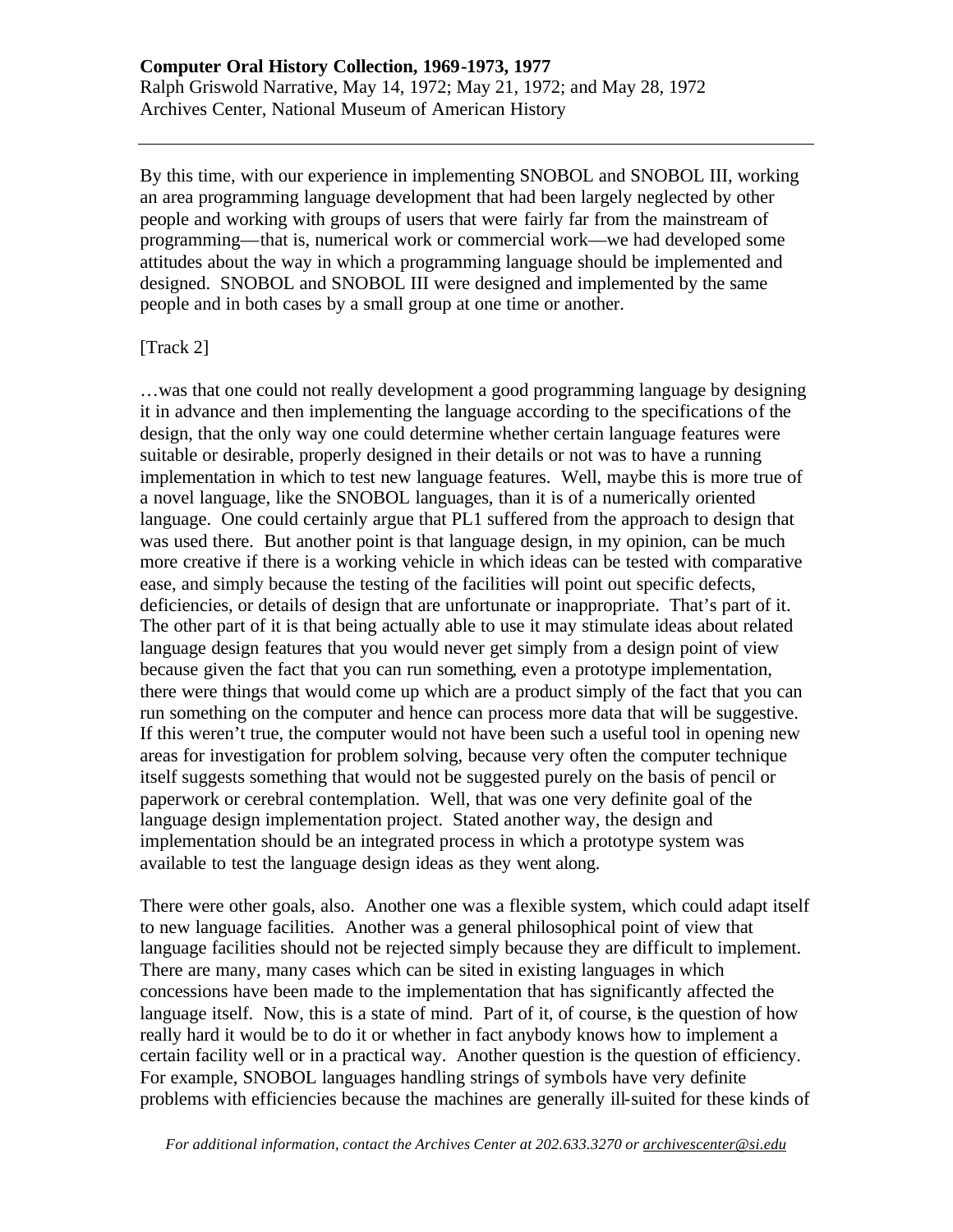manipulations. The point of view taken by the SNOBOL IV group (which would be identified as Griswold, Polk, and Polansky at this point with Dave Farber having dropped out because of changing interests and other things that he was doing), the point of view of this group, and I suppose I was the main spokesman of this, was that we were concerned with making programming easier, making the job of the programmer easy rather than making an efficient vehicle. This is purely a philosophy. It has good points and bad points. The de-emphasis of efficiency has obvious by-products, and the ramifications of that are evident. One can still see that as a result of SNOBOL IV language, and part of it was simply to work in an area that we felt had been neglected—that is, providing powerful programming facilities without the constraints of economy.

There was some justification for this in the promises of the third-generation computers. These machines were supposed to be many times faster than second-generation machines and to have much larger memories. And with virtual memory facilities that were then being planned within the context—the Multix, for example—the amount of memory space that was available was essentially, practically unlimited. Well, this merely provided a rational for the point of view that we had, and it has been stated from time to time, and we certainly stated these ourselves. We wanted to see what we could do with a language of this type if considerations of size and space and the implementation were ignored, essentially taking a limiting case of the problem. Well, of course, we didn't in fact ignore size and space entirely, but to a large extent, it influenced our design. We did not reject language features because they might be slow to execute or acquire a large amount of program or memory during execution. We rather took the point of view that there's a worthwhile language feature that would make it easier to program a certain problem to solve a particular problem that this was more valuable. And this could be justified in a research environment where the balance between programming efficiency or between problem solving efficiency and running efficiency is quite different than it is in a commercial environment or in a numerical computation environment where the algorithms are well known and the efficiency and speed of solution is a prime concern. Needless to say, this got us into some difficulty and remains a difficulty, as I have said.

At some point along the line, we were also concerned with machine independence. We had had some experience with SNOBOL III, which had been implemented by us at Bell Laboratories on the 7090/94 and distributed to a number of locations, but implemented in such a way that the implementation itself was of little use to a person who wanted to implement SNOBOL III on another machine. It was assembly language with a smattering of macros, which had the flavor of string operations, logically or effectively extending the repertoire of the 7094 to some string manipulation facility but still design for a particular machine. The algorithms were not apparent from the program itself, and there were a number of implementations of SNOBOL III on other machines. In almost all cases, so far as I know, individuals that implemented it worked from a description of the language, such as the *BSDJ* article to develop their own implementation. These implementations were done, as I indicated, by individuals, not by vendors, corporations. There was little interest or support there, except in one or two cases. Typically an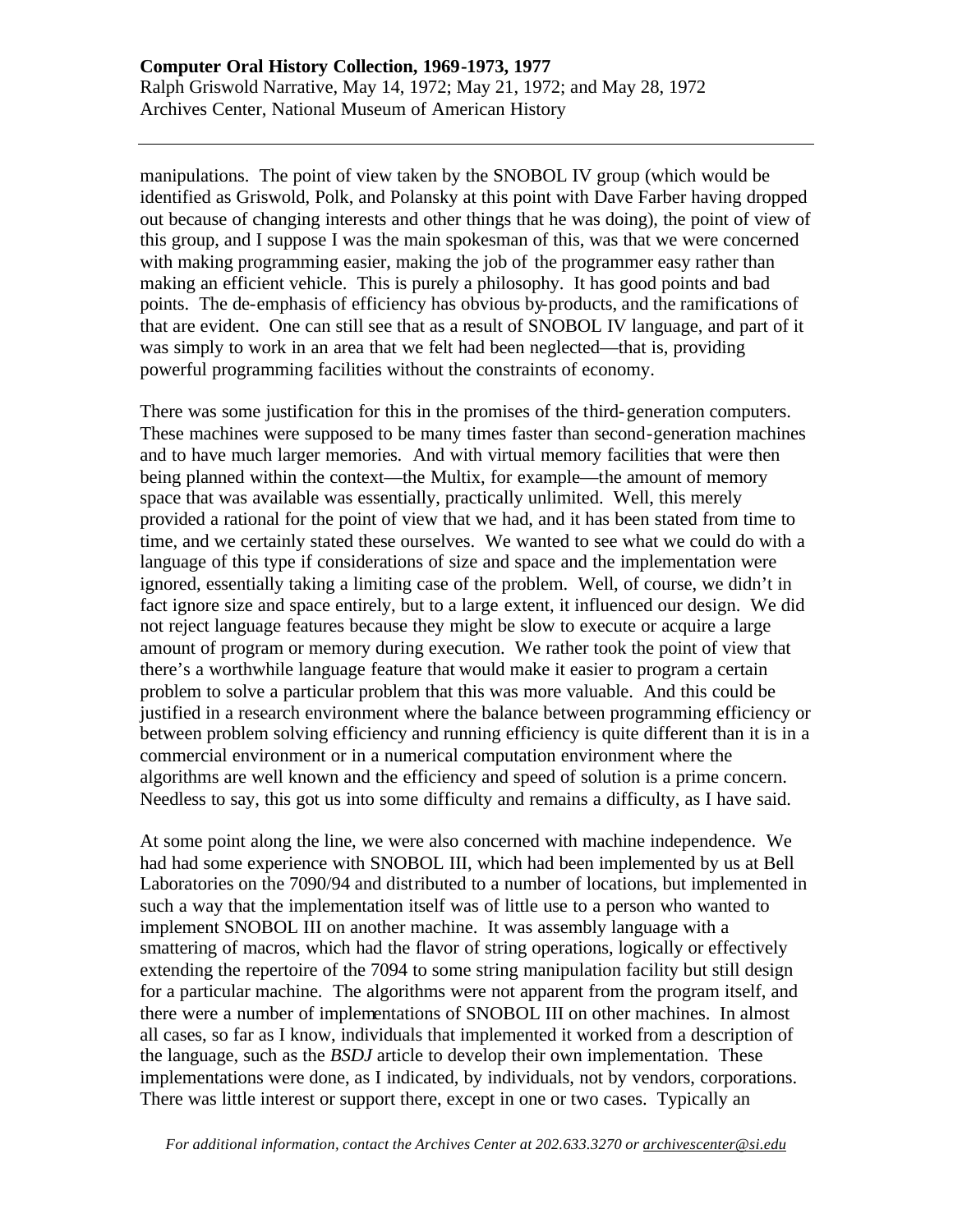individual in a university or research laboratory undertook to implement SNOBOL III for his machine. The difficulty was lack of support, organization, continuity. Some of the implementations were done to a certain extent, for example, by a graduate student who then left and left behind a system that was incomplete, which was not perhaps fully debugged and with no one who knew enough about it to complete the work.

Aside from the fact that not all these systems ran well, they inevitably had dialects because the individual in implementing SNOBOL III would typically add some facility that he thought was worthwhile, omit something he did not feel was worthwhile, or perhaps implement something in a somewhat different way than we had at Bell Laboratories. For example, pattern matching is a relatively involved process. The algorithm was not precisely stated, and therefore, when individuals implemented the pattern-matching algorithm, they often departed to some extent from the algorithm that we used and hence their language worked slightly differently. We became aware of these problems because Bell Laboratories group was associated with SNOBOL III, and not infrequently, users who were having difficulty with particular implementation would come to Bell Laboratories for help assuming, I suppose, that we were responsible for the system that they were having problems with. We felt this reflected unfairly on us and perhaps were overly sensitive about it. But it did influence the process by which SNOBOL IV was implemented.

We looked towards a possibility of a machine-independent implementation. This idea was, I'm sure, not fully formed or vocalized in the early days. It developed gradually as our concept of machine independence developed. The associated idea of portability that is, the ease with which a system might be implemented on other machines—came about gradually, and I suppose our concept to that still is developing to some extent. But fairly early, the idea was to extend the concept of a macro-language to designing a language specifically for the implementation of SNOBOL IV. We rather thought of it as an extension of a repertoire for a typical machine—assuming that almost all computers in which we were interested would have things like loads and stores and add and subtract and so forth—to add macros to fill out the repertoire omitting from the language used to implement SNOBOL IV any instructions that were idiosyncratic to a particular computer, such as the convert instructions of the 94. We were also looking forward to a change in hardware.

Now, as I said, probably in late summer of 1965, I became convinced that the implementation of a new language, SNOBOL IV, was worthwhile. There was already an interest in further language design and development on the part of Ivan Polansky and Jim Polk, so I had no difficulty selling this idea. In fact, I had been the one who had held back, as I indicated earlier, because I did not feel we had enough really to justify a new language. The first trial implementation of SNOBOL IV was aimed directly towards the goal that I mentioned earlier—that is, of having a system to test out some of the ideas. We had these new ideas at that time of patterns, which were data objects that could be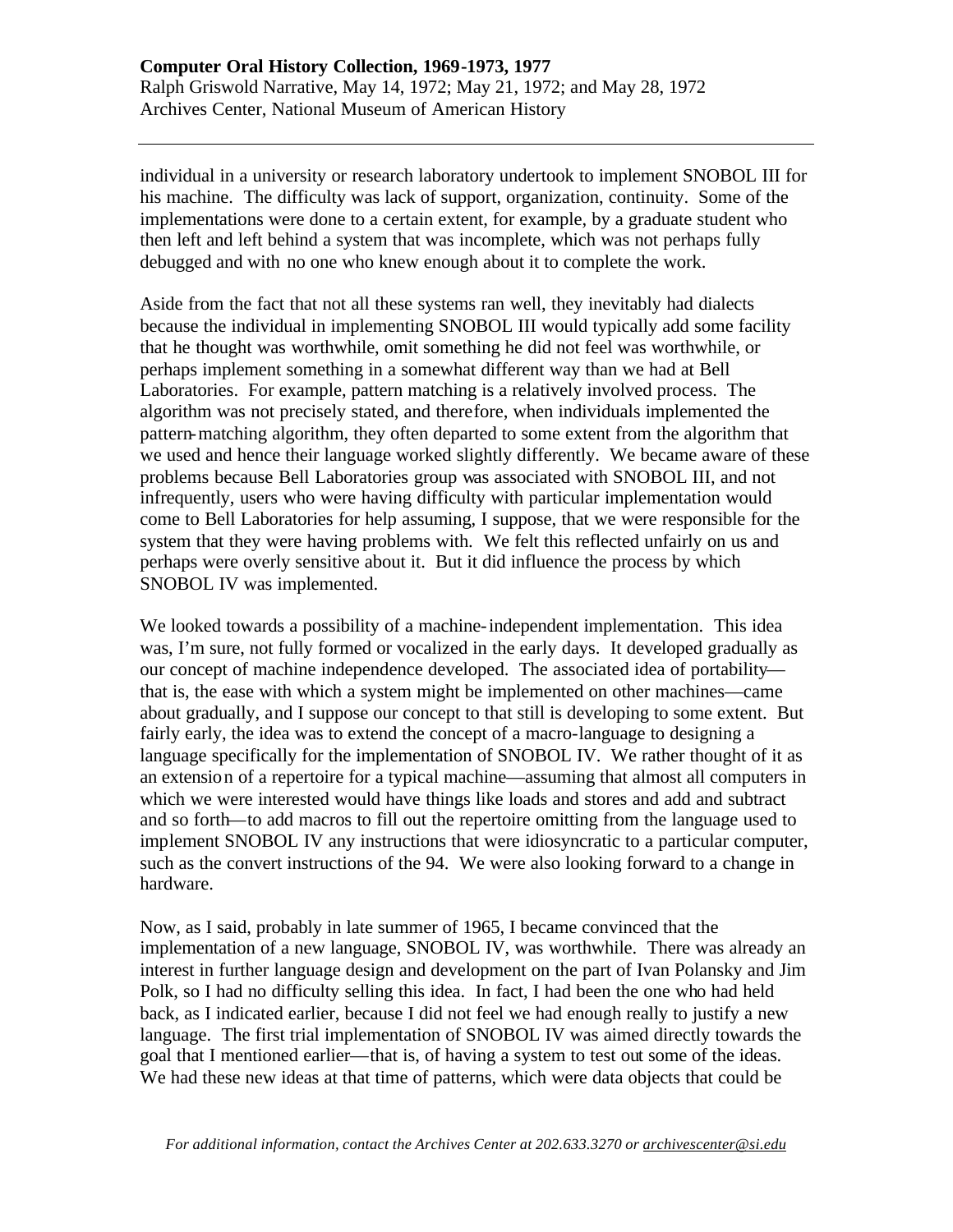constructed during program execution and some idea of programmer defined data types. I believe that that idea developed shortly thereafter.

Our first implementation was done in SNOBOL III using the external function mechanism of SNOBOL III to test out these ideas. The actual series of machinelanguage programs that augmented SNOBOL III was done by Jim Polk, who undertook the responsibility for implementing pattern matching in SNOBOL IV. That was a rather major project, and I forget now how we managed to fake this into the SNOBOL III system so far as syntax was concerned. I believe that we either represented pattern matching as a function or had a pre-processor that mapped the beginning ideas of syntax of SNOBOL IV into such a function to be executed in SNOBOL III with these attached external functions. That effort went on in the fall of '65, and we had not really made a complete commitment to SNOBOL IV but we were definitely working towards it. We were not quite sure how we were going to do this.

There was also the influence of the burgeoning Multix project, which was to provide general-purpose time-sharing facilities throughout Bell Laboratories and Project Mac and elsewhere on a GE645. I myself, and I know Dave Farber, were quite opposed to the Multix project and the way that it was conceived. I remember stating early and restating again and again that it was a mistake for Bell Laboratories under the guise of not having enough computer facilities to risk its production computing for the future on a new an untried system, which was obviously extremely ambitious, that it was preposterous, in fact. The internal politics that contributed to the decision to go to Multix can be documented elsewhere. Suffice it to say that as far as I was concerned, it would be a disaster. I didn't recognize the magnitude of the disaster, but we did not feel that it would be a good idea. Nevertheless, we were working in the environment of a developing Multix system with virtual memories, and it looked as if we would have a GE645 as our computer. And we were certainly influenced by the architecture of that computer and its operating system in our early design.

So the fall of '65 was occupied with experimental implementations in SNOBOL III of the ideas that we had for SNOBOL IV. The "first real commitment and beginning of an implementation" of SNOBOL IV was in February 1966. I think at that time we had made the decision not to attempt to work through the Multix project. Now, SNOBOL IV became part of the official Multix project and was listed in Multix for a period of time, but we never had any contact whatsoever with the Multix management. They never asked us for a report. Presumably, it eventually died without any contact whatsoever. It was just there on paper. And to the best of my knowledge, they could have cared less, and we could have cared less.

We did consider the possibility of working directly as part of the Multix project. That would have required our using a teletype or 1052, I guess, a 1050 into CTSS at Project Mac, presumably writing EPL, the Early PL, which I believe generated output for the 645 or 635 (I don't know which). The EPL compiler, I believe, ran on the 7094 through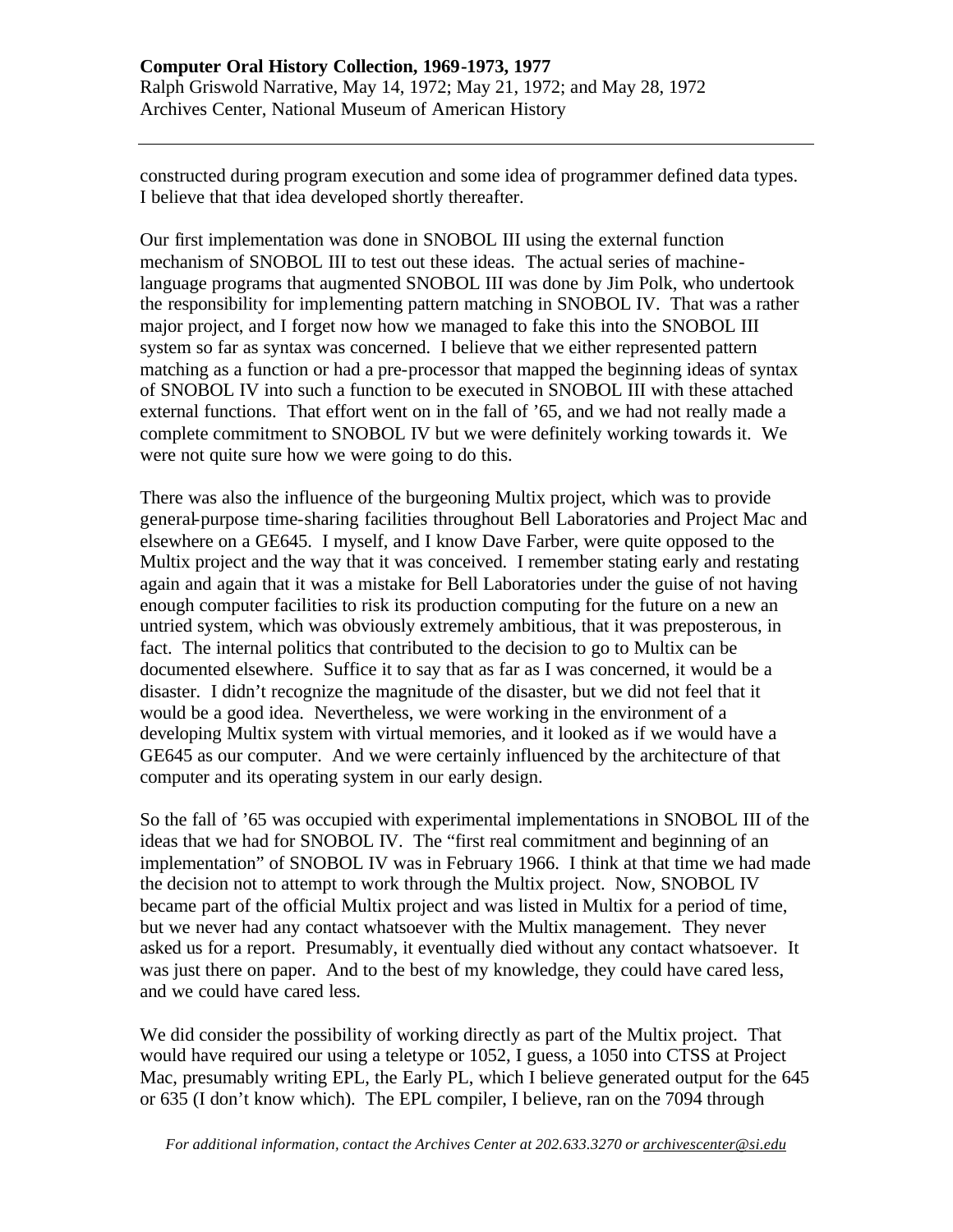CTSS. The output tape was then carried I believe to a 635 that simulated the 645 or something like that, an altogether preposterous method of doing anything worthwhile. Furthermore, it would be very difficult for us to get a significant amount of machine time or priority for access to CTSS, and we decided that we would be much better off rather than working with the Multix experimental software that I described to work with a 7094, which was an existing system in which we had good access, which had debugged software that really worked.

So in February of 1966, we made a commitment to begin implementation of SNOBOL IV for real on the 7094. We recognized that we would have to convert it to some other machine. We thought at that time it was going to be a GE645. It turned out differently. But we felt we'd be better off implementing on a machine which we had access to and then converting it. Now, obviously this influenced again our attitudes about machine independence and portability. We knew we were going to have to convert it, which meant effectively writing it in some way in which we could easily convert it. And as a natural, evolutionary result of our earlier work, that was macro-assembly language in which the macros were to become more important than the underlying assembly language.

For purposes of historical note, I began a diary of the implementation of SNOBOL IV as of that date in February 1966 when we made a commitment, at least to ourselves, to go ahead with the implementation. That was the point when the project really started full steam. We really had a goal and enthusiasm. This diary has continued off and on to the present day. The entries in it are not particularly intelligible. They do pinpoint certain dates at which certain things were done and hence provide some kind of correlation, factual information, about progress. The entries do not, however, contain an adequate amount of material about what our feelings about things were, our thoughts on the development of the project and so forth. They're brief entries made in a great hurry, sometimes scribbled. There are periods in which entries are missing for a considerable amount of time, either because the work was very hectic or because of personal concerns or difficulties. The contents of this diary provide some of the information, but, unfortunately, even to me they are in many cases largely unintelligible. Some chronology here derived from notes in the diaries and other notes will give a feeling for how the SNOBOL IV project functioned.

In the winter of '66, after the February decision, I wrote the compiler for SNOBOL IV using a technique which is at this time not particularly novel, but nonetheless interesting, if for no other reason that it actually worked. The compiler for SNOBOL IV was written in SNOBOL III, not using external functions, but simply SNOBOL III procedures. This was organized in terms of procedures which analyzed the source card, constructed trees (I guess, probably, the trees as external functions were used in its implementation), and then code output from these trees. Now, this is kind of a curious way of writing a compiler. The structure of it is not modern or typical of compilers. The simple reason is that I didn't know any better. Nonetheless, it was done in a fairly small amount of time and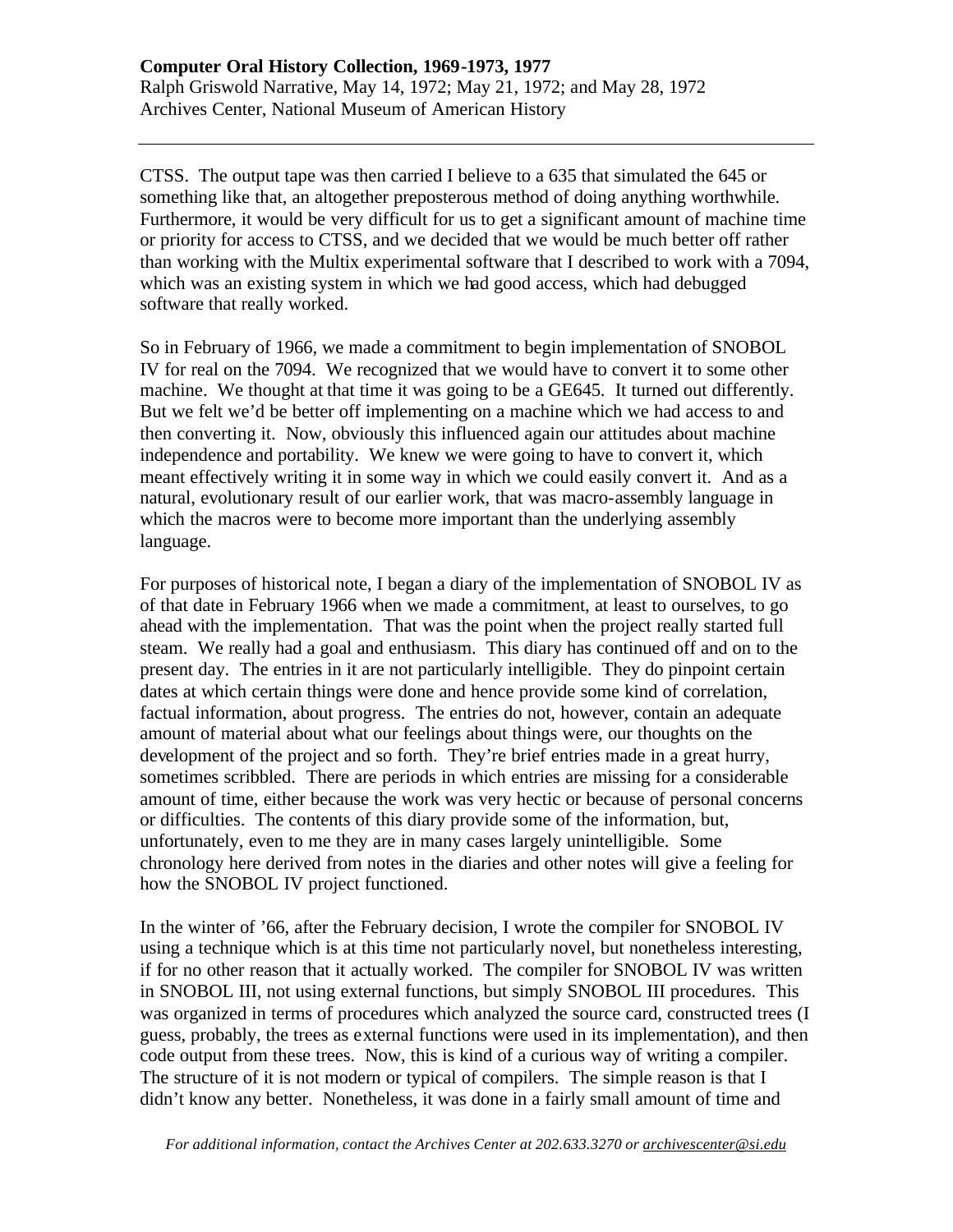then hand transliterated from the SNOBOL III procedures into SNOBOL IV macros, with one procedure corresponding to a stream operation SNOBOL IV being translated into simply a macro with a particular structure. Now, hand translation once the procedures were written was done in a matter of a couple of days or a few hours over a weekend, and as I recall, with only a couple of difficulties, it was gotten running and assembled in macro-assembly language by simply mimicking the structure of a program for a compiler in a high-level language and transliterating it into these macro-operations.

One thing I think deserves mention at some point, and I'll insert it here lest I forget it: the original SNOBOL was implemented very quickly in a very sloppy fashion as an interpreter. I don't think the structure of this was particularly novel. It certainly made no lasting contribution to implementation techniques, and indeed, our concern was with the language design, not the implementation techniques. With SNOBOL III, we attempted a much more professional implementation, both by virtue of its clarity of its internal structures, its error messages, its freedom from bugs, its sophistication, and its ability to handle more complicated structures. It was still an interpreter designed after SNOBOL I. We put a great deal more effort into the quality of the implementation, but again, the language design was the main thing. With SNOBOL IV, although the SNOBOL IV language is vastly different than the first SNOBOL languages and represents a tremendous increase in sophistication and power in the number of original contributions, to the concept of programming language facilities.

We also made a similar incremental jump in implementation techniques, and there was a great deal more effort to the nature of the implementation, and implementation in itself began to become an important part of our own technical interests and motivations. I have already indicated that the factors that affected the approach to the combination implementation language design. Some of these together with the new generation of computers and the proposed operating system Multix certainly made us more preoccupied with the implementation itself. This is a gradual change over a period of time from the implementation first being simply a burden to provide a vehicle for actually implementing our ideas in language design, to the eventual position where the implementation was very often of more interest to us than the language itself. I suppose that that derivation evolution is not surprising, but I'm not sure that it's always been obvious to the people who worked on the project or who used the results of it.

The period starting in '66, in which the official commitment was made to implement SNOBOL IV and in which there is, beginning with that period, a considerable amount of documentation in which there is considerable continuity, represents a period in which there were many new ideas developed. I suppose if I sit here and look at some brief sketches of the chronology, I suspect that we were in some sense influenced by simply the concept of the Multix project in that we were perhaps imitating in a smaller universe the idea of developing a novel system with all of its common organization and structure and play acting at organization. What had before been rather undirected or occasionally somewhat peripheral efforts became a concentrated driving motivation which we were far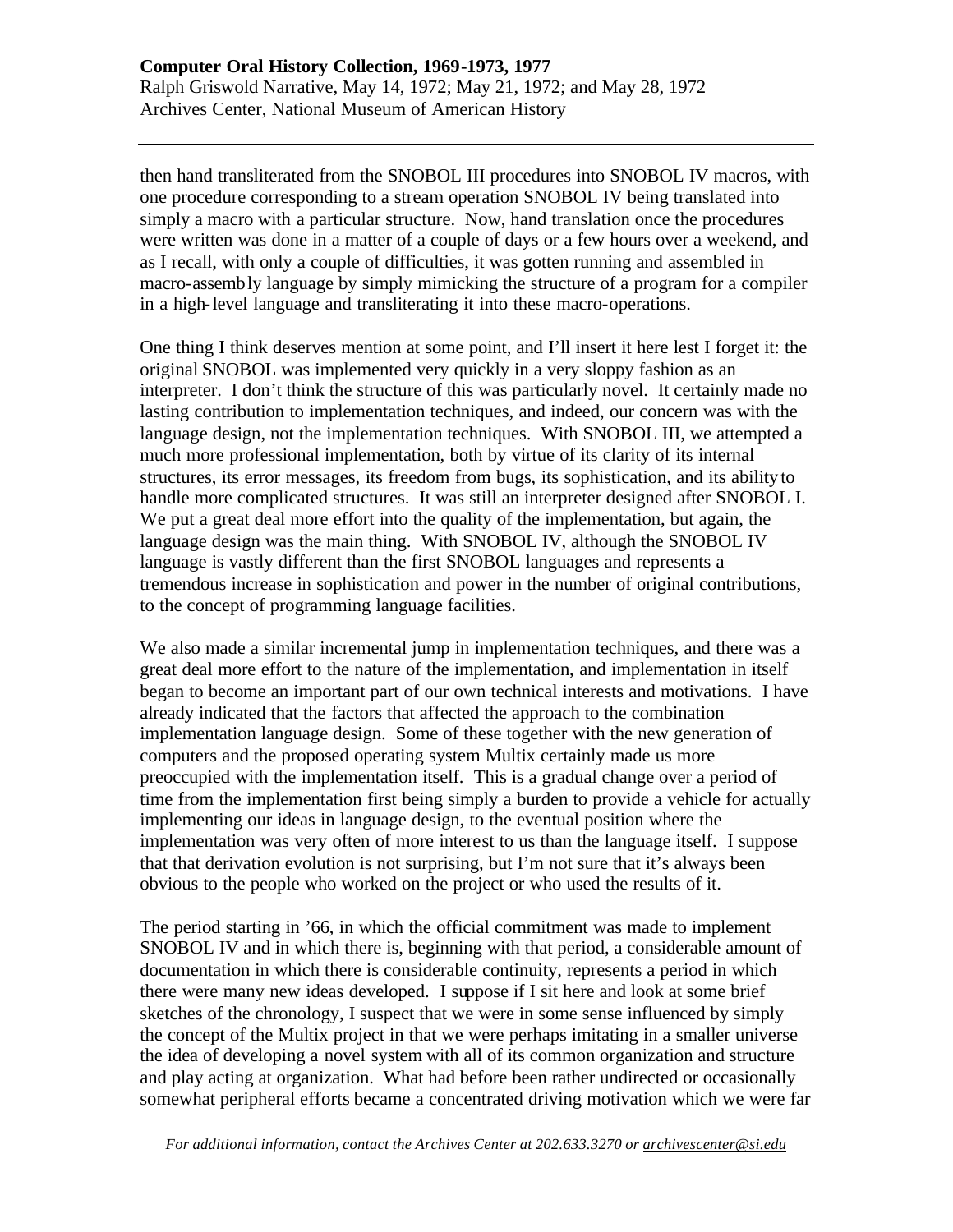more conscious of what we were doing. I may perhaps be speaking more for myself than the other people in the project, but it became a real project at this point, with goals, organization, higher motivation, and higher ideals. It became a real thing at this point. I suppose we also recognize that SNOBOL III had really in some sense made a significant contribution to computer science and that we were no longer working simply in private, that our work was in some sense a public thing, and that whatever change success has on such an effort was now becoming evident as the SNOBOL IV effort began.

## **May 28, 1972**

This is the third segment in the series describing the SNOBOL IV language by Ralph Griswold.

There is a lot more to the description of SNOBOL IV development than to the preceding versions of the language. The SNOBOL IV language was a much more ambitious language, both in its language features and its implementation. It was approached, as indicated earlier, in much more professional manner, and the result of that language development has led to a language that has been widely accepted throughout the world and by uses of large-scale scientific machines, and it ranks as one of the five or six major languages of this genre. Therefore, it's not surprising that there is more to history and development, being more recent history, it is better known. Hence, in some sense, a narrative on SNOBOL IV is of less interest than its progenitors. But there are a number of aspects of SNOBOL IV language development that are not public knowledge, and certainly in my own personal view and bias, it's different than that of other individuals that have been connected with the project. Since there is so much of the history, it is more difficult to encompass it in a single narrative. What I will try to do is to describe chronologically the important developments and much as I remember of details of the group that was working on it, and then come back and explore specific aspects, such as, for example, contributions of individuals, the effect of the developing technology and hardware and software parallel to SNOBOL IV, the context within Bell Laboratories in which this work was done, and so forth.

As indicated in the earlier segments, SNOBOL IV history is also better documented. There are still in existence brief notes in the form of a diary, listings of a system from the point in its development where 2400 Mark IV Xerox is available, handwritten draft documentation on certain aspects of the implementation from the very beginning, a large amount of correspondence, a certain amount of memorabilia, and as of this point, a fairly large amount of material that has not been classified and organized to the point that it's particularly useful. Once all this material is organized, this narrative will no doubt have to be modified to reflect more factual knowledge and more accurate chronology.

Basically, the chronology is as follows. Following the period in late 1965 in which the concept of the SNOBOL IV language began to develop and in which it became clear that a SNOBOL IV language might very well be a reasonable goal to undertake, there was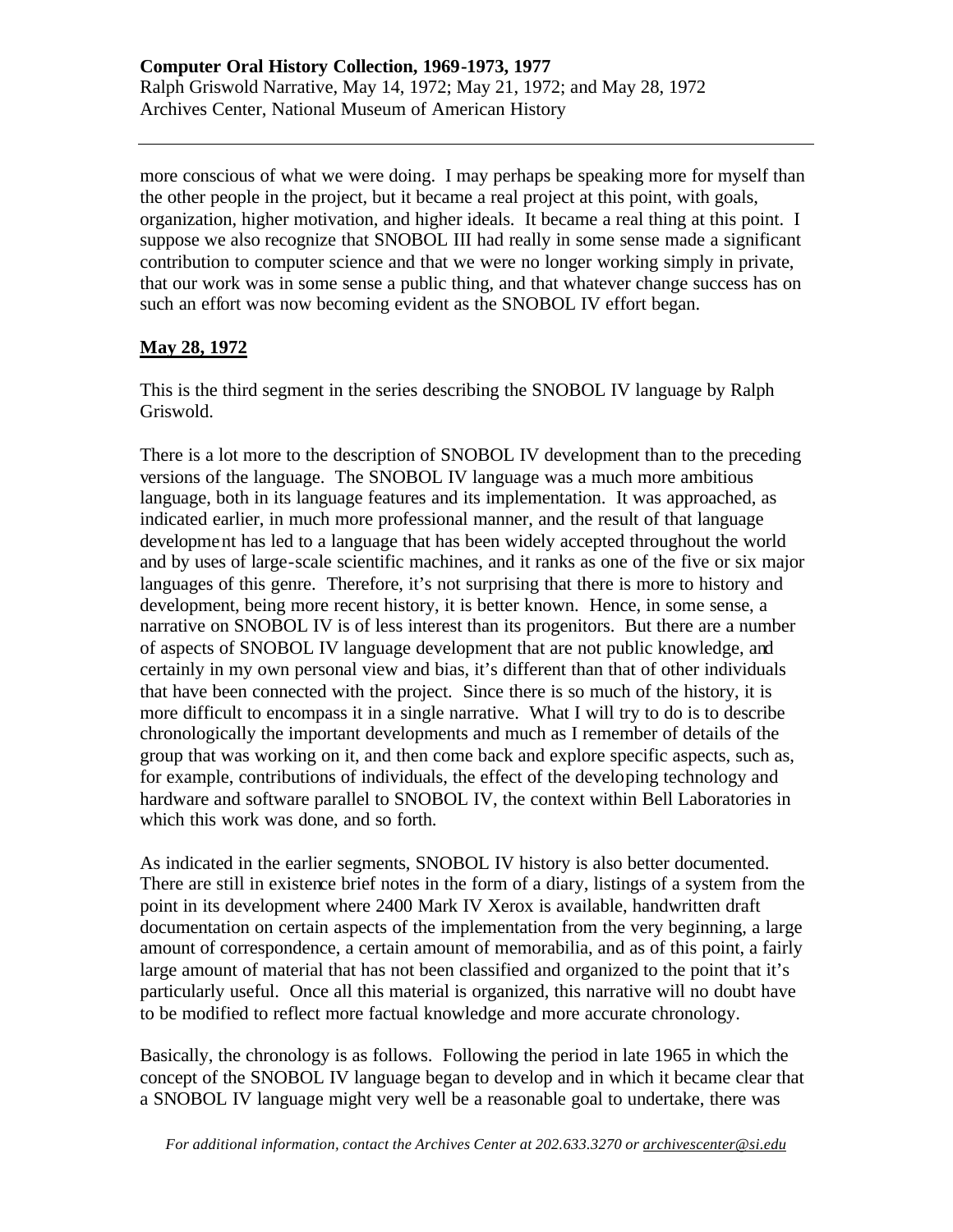this trial implementation in SNOBOL III in which a number of features were explored and expanded, and which led to more confidence that such language features were in fact useful, then in February of 1966, the actual beginning of a SNOBOL IV implementation project. This implementation was begun on an IBM 70, 7094, with the full understanding that that machine was leaving, and that it would have to be converted to another machine. It was not done on Multix for reasons indicated earlier. Certainly, the experience with independent limitations of SNOBOL III and the dialects and incompatibilities and maintenance problems that went along with that, together with the fact that we were fully aware that we undertaking implementation of SNOBOL IV on a machine which was not the eventual project machine for the implementation. This certainly led us into a consideration of a machine's independence and affordability. I wouldn't say that any of us had a great of practical knowledge or we didn't have a great deal of theoretical knowledge; rather, and probably, didn't have our ideas very well formulated. I simply don't recall. We did have some practical experience and the work on machine independence and affordability grew up to sort of a gradual thing, paralleling the SNOBOL IV implementation both, and design of the language.

In March 1966, the compiler functions written in SNOBOL III were interfaced with a system. Shortly thereafter, the interpretative structure of SNOBOL IV was worked out. Ivan Polansky and I went through several iterations on that. The interpretive structure of SNOBOL III was not very well organized. It was not clean, neat. It could not, for example, accommodate the negation operator, which reversed the polarity of the failure success mode in a rule. I remember Ivan and I working out in some pseudo macro language, the first attempts at the interpreter. One of the problems we faced was the problem of name and value. Just again, the first tentative ideas we had about whether or not the object was a name or a value depended on the context in which it was created. We tried first an interpretive system in which objects that were simply values such as literals were referenced by a pseudo name, but then this turned out to be a problem of maintaining two stacks or double entries, and then not knowing, in fact, whether an assignment could be made to an object, not knowing whether it was really a name or only a pseudo name, finally leading to the underlying idea that to exist in the present system, where procedures signal on return whether they are returning a value or a name or failure. This led us to a Polish prefix formulation where the program that would have to be interpreted in which the program was represented by name and values were returned by procedures, such as, for example, arithmetic procedures, or in fact a literal procedure.

One of the problems that came up early was the different between strings and patterns, patterns being data objects, some sense that was not very well thought-out at that time. Strings were, however, simpler. A string, of course, could be used as a pattern and this led to the problem of, well, if you can't make two strings, you get a string, obviously that would be necessary in the rest of the language. If you can [catenate?] a pattern with another pattern, however, you get something different, something more complicated, and if you can [catenate?] a pattern with a string, then there's going to be, you also you get a pattern. First thought was to have two kinds of concatenation operators, one for patterns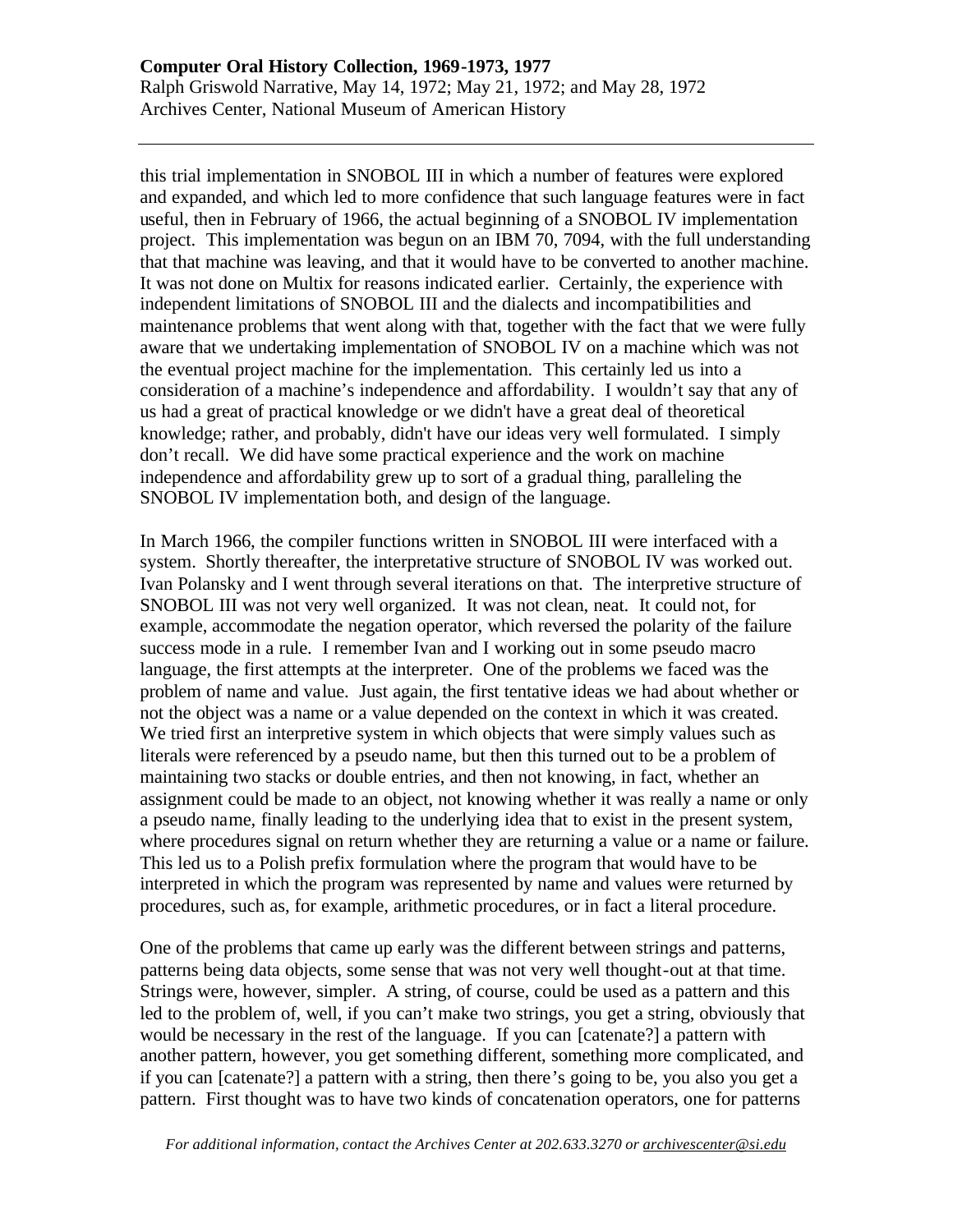and one for strings. This seemed to be an unnecessary burden on the programmer, but it was considered briefly. Eventually, it was the band and them in favor of making concatenation of a polymorphous operator. That is an operator that did different things, depending on the data types of its operands, although that rather concise description of the situation was not, I'm sure, evident to us at the time we were developing the language.

In April of 1966, part of the interpreter was working. There was no allocator as yet, and the so-called flexes were considered for patterns, flexes being folded strings. I remember going through at least one design consideration in which a pattern would be expanded into all of its components like a tree. In the case of parenthesized components, this amounted to distributing operators to effectively "multiply out". The patterns, however, led to enormously large, unnecessarily large data objects, when we thought in terms of flexes, or folded trees. In March of 1966, the idea for defined data types was formulated fairly close to what it is in the final version of the language, no doubt suggested partly by the concept of the pseudo-variable in TL-I and the earlier work done in extending the SNOBOL III languages to add string and list data types. Also in March of 1966, defined functions were added to the language, being a minor modification of the SNOBOL III defined function in which it was a default entry point in which the local is a part of the function prototype. Along in this period, the interpreter and the pattern-matching scanner being written by Jim Pogue were merged, and I note that this time the compiler was converted to macro-fab. The earlier comment about the compiler function in March of 1966, referred, I guess to a SNOBOL III implementation.

In June of 1966, the concepts of an inner and an outer system were introduced. These concepts have since been abandoned in the description of the implementation of the project, but they were used throughout most of the implementation and still are referred to by other implementers as SNOBOL IV. For some reason, these concepts seem to have had an intuitive appeal. The inner system was the machine-dependent part of the system sub-routines and the outer system was the machine-independent part, the macro language. Physically this constituted two assemblies, one in BFAP for the 7094 for the inner system, strictly in the BFAP language with macros only as convenient, and the outer system being written strictly in macro language where the macro definitions are written in the BFAP but in which at least conceptually it was machine-independent. We were, at that time, thinking in machine-independent terms, machine-independent data objects, and so forth.

At this time also, the error routines were being written, and the allocator was being designed. The allocator in itself has an interesting history. Bob Yates came on the project between March and April of 1966, after having worked on his own List 2 system for a long period of times. Bob Yates is one of those strong-minded people who will be described elsewhere, individually, in a description of himself as a person. He represented some difficulty to us in the project because his concept of the way the system ought to be designed was somewhat different from mine. And he was far more concerned about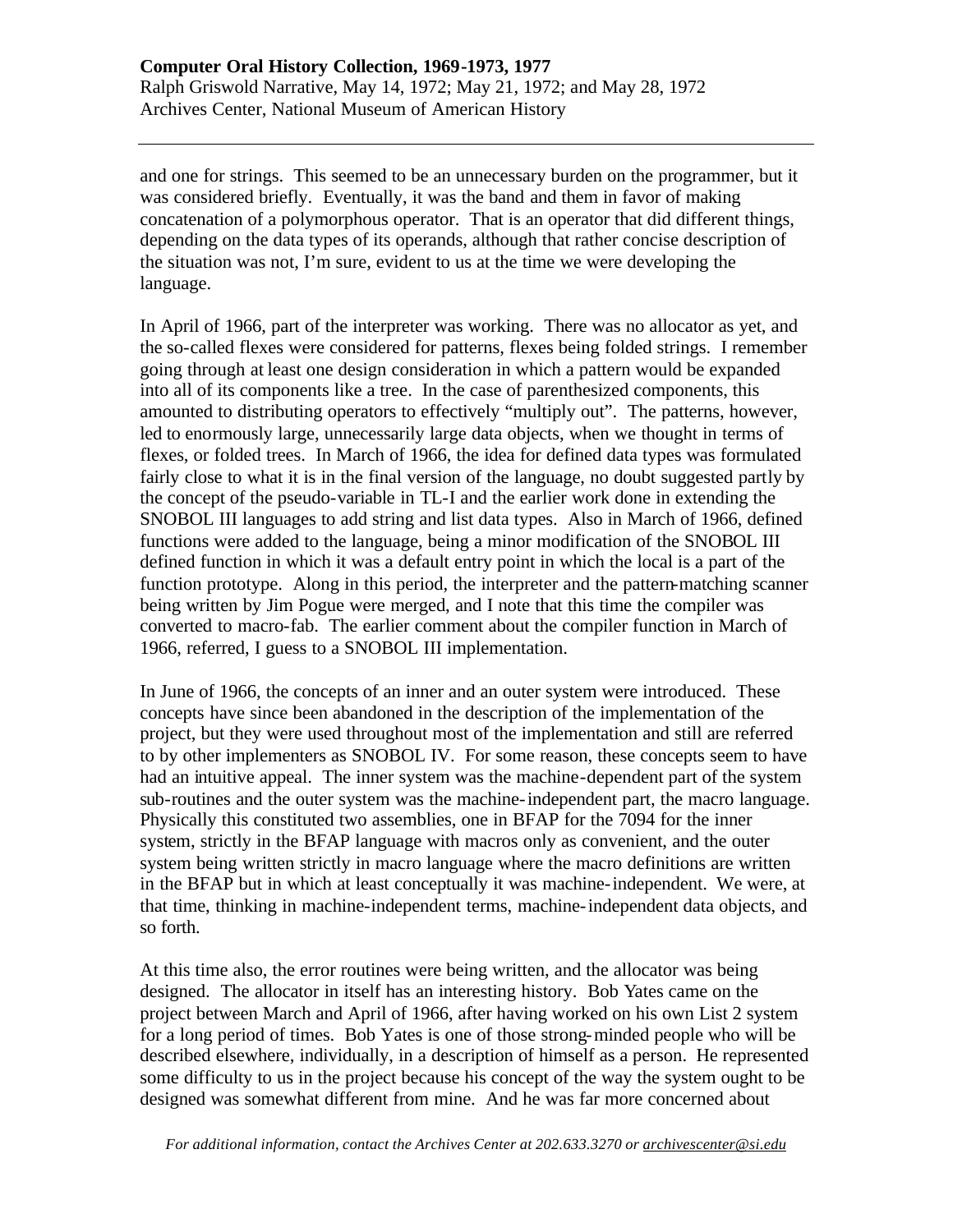efficiency of object code routines than I was, and less concerned about the machine independence. Nevertheless, he did design the allocator, which was based on a List 2 allocator that we had designed in conjunction with someone whose name I don't recall at the moment, which was basically a simple allocations scheme, implementing a pointer, and when the area of storage was exhausted the unused items were compressed out and storage was compacted back to leave a free area, and pointers were relocated accordingly. Most of the ideas that are in the present allocations storage regeneration scheme came to the project through Bob Yates. The original scheme was based on the prospect of having a virtual memory available, which was for all practical purposes, as large as one liked, although there were certainly going to be real constraints when the system was implemented.

The allocator design went through several phases, some of which is documented by draft documentation by Bob Yates. The natural variables, as they are now called, decided to keep the so-called print name—that is, the characters for the natural variable—with the storage that the variable required for its value and so forth, to avoid unnecessary paging and a virtual memory, that being different than SNOBOL III. At one point, I almost thought there would be a number of different storage areas, one for each data type so the data type of an object could be determined by the area that it was in. This eventually evolved into a representation of a source language data type in which there was a code, and the descriptor pointing to the object that identified it as data type. The first allocator was written to work from one storage area into another, being strongly influenced by the concept of an essentially infinite virtual memory. That is, there would be a storage area in which allocation was done. When that area was full, or when there was not enough space to allocate more data, a second area would be obtained, presumably by a call on the operating system, and the storage regeneration program would move and relocate from the old region into the new region and then reestablish a base player on the new region and discard the old region. This was actually implemented on the 7094, so that there, it was necessary to set aside to a fixed region. Then the actual allocator was written purely, or at least claimed to be entirely one pass, doing all of the collection relocation and adjustment of pointers at the same time into the new area. There was a deck of the system in the files of Bell Labs, marked, "Do not destroy, ever." I have no idea where that is now. It may, in fact, have been destroyed because at this point, it would be easier to reconstruct the algorithm than it would be to figure it out from the program. But we recognized at some point that we did not have virtual memory, and we couldn't afford to continue to have half of free storage tied up, just waiting for a storage regeneration and Bob Yates wrote another regeneration algorithm, which took several passes, but did it within the same region.

Now getting back to the chronology, primitive functions were added to the SNOBOL IV system in June and July. There was enough of the system to do timing tests in August of 1966. Again, this is the 7094 implementation. The allocator scanner, the interpreter worked at this point, and output routines had been coded. Between August and September, defined data-type mechanism was coded, garbage collection of the allocated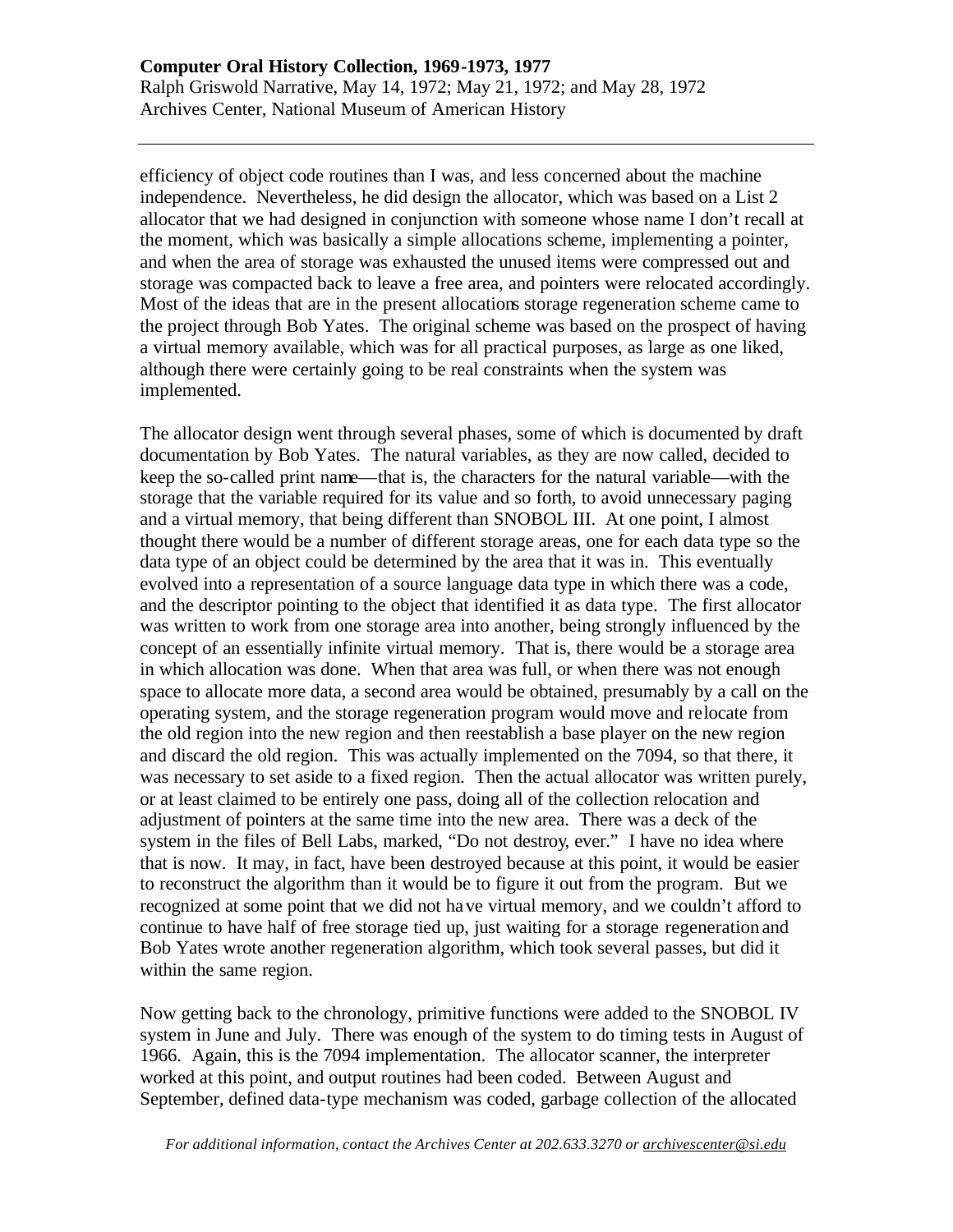data area was being coded, and arrays were being added. In September of 1966, the idea of a deferred pattern definition was introduced, which gave for the first time in the SNOBOL IV language, the same capability that existed in the SNOBOL III language, where so-called back referencing in which a match for a component in a pattern could be used later on in the pattern to look for an instance of the same thing.

In October of 1966, or perhaps late September, we made one of the more significant decisions in departures of the SNOBOL IV project. At that time, Princeton University had installed an IBM 360. I believe it was a Model 40. It had, I think, two 2311 disk drives and several tapes, and with the active encouragement of Lee Varian at Princeton, who had worked on the SNOBOL III project, and who had rewritten to the 360 some of the basic routines, such as pending specifiers and comparing strings and so forth, we undertook to start a 360 implementation of SNOBOL IV. Now at this point, the 7090 implementation was working at least to the point that we could do timing tests and experiment with the various features. Pretty much the outer system was written entirely in macro language, which we hoped or thought to be machine-independent, and we undertook at this point to convert to the 360. Now, I recall that our original intention had been, or expectation, rather, had been to eventually go the GE 645, under Multix. By October of 1966, the ESS project had already broken with the Multix philosophy when they committed themselves to a 360. There are other sources of documentation and the chronology of that. We became more and more certain that Home Bell, where we were, would not go to a 360, although I don't recall when the 645 order was actually cancelled. But here was a new machine, one of the third generation machines. It was made available to us free at Princeton though primarily the good offices of Lee Varian, and we undertook to start the 360 implementation. We knew nothing about the 360, and when we first looked at the assembly language, we hardly believed it. The basing was among the more unbelievable things. We were incredulous, in fact. Princeton knew relatively little about OS at that point. It was in a very early version. Everything was run online at PCP in single partition mode.

There are many anecdotes connected with the implementation on the 360, which probably tell more about the third generation than they do about the development of SNOBOL IV. Princeton was some 35 miles distant; for one thing, which meant it was a substantial trip and a commitment of time to go there. We made trips back and forth through that fall. First, I recall, Al Jones was working with Lee Varian, and they took our macro source and provided vacuous definitions, I believe, something like a load address or something, just to see how it would assemble, and in the first place discovered that it took two hours to assemble in the Model 40. They had put in the definitions call to other macros so the level of the definition could be determined. At that point, the way we had written the system, and the number of the macros, their definitions contained calls to other macros so there were a nest of macro calls. The amount of time it took to assemble macros, the supposed F-level assembly we were working on was fantastic.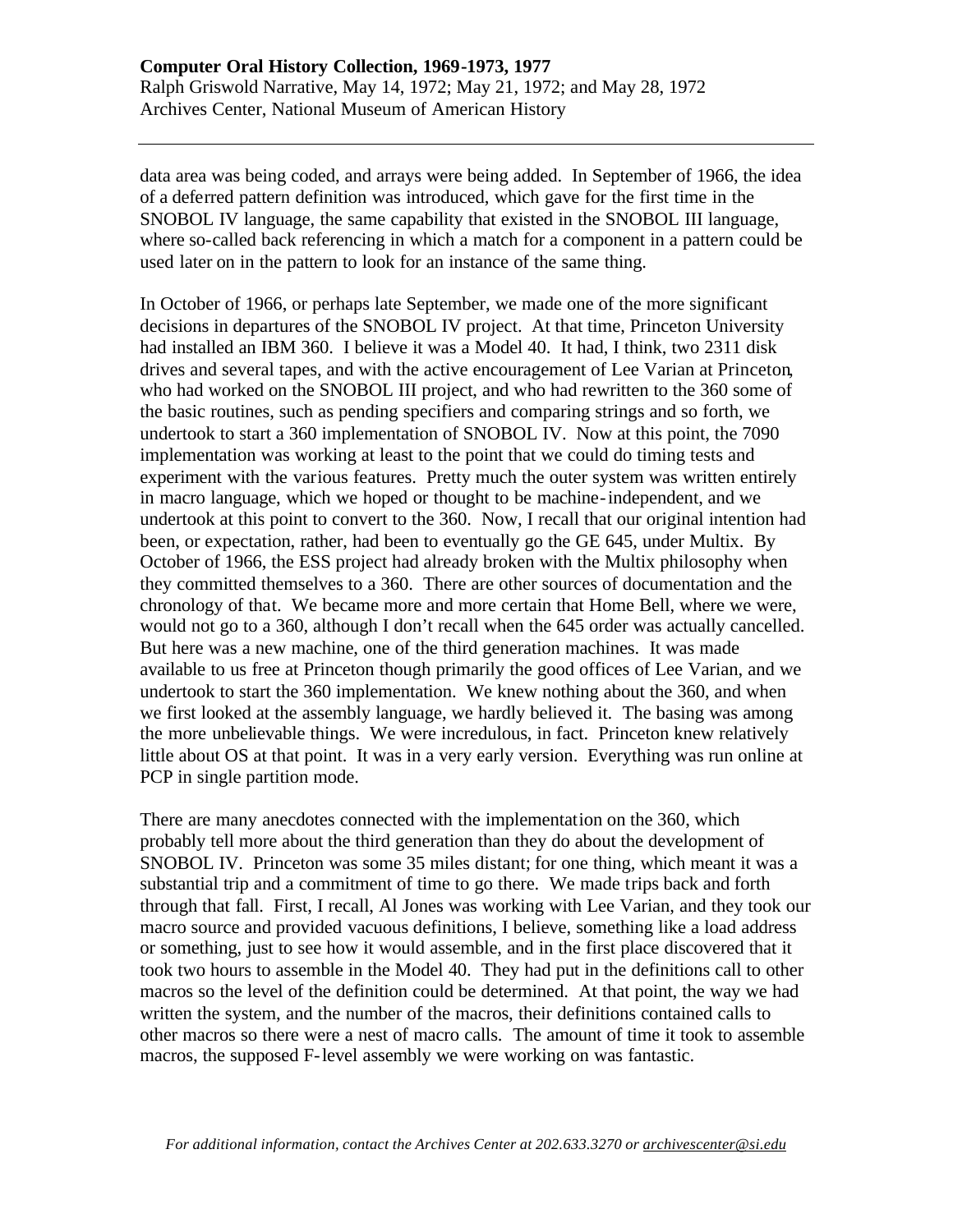There were a number of other things wrong with the system. At one point, we got into a loop in macro expansion because of a missing end M [?] or something on a macro card, and the operator permitted the assembly to generate six tapes full of intermediate output from the assembler, therefore cutting it. There were a number of other amusing, or at the time not so amusing, circumstances. It was run entirely online, and the punch unit that was then being distributed by IBM was rather notoriously unreliable, and in the event of a punch check, the assembler did not form error recovery. That was an unrecoverable error. Running online, SNOBOL IV would assemble for an extended period of time, in the order of an hour or so, before it began to list the output an punch the object data. The punching and listing were alternate line by line, as was generated, and we had a number of experiences in which we got a punch check part way through and consequently lost the entire result of the previous hours or so of work because there was no recovery and no more listing was provided. One particular problem was large areas of data that we zeroed, and the binary, or a hexadecimal zero on the 360 produces a fair number of punches on a punched card, and it soon became obvious that we would not be able to punch out these modules with large areas of zeros because the punch would simply not survive. Amusingly, no one knew how to direct the punched output object modules in the assemblers in anything but the punch. I recall Lee Varian and the assistant people spending an hour or so, trying to figure out how to do it, and decided that it couldn't be done. They eventually discovered how to get rid of the object module altogether, but that was the level of understanding with the 360 software at that point. There were a number of times in which, of course, the machine was down by the time we got there, or it went down when we were there. And there were various accidents that happened in the building. Someone was welding above a mainframe and dropped hot metal on top of it, or which a load of cement was dropped on top of the mainframe as they were working construction to the building over it. 360 at that point, incidentally, was at the Forestall campus in the linear accelerator building, which is probably neither here nor there.

The conversion, however, was quite successful, in spite of the fact that none of us who were working on the conversion at that point, who were myself, Ivan Polansky, and Jim Pogue. None of us had seen the 360 assembly language before. We hadn't seen the software and we had all these problems. We managed to convert the system in a matter of three weeks or a month to the point that it was running after a fashion on the 360. This involved rewriting inner system sub-routines that were machine-dependent and rewriting the macro definitions. We did borrow some code from Lee Varian and had the help also of Al Jones, who wrote the IL interfaces. We did get it working and the conversion went quite rapidly. It took longer to actually get it functioning and get some of those bugs out of that. This gave us our first success of the goals of machine independence and affordability, which had developed with the project.

In that fall, in November and December, the idea for an integer data type was introduced. Now this is kind of curious, I know, in the language, not to have integers, but both SNOBOL and SNOBOL III did integer arithmetic on strings of characters. SNOBOL III, specifically, to do arithmetic, would take a string of characters, invert it from BCD to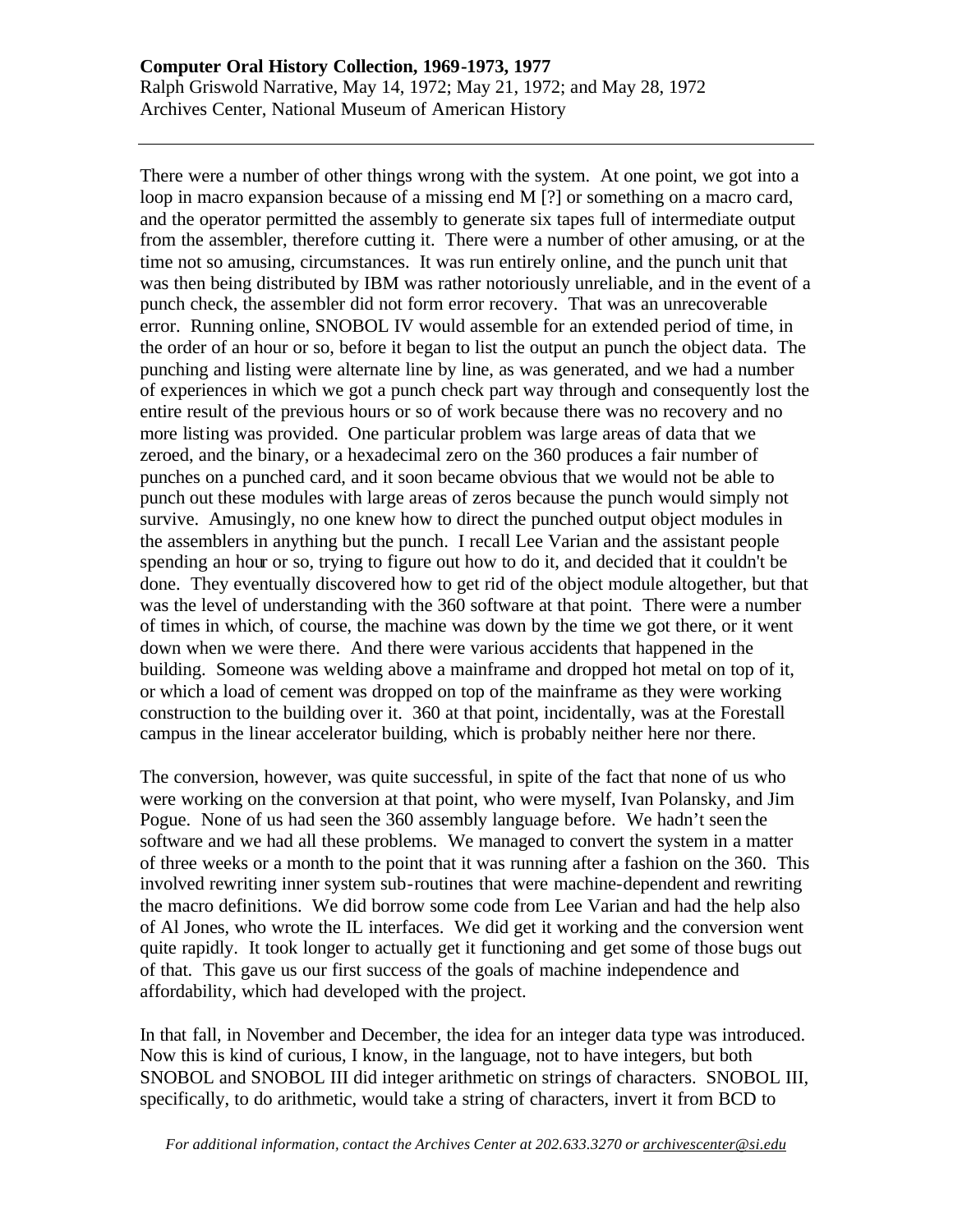integer, like be and whatever else had to be operated on, and convert it, perform the arithmetic operation, and then convert back to BCD and create a corresponding string. SNOBOL IV had integers internally distinct in its implementation, to avoid both the time involved in performing arithmetic operations, and the unnecessary data storage of a result of a string, unless that was actually needed. But it wasn't until late fall of 1966 that the integer data type was introduced in the language so that these two objects, numeral strings and integers, could be distinguished by the programmer externally. This gave us the generalized concept of a data type, which the programmer could talk about, introduce the data type function and really firmly committed us to a multitude of data types which were discernible, differentiable, at the source language level.

## [Track 3]

It also introduced the concept of data type conversion explicitly. Near the end of 1966, early in 1967, there were a number of language features added. I think at this time we were working simultaneously on the 360 and the 7094, updating the macro language. We were moving the machine dependencies that were discovered in the process of conversion, and there were several, because we had not really taken the addressing differences into account adequately, the 7094 being a word-address machine, and the 360 being a byte-address or character-address machine. We had some machine dependencies in our program that we were not aware of. We had to do a lot of rearrangement because of the basing problems on the 360 machine, ill-suited for the kind of system we had developed, or conversely, our system was ill-suited for it; it depends on your state of mind. But we were working on both of these, and I generated, at that point, the program which generates the syntax table descriptions, convert tables for the 7094 translate and test tables for the 360 and so forth.

Real numbers were introduced, somewhat reluctantly on my part, I might add. We finally gave in to many user requests for real numbers. I had taken the position for a long period of time that real numbers were inappropriate in a language such as SNOBOL IV, and were in a sense, antithetical to its structure and concept. But I finally gave in and we implemented real numbers, which of course, we should have had all along. One does have to be able to perform averages, if nothing else, and it's one of those cases where additional feature and complexity that is added to the language to overcome something that was difficult to do, with the facilities that it had. SNOBOL IV grew larger, more sophisticated, making it easier to do things, but the language became more difficult to handle and to learn them, for the programmer.

Right at the end of the year, in 1966, return by name and functions was added again. This is a case where an internal facility, where procedures were returning by name, was suggested in external facilities, an external facility in which a SNOBOL IV procedure could return by name, and therefore introduced, at least conceptually, the defined function analog of a pseudo variable in which the value computed, that a programmer could be a name, a location to which a value could be assigned. It is one of a number of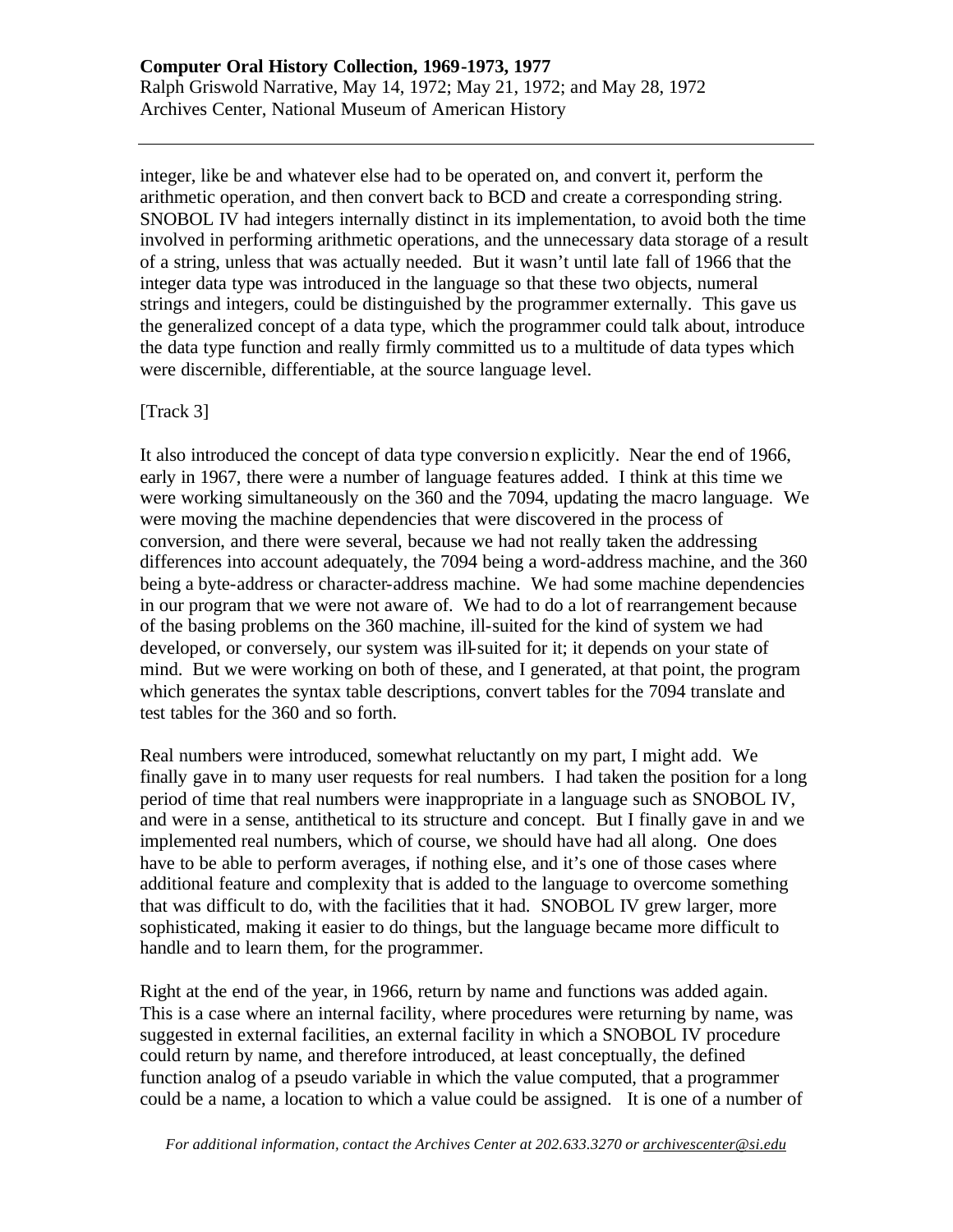examples where an interna l facility suggested a corresponding external facility, and there is a great deal of parallelism between the internal structure of SNOBOL IV and the external source language itself.

Along at the same time, the so-called recompile facility was enabled at last. Recall that the original version of SNOBOL had conceptually the idea that a label and the name of the string were essentially the same, and that if a statement had a label, then that label corresponded to the name and the statement was its value, the idea being that if you changed the value of the string, which was a label, it should be recompiled in the program and therefore, you could modify your program. As I mentioned earlier, this turned out to be a poor idea because a program could rather inadvertently be destroyed by an operation which unintentionally changed the statement, simply because a variable turned out to be the same as a label. This is particularly bad because it was data dependent with indirect referencing. We could write programs but you had no idea what names would be used, and in which there could be no guarantee given to that, in fact, the program would not destroy itself. Well, SNOBOL I permitted the program to destroy itself but it did not provide for recompilation, only the infamous error message, "Recompile not enabled." In SNOBOL III we discarded this, having decided it was a bad idea anyway, and not being at all satisfied that simply changing a statement with a label is the way to modify a program or to extend it.

In the beginning of 1967, they said recompile as they had the SNOBOL IV in an entirely different way, again, and that internal structure suggested an external feature. The same internal data objects were used in implementation as they were for source language, and in particular, the source language program was compiled into a block of descriptors of the same nature as was used to represent source language data objects. The idea came to me, at that point, "Well, for heaven's sake, all we have to do is provide a descriptor pointing to a block of program and we have a way of talking about the program. And therefore, why not use the compiler during execution to convert any string which represents source language program into a block of code, and then permit this to be executed." This turned out to be trivially easy to do and greatly extended, at least theoretically, the power of the SNOBOL IV language. Originally it was through convert. We had to convert a string and then convert it to code, the compiler was called, and that string was considered as a series of statements separated by semicolons. This corresponding code was compiled and put in a separate block, and a point of that block was returned. The direct go-to permitted the execution to begin with the block, and added this ability to modify or to extend, basically, the program. Eventually the code function was added to simplify the notation, but this is one of the striking examples of the ease in introducing a very complicated feature because of the gene rality and the parallelism between the way that the internal SNOBOL IV system was implemented and the way that the external source language was implemented.

In January of 1967, the allocator was converted to work on the 360. I believe up to that time, we had used an allocator written by Lee Varian; I don't really remember. Between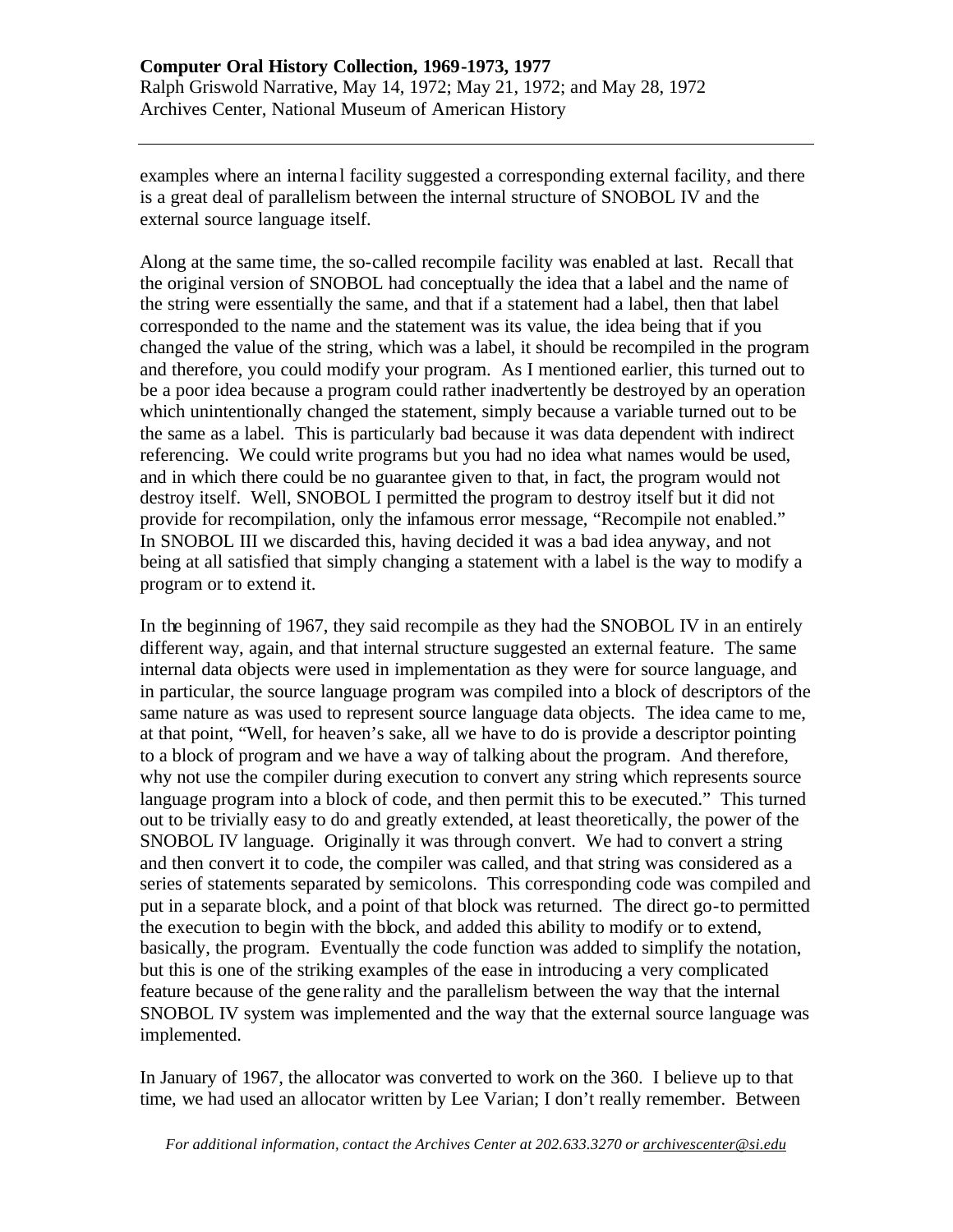March and April of 1966, there was another milestone in the implementation of SNOBOL IV. Stockton Gaines [?] was working at IDA at Princeton, and had been interested in SNOBOL. For a period of time, he became quite interested in the portable machine independent aspects of the implementation. IDA had a 6600, and Stockton Gaines undertook to implement SNOBOL INTERVIEWER going through the same kind of procedure that we had, rewriting the inner system, machine-dependent sub-routines, and writing macro definitions for the outer system macros. Stockton's an incredibly enthusiastic and optimistic person. He as an individual will be described separately. But that was the first implementation of SNOBOL IV on a different machine that was undertaken by someone outside the SNOBOL IV group proper.

The spring of 1967 was devoted to bringing the 360 system up to operating level. We'd gotten a 360-40 at Bell Laboratories, I believe in early '67. (Again, other documentation should be checked for the date.) I remember coming in very, very early in the morning, two, three and four, to assemble a SNOBOL IV system. We had gotten the assembly down to the point by various techniques and understanding of the software to where it only took an hour or so. We also and usually took the machine over every lunch hour and at least once a day, as I recall, assembled the SNOBOL IV system with modifications. This involved a massive amount of computer time. There was no accounting on the machine that was available. The major problem was the survival of the machine hardware through an entire assembly. Over a period of time, of course, it got better, but this was an area of intensive babysitting of the machine. It was my first real opportunity to get hands on the machine, and I was deeply immersed in the machine. It preoccupied me in a large part of my life, as it did Ivan Polansky. It was the first time that he had had an opportunity to get hands on a machine, and the first situation in which he could experiment with it, without being embarrassed or really without putting himself in a position of being inept or put down, Dave Farber always being an expert, being hard to measure up to. Ivan spent a great deal of time on the machine, also.

In June of 1967, the first versions of SNOBOL IV were distributed to selected individuals. These are called preliminary distributions, and there is documentation and various logs as to who these went to and when. These were public distributions of SNOBOL IV, preceding official distribution. They were, of course, bugs. The macro language was changing constantly with the feedback from the 6000 Series of implementation and our own experience with the 360, trying to make it more uniform, trying to document it. The 360 implementations were distributed at this time. For example, I'm sure the University of Michigan got one. Each one differed a little bit, because it was sort of a continuous process. We gave a copy of whatever happened to be current and working at the time.

In July of 1967, the UNIVAC 1108 implementation was started by Lee Osterwilde [?] at the University of Maryland. We now were in a period in which the portability of SNOBOL IV was if not proven, at least quite plausible. There were people who were quite interested, both in the language and the portability aspects, and also they wanted to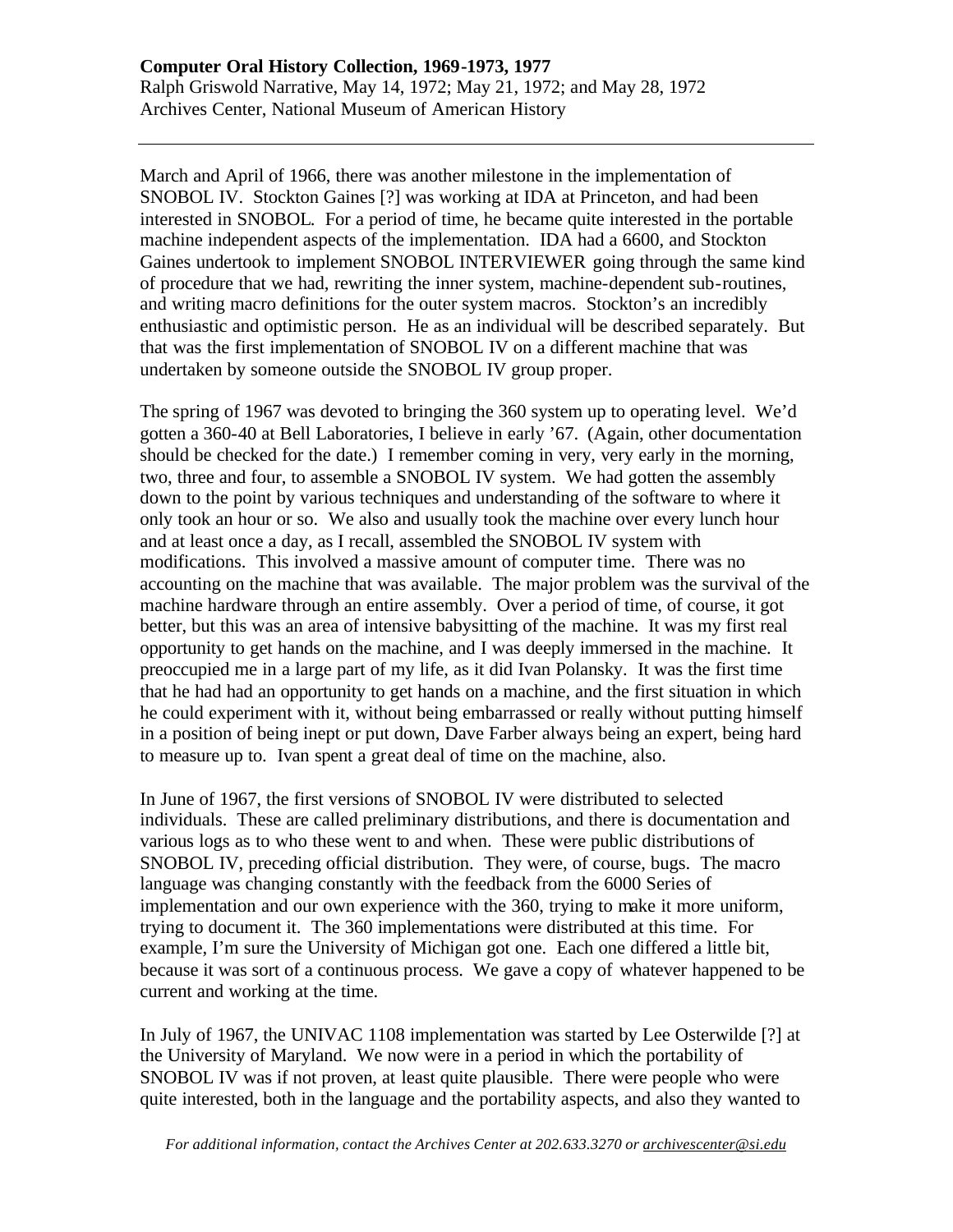implement. They began to pick up a number of simultaneous implementations going on in a number of machines. I personally served as consultant on all of these, and did almost all the work in interfacing of the machines. It was quite a practical consideration because the implementations were done by individuals, not corporations. The commitment in terms of manpower and money was minimal, if perhaps the emotional commitment was greater. So beside the 360, the second implementation was begun in July of 1967, on the UNIVAC 1108, not for just some interesting situation, but also in an attempt to simplify the assembly, not knowing what entry points were and what weren't. Lee Osterwilde put stars on all labels in the gain of entry points, completely filled the drum, brought their system down on a horrible thud and crash, and he had to do a dead start. The 1108 implementation required a conversion of the source into quite a different format, because the 1108 assembler expects a somewhat different format than most assemblers. That was done by Osterwilde in the 1108 and I never had any particular contact with it. We did provide syntax tables for them again writing and generating the particular machines codes and internal collating sequence, and generated the so-called machine-independent syntax table.

In August of 1967, the 635 implementation of Murray Hill was started. That was done by Pat Hamilton and Ruth Wyse [?]. It was one of the less successful of the implementations and probably should be discussed separately, as each of these implementations really should be, so as not to confuse among them the various contexts. At this point, distributions were being made outside of Bell Laboratories. The macro language was being constantly revised. Documentation was being developed for the machine-independent aspects of SNOBOL IV. There were three implementation efforts going on outside of our group. Language development also was going on. This also was the summer in which Bernie Dickman and Paul Jenson worked on tracing facilities for SNOBOL IV, again, to be described separately.

In September of 1967, the immediate value assignment was introduced, which changed pattern matching rather noticeably, because up until this time, there was very little that went on during pattern matching that produced side effects during the matching itself. The immediate value assignment introduced that aspect into SNOBOL IV, and was part of the features that eventually led to difficulty with the heuristics in pattern matching of SNOBOL IV, a subject which will be discussed later. The SNOBOL IV system was now undergoing a regular series of edits and a regular format for the source that had been set up. Tracing was completed that summer. In the second half of 1967, a large amount of time was devoted to simply the clerical aspects of revising and constantly revising the macro language, its documentation, correcting bugs, revising the way that things were handled internally. This was largely done by myself, and represented an almost compulsive effort to continual change and approximation approach, hopefully asymptotically to a stable final system. That work is still not done, I might add, as of May, 1972.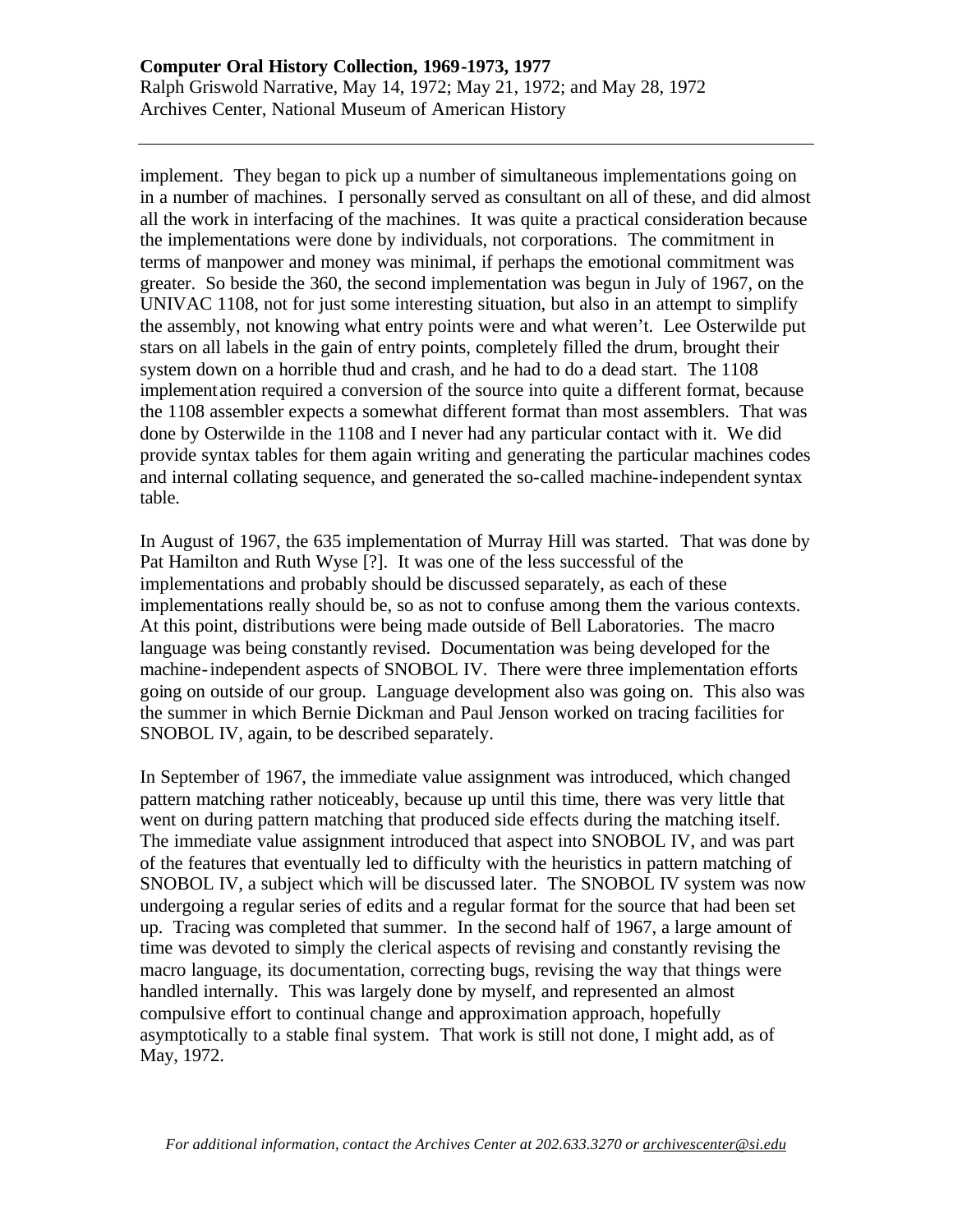Interestingly, beginning of 1968, the implementation book for W.H. Freeman and Company was started. That beginning is now to be culminated by a publication of the book in July of 1972. There will be more about that later. In February of 1968, the idea for the full-scan mode was introduced. Now I alluded earlier to the problem in pattern matching introduced by immediate value assignment, and also I deferred pattern evaluation. That deferred pattern evaluation was generalized in late 1967 to some extent. Nonetheless, the real problem was that now, during pattern matching, side effects were commonplace, at least in complicated patterns. And the heuristics that had been introduced into the algorithm for pattern matching to speed it up now were visible in the sense that parts of the pattern match might not be attempted because of these heuristics, which would prevent certain things from going on that would produce side effects, even though the eventual pattern match might fail. The full scan mode was introduced, simply to turn off all of these and to put the pattern matching in a mode in which there was no attempt made to speed up the operation or to avoid unnecessary attempts at pattern matching, and hence to permit all components of the pattern to be attempted with any possible side effects that these might have.

In March of 1968, we converted SNOBOL IV to the ASP system at Home Bell. ASP stands for Attached Support Processor. It was our replacement for the 7094 and 360 model 50 and 65, as I recall; I don't remember the exact configuration. But it was a conversion for Bell Laboratories at Home Bell, to a 360 machine for the batch environment. The 7094 stayed around for a fair amount of time. SNOBOL IV was one of the first major predecessors to go up on the new 360, which was not surprising, since we had more experience with 360s, having used the Model 40 for over a year, than the systems people who installed the batch processor.

Between March and April of 1968, Version 1 of SNOBOL IV was released. This was a public release, documented, stable release, and represented going public in the official kind of a sense, with some kind of a commitment toward stability and maintenance of individual versions. Documentation was fragmentary up to this point. Immediately after the release of Version I of SNOBOL IV for the first time, we began work on documentation of SNOBOL IV, which eventually to lead to the Prentiss-Hall book, describing the language. We did this using the Text 90 system. The documentation of SNOBOL is itself a separate subject and a lot can be said about machine generation of documents elsewhere.

In May of 1968, external functions were introduced into SNOBOL IV with the he lp of Howard Strauss, who was on Internship assignment internally in Bell Laboratories. SNOBOL III had external functions. They went under the name of machine language functions. This was an addition to SNOBOL IV to make it possible to extend the language during execution by loading and linking functions written in other languages, most specifically assembly language and FORTRAN to extend the SNOBOL IV system. The period following the release of Version I of SNOBOL IV up through summer again consisted of improvements to SNOBOL IV system, public releases, and work on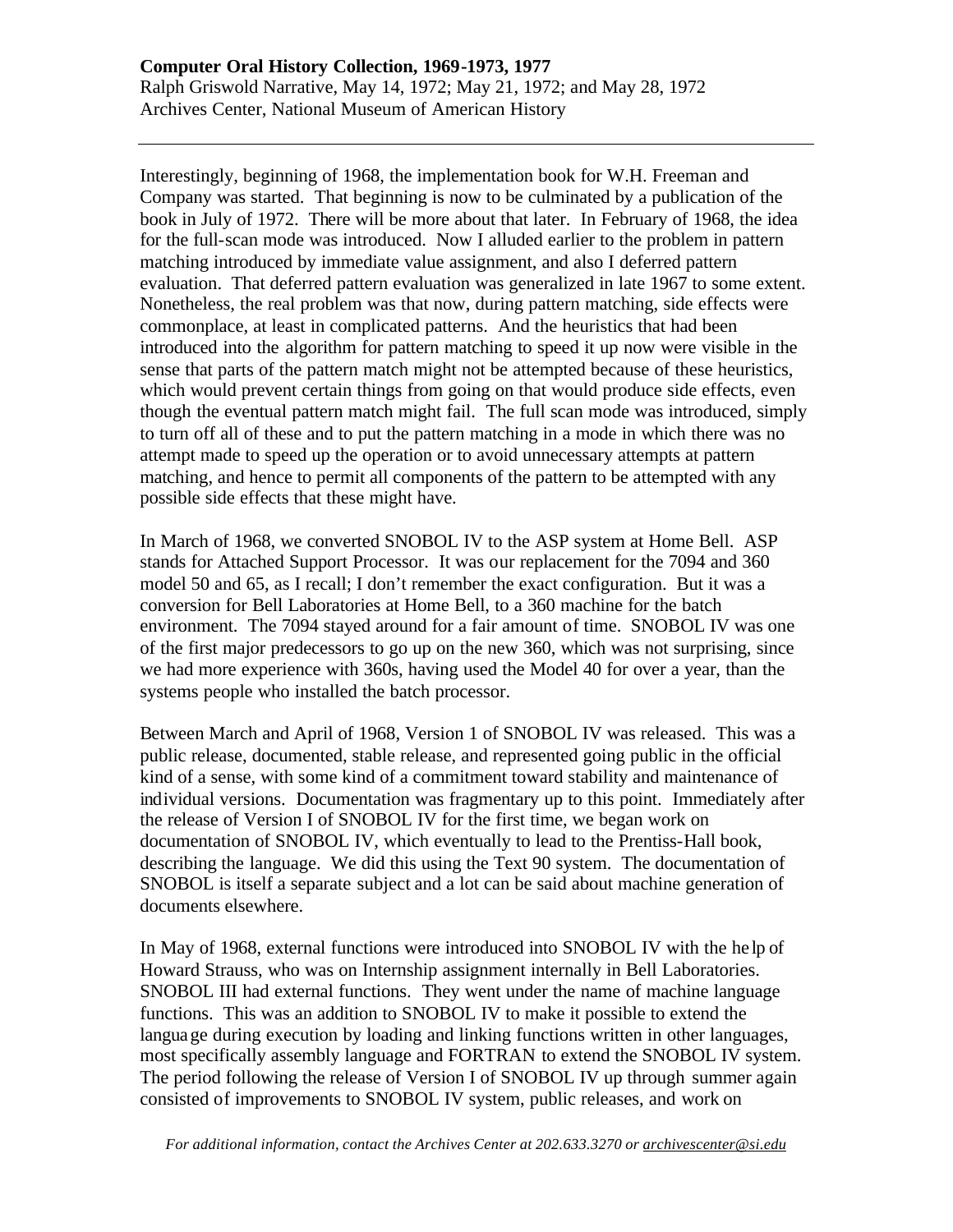documentation. In August, CDCs 3600 implementations at Indiana were begun, making this the fourth or fifth independent implementation going on. I don't have directly in front of me the progress of the individual implementation but by this time, certainly the CDC, the 600 implementation was working to some extent, and the portability of SNOBOL IV has really a proven fact. Version II was being worked on at this point, Version II having a number of new language features and minor changes from Version I. Again, these changes are documented in literature.

The negotiations with Prentiss-Hall were underway to publish the SNOBOL IV manual, which was in great demand, which was being distributed free by Bell Laboratories, and the Fall of 1968, was devoted largely to working on the Prentiss-Hall book, which was prepared in now text 360 and printed on our line printers and photo offset by Prentiss-Hall with the line drawings being done by Jim Pogue. Also at this time, the so-called optimization of the SNOBOL IV code was undertaken. The SNOBOL IV so-called outer system being written entirely in macro calls produced very inefficient code. In fact, the nature of the macro language is very much like that of a higher-level language. The operation was variable to variable, with no concepts of registers. This was a considerable help in achieving machine independence, but the resulting output code generated by the macro definition had many obvious redundancies. One macro would load a register, and the next macro from a location in the next macro would load the same register from the same location, and it was obvious that in many cases the instructions could be eliminated. The idea for processing the output of the assembler after macro expansion was mine. Ivan and I worked on it. He assisted me to some extent in writing programs for doing it. This particular aspect developed in the SNOBOL IV again is somewhat peripheral and to be described in more detail later. Basically, the idea was to take the output of the macro expansion and process it in it's machine-readable for in various ways to remove redundant instructions or to improve the sequence of instructions to get faster executing code. This is a major clerical job. It produced a faster running system, and that was used in Version II. The object modules of Version II that were distributed were optimized by a series of programs and some handwork to produce faster running code. The end of 1968 was a terrible scramble, trying to get the book in final form and printed into Prentiss-Hall, saying nothing of negotiations between Bell Laboratories and Prentiss-Hall for the contract of the book. This was finally culminated, I think New Year's Eve or something like that, in 1969, and the book was taken to Prentiss-Hall for publication. As a matter of fact, I think they got the manuscript before the publication agreement was signed.

The period from 1969 on is less well-documented form of diary entries than the preceding part, although there is more existing materials in which to reconstruct that period. It might be worth reflecting this day of the program at this point. In early 1970, the Prentiss-Hall book was published. This represents a significant landmark in some sense, in that it was public documentation in the form of something that was available to everyone. SNOBOL IV had been distributed to a variety of installations to the 360 from our own group in Bell Laboratories, and there were implementations of SNOBOL IV for